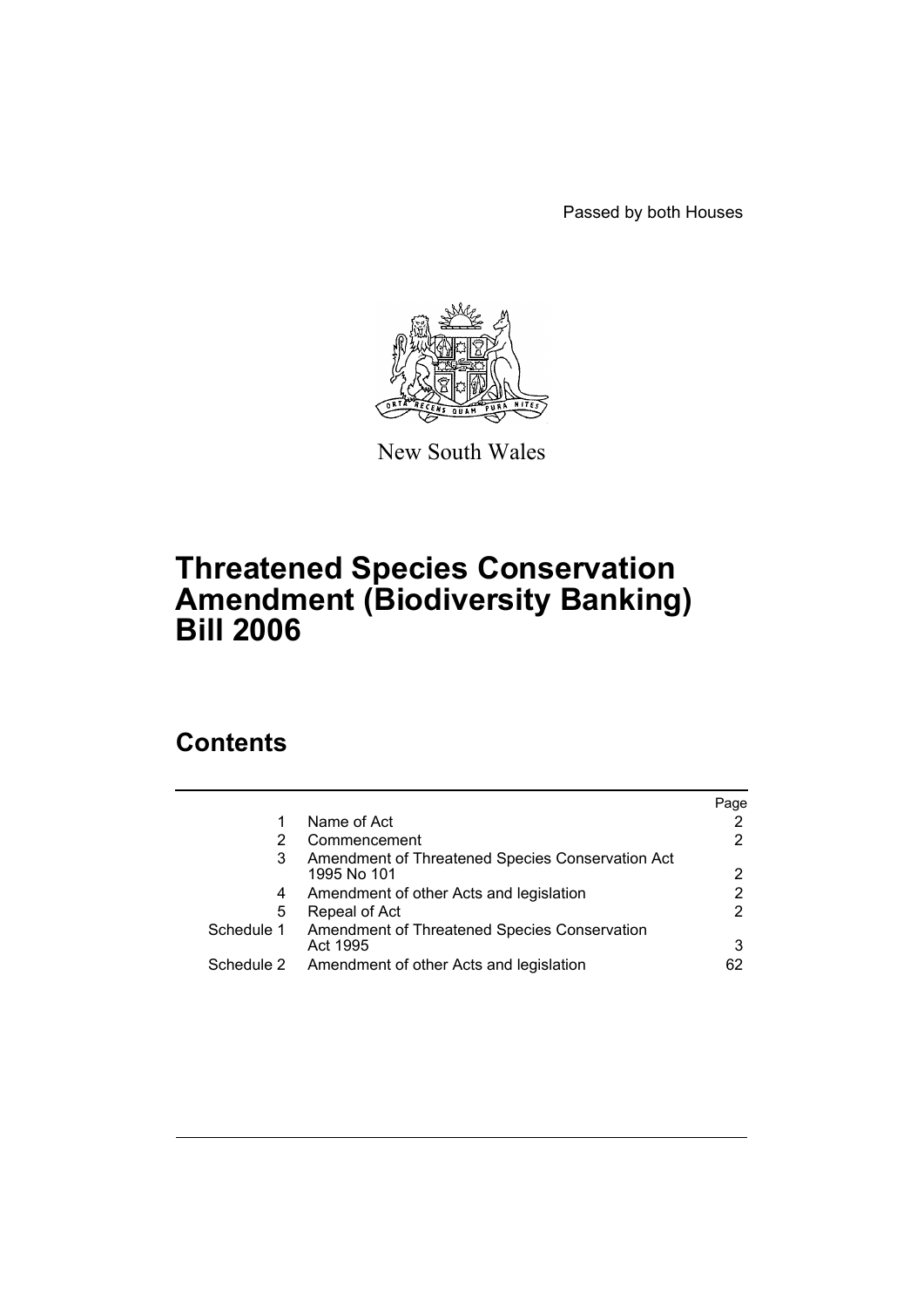*I certify that this PUBLIC BILL, which originated in the LEGISLATIVE ASSEMBLY, has finally passed the LEGISLATIVE COUNCIL and the LEGISLATIVE ASSEMBLY of NEW SOUTH WALES.*

> *Clerk of the Legislative Assembly. Legislative Assembly, Sydney, , 2006*



New South Wales

# **Threatened Species Conservation Amendment (Biodiversity Banking) Bill 2006**

Act No , 2006

An Act to amend the *Threatened Species Conservation Act 1995* to establish a biodiversity banking and offsets scheme; and to amend other Acts consequentially.

*I have examined this Bill, and find it to correspond in all respects with the Bill as finally passed by both Houses.*

*Chairman of Committees of the Legislative Assembly.*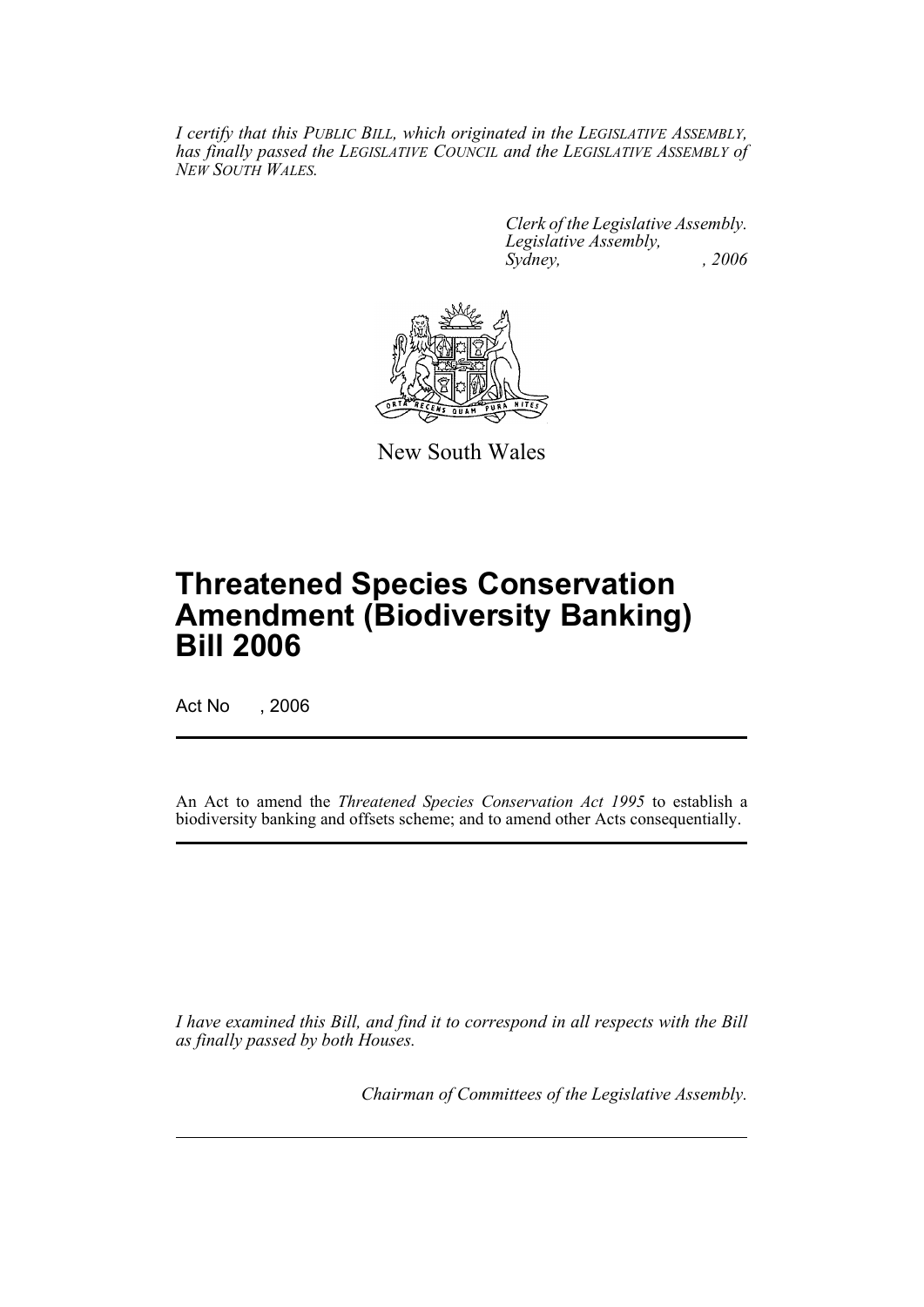## <span id="page-2-0"></span>**The Legislature of New South Wales enacts:**

## **1 Name of Act**

This Act is the *Threatened Species Conservation Amendment (Biodiversity Banking) Act 2006*.

## <span id="page-2-1"></span>**2 Commencement**

This Act commences on the date of assent.

## <span id="page-2-2"></span>**3 Amendment of Threatened Species Conservation Act 1995 No 101**

The *Threatened Species Conservation Act 1995* is amended as set out in Schedule 1.

## <span id="page-2-3"></span>**4 Amendment of other Acts and legislation**

The Acts and other legislation specified in Schedule 2 are amended as set out in that Schedule.

## <span id="page-2-4"></span>**5 Repeal of Act**

- (1) This Act is repealed on the day following the day on which all of the provisions of this Act have commenced.
- (2) The repeal of this Act does not, because of the operation of section 30 of the *Interpretation Act 1987*, affect any amendment made by this Act.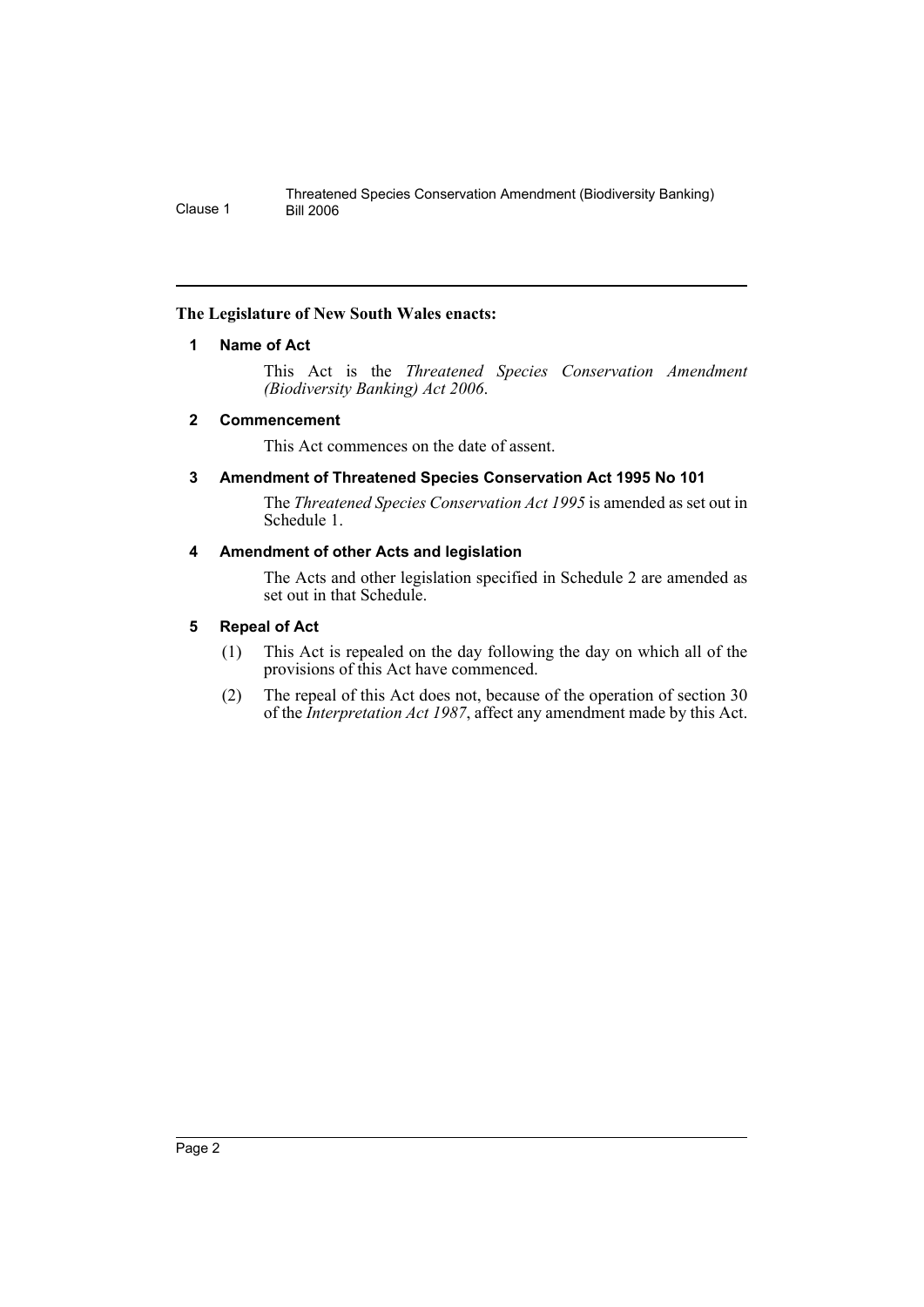Amendment of Threatened Species Conservation Act 1995 Schedule 1

## <span id="page-3-0"></span>**Schedule 1 Amendment of Threatened Species Conservation Act 1995**

(Section 3)

## **[1] Section 4 Definitions**

Insert in alphabetical order in section 4 (1): *biodiversity values* has the meaning given by section 4A.

### **[2] Section 4A**

Insert after section 4:

## **4A Biodiversity values—meaning**

- (1) For the purposes of this Act, *biodiversity values* includes the composition, structure and function of ecosystems, and includes (but is not limited to) threatened species, populations and ecological communities, and their habitats.
- (2) However, a reference in this Act to biodiversity values does not extend to biodiversity values as they relate to fish, or marine vegetation, within the meaning of Part 7A of the *Fisheries Management Act 1994*, other than those that are considered to be animals or plants because of an order made under section 5A of this Act.

## **[3] Section 126H**

Omit the section. Insert instead:

#### **126H Certification can be conditional**

- (1) Biodiversity certification of an EPI can be subject to conditions, including conditions that:
	- (a) limit the certification to specified threatened species, populations and communities or to a specified part of the land to which the EPI applies, or
	- (b) limit the certification to specified development or activities.
- (2) Unless limited by the conditions of the certification, biodiversity certification of an EPI applies:
	- (a) to the whole of the land to which the EPI applies, and
	- (b) to all development and activities that may be carried out under the EPI, and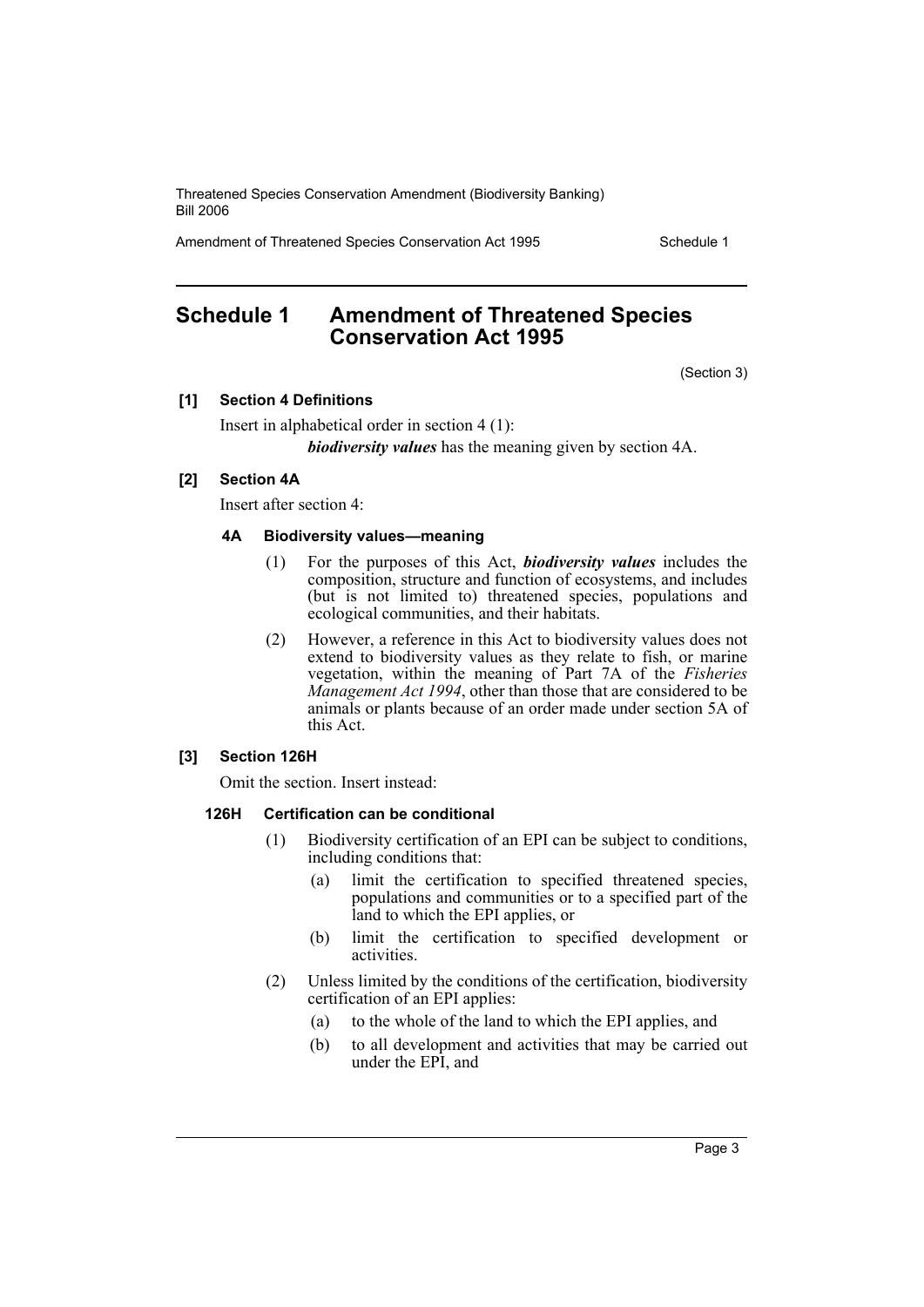Schedule 1 Amendment of Threatened Species Conservation Act 1995

(c) to all threatened species, populations and ecological communities.

#### **[4] Section 126I Effect of biodiversity certification**

Omit section 126I (3). Insert instead:

- (3) This section applies subject to the conditions of the biodiversity certification.
- **[5] Section 126O Director-General may accredit persons to prepare threatened species assessments and surveys**

Omit the section.

### **[6] Part 7A**

Insert after Part 7:

## **Part 7A Biodiversity banking**

**Introductory note.** This Part provides for the establishment of a biodiversity banking and offsets scheme (referred to as *the biobanking scheme*).

The biobanking scheme has the following key elements:

- (a) the establishment of biobank sites on land by means of biobanking agreements entered into between the Minister and the owners of the lands concerned,
- (b) the creation of biodiversity credits in respect of management actions carried out or proposed to be carried out on or in respect of biobank sites that improve biodiversity values,
- (c) a system that enables those biodiversity credits, once created and registered, to be traded (including by being purchased by developers) and used as an offset against the impact of proposed development on biodiversity values,
- (d) the establishment of a biobanking assessment methodology, by order of the Minister published in the Gazette, for the purpose of determining both the number of biodiversity credits that may be created in respect of management actions or proposed management actions and the number of biodiversity credits that must be retired in connection with a development in order to ensure that it improves or maintains biodiversity values.

This Part provides for a procedure under which a person may apply to the Director-General for a biobanking statement in respect of a development proposal.

If a biobanking statement is issued, it will not be necessary for the development to be assessed in accordance with the threatened species protection measures provided for by Parts 4 and 5 of the *Environmental Planning and Assessment Act 1979*. However, the developer may be required to purchase and retire sufficient biodiversity credits to ensure that the impact of the development on biodiversity values is offset and to take other onsite measures to minimise any negative impact on biodiversity values.

Biobanking statements may also be issued in respect of projects proposed to be approved under Part 3A of the *Environmental Planning and Assessment Act 1979*.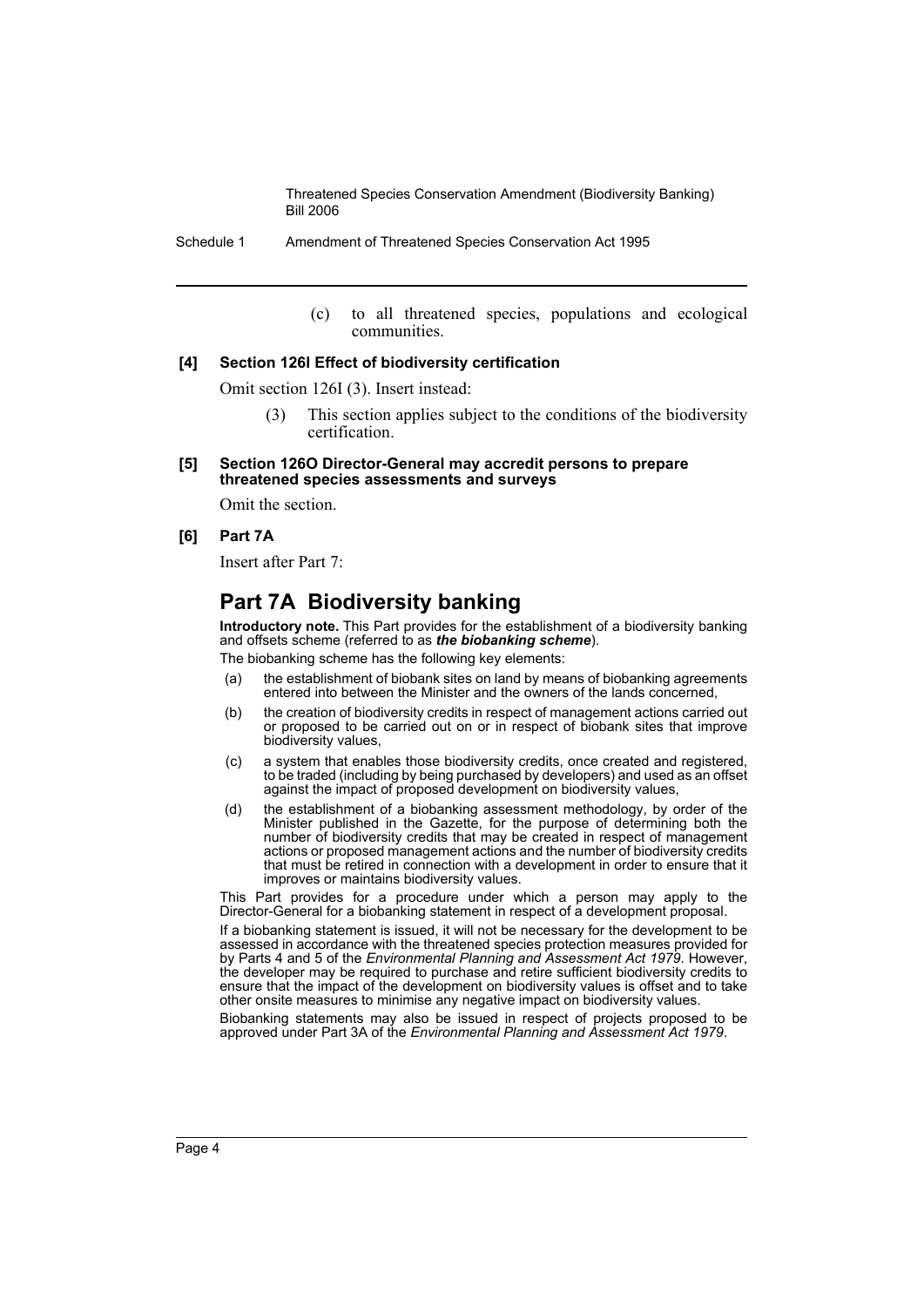Amendment of Threatened Species Conservation Act 1995 Schedule 1

## **Division 1 Preliminary**

#### **127 Definitions**

(1) In this Part:

*biobank site* means land that is designated by a biobanking agreement to be a biobank site for the purposes of this Act.

*biobanking agreement* means an agreement entered into under Division 2.

*biobanking assessment methodology* means the rules established under section 127B.

*biobanking scheme* means the biodiversity banking and offsets scheme established under this Part.

*biobanking statement* means a biobanking statement issued and in force under this Part.

*Biobanking Trust Fund* means the Biobanking Trust Fund established under this Part.

*Biodiversity Banking Account* means the Biodiversity Banking Account established under this Part.

*biodiversity credit* means a biodiversity credit created under this Part.

*consent authority* has the same meaning as in the *Environmental Planning and Assessment Act 1979*.

*credit retirement condition* has the meaning given by section 127ZN.

*deferred retirement arrangement* has the meaning given by section 127ZW.

*development* means development within the meaning of the *Environmental Planning and Assessment Act 1979*, and includes an activity within the meaning of Part 5 of that Act.

*development for which biobanking is available* has the meaning given by section 127ZJ.

*Fund Manager* means the person for the time being appointed under this Part as Fund Manager in respect of the Biobanking Trust Fund.

*holder* of a biodiversity credit means a person for the time being recorded as the holder of that credit in the register of biodiversity credits.

*management action* means an action or proposed action in respect of which a biodiversity credit may be created.

*mining authority* means an authority, mineral claim or opal prospecting licence under the *Mining Act 1992*.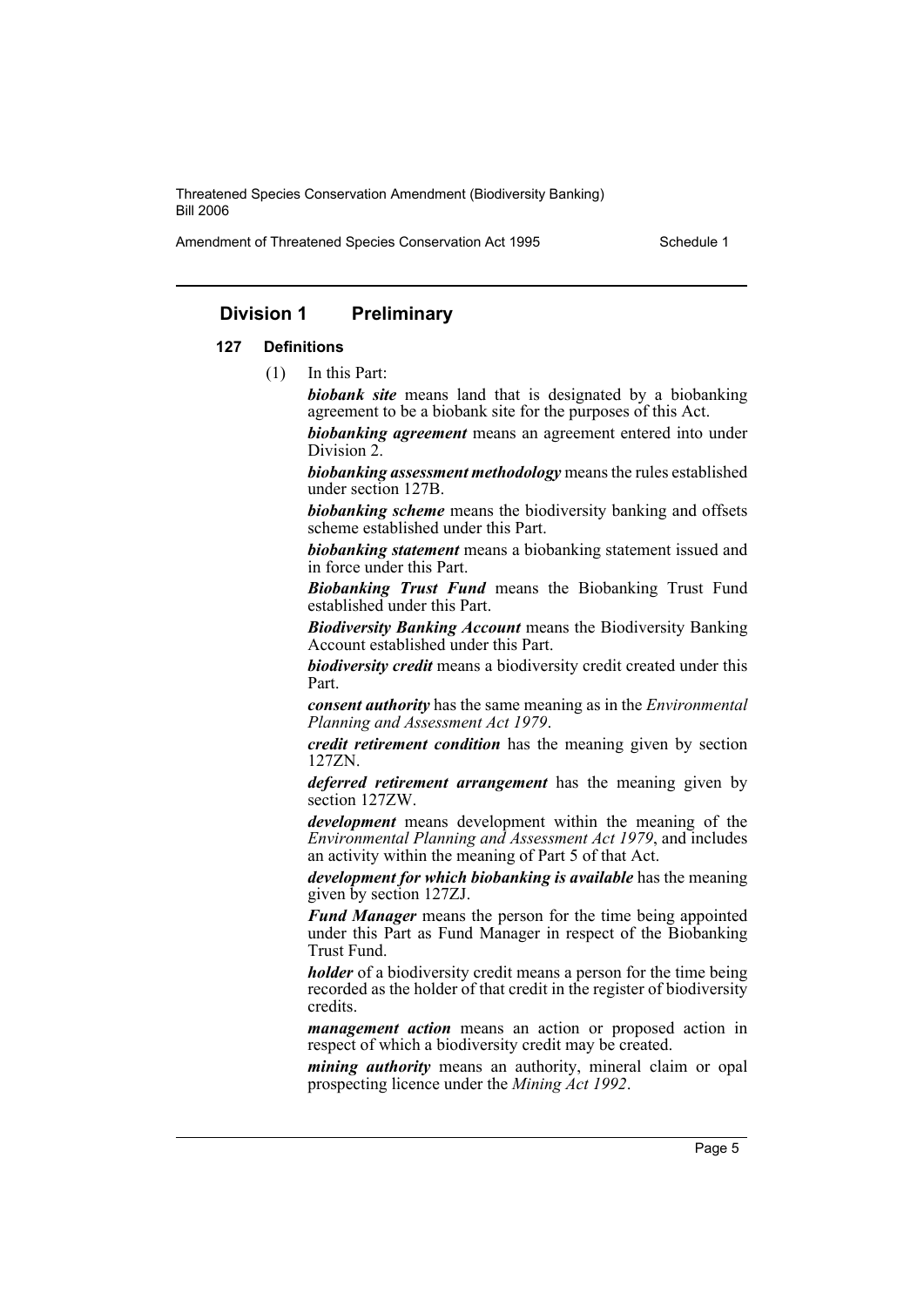Schedule 1 Amendment of Threatened Species Conservation Act 1995

*owner*, in relation to land, includes:

- (a) every person who, either at law or in equity:
	- (i) is entitled to the land for any estate of freehold in possession, or
	- (ii) is a person to whom the Crown has lawfully contracted to sell the land under the *Crown Lands Act 1989*, the *Crown Lands Consolidation Act 1913* or any other Act relating to the alienation of lands of the Crown, or
	- (iii) is entitled to receive, or is in receipt of, or if the land were let to a tenant would be entitled to receive, the rents and profits in respect of the land, whether as beneficial owner, trustee, mortgagee in possession or otherwise, or
- (b) a person who leases land under the *Crown Lands Act 1989*, the *Crown Lands Consolidation Act 1913* or the *Western Lands Act 1901*.

*petroleum title* means a petroleum title under the *Petroleum (Onshore) Act 1991*.

*register of biobank sites* means the register of biobank sites kept by the Director-General under this Part.

*register of biobanking statements* means the register of biobanking statements kept by the Director-General under this Part.

*register of biodiversity credits* means the register of biodiversity credits kept by the Director-General under this Part.

*restorative action*, in relation to a development or activity, means any rehabilitation or restoration action taken on the site of a development or activity after the development or activity has been substantially completed.

(2) In this Part, a reference to an action, or carrying out an action, includes a reference to doing any thing or refraining from doing any thing.

#### **127A Establishment of biobanking scheme**

- (1) There is established by this Part a biodiversity banking and offsets scheme (the *biobanking scheme*).
- (2) The biobanking scheme has the following key elements:
	- (a) the establishment of biobank sites on land by means of biobanking agreements entered into between the Minister and the owners of the lands concerned,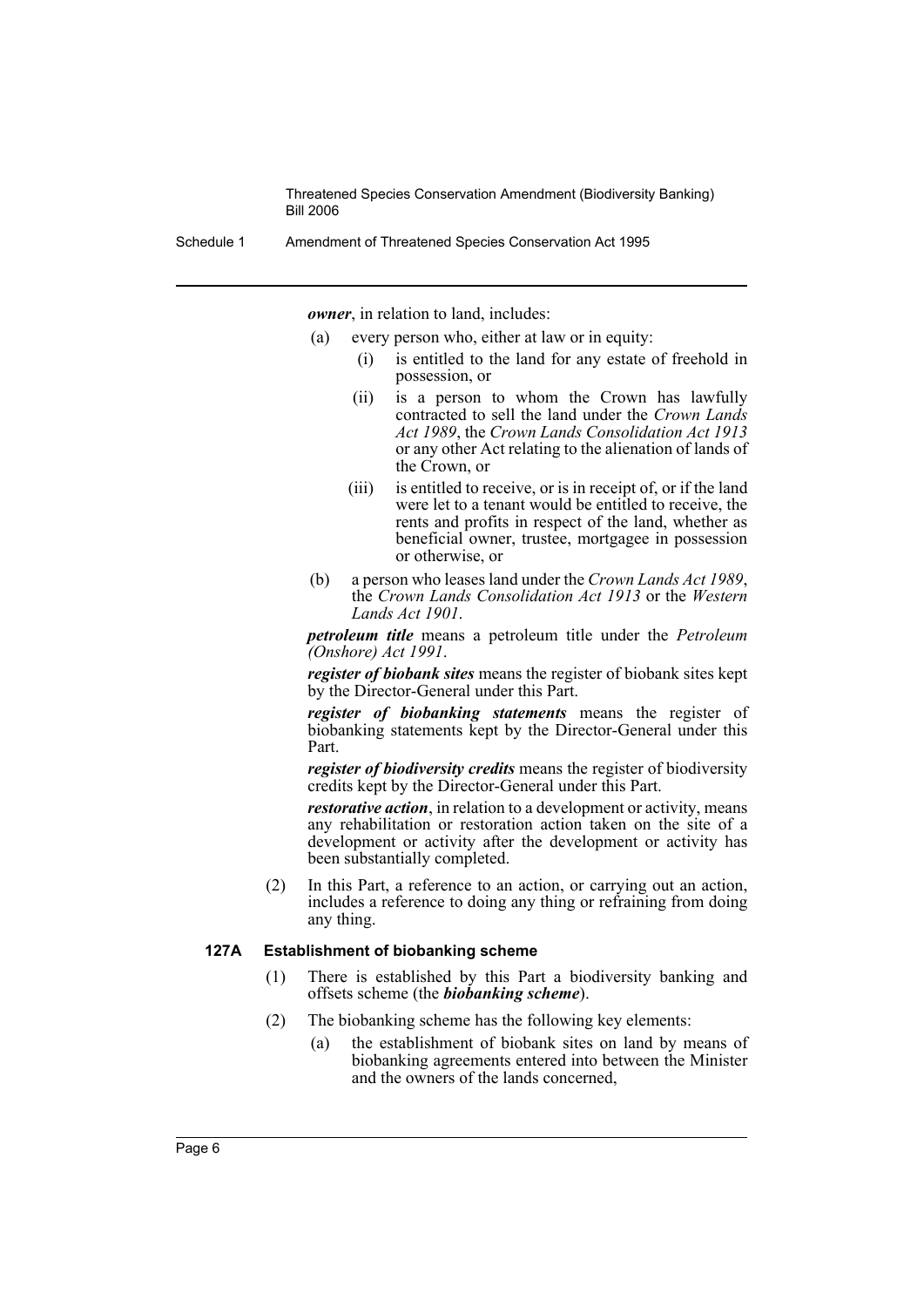Amendment of Threatened Species Conservation Act 1995 Schedule 1

- (b) the creation of biodiversity credits in respect of management actions carried out or proposed to be carried out on or in respect of biobank sites that improve biodiversity values,
- (c) a system that enables those biodiversity credits, once created and registered, to be traded (including by being purchased by developers) and used as an offset against the impact of proposed development on biodiversity values,
- (d) the establishment of a biobanking assessment methodology, by order of the Minister published in the Gazette, for the purpose of determining both the number of biodiversity credits that may be created in respect of management actions or proposed management actions and the number of biodiversity credits that must be retired in connection with a development to offset the impact of the development and ensure that it improves or maintains biodiversity values.
- (3) The biobanking scheme is not to be implemented until:
	- (a) a joint committee of the Legislative Assembly and the Legislative Council has been appointed with functions that include preparing a report that sets out suggested guidelines for the operation of the scheme during a trial period and examines options for applying the scheme to the clearing of native vegetation (within the meaning of the *Native Vegetation Act 2003*), and
	- (b) the report has been provided to both Houses of Parliament, and
	- (c) the Minister has caused to be tabled in each House of Parliament a report by the Minister setting out what the Government has done or proposes to do in response to the report of the joint committee.
- (4) Despite subsection (3), the biobanking scheme may be implemented if the report of the joint committee referred to in subsection (3) (a) has not been prepared by the joint committee and provided to both Houses of Parliament by the end of the period of 6 months after the commencement of this Part.
- (5) If a House of Parliament is not sitting when the joint committee seeks to provide its report to that House, the joint committee may instead present it to the Clerk of the House of Parliament concerned.
- (6) Section 63C of the *Public Finance and Audit Act 1983* applies in respect of the presentation of the report of the joint committee to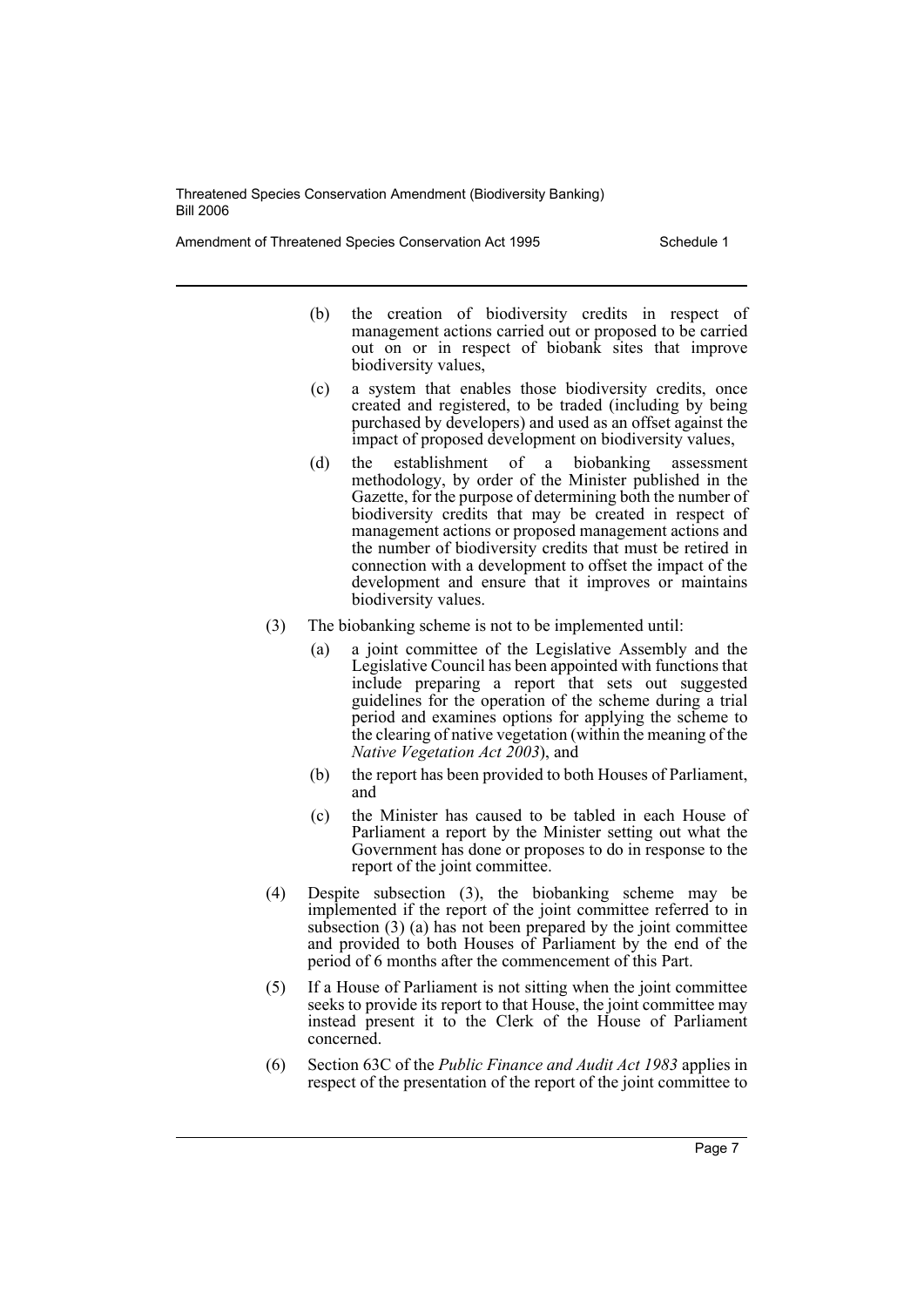Schedule 1 Amendment of Threatened Species Conservation Act 1995

a Clerk of a House of Parliament under this section in the same way as it applies to the presentation of documents in accordance with that Act.

- (7) For the purposes of subsections (3) and (4), each of the following actions constitutes implementation of the biobanking scheme:
	- (a) the publication of the biobanking assessment methodology in the Gazette,
	- (b) the establishment of any biobank site,
	- (c) the issue of any biobanking statement.

#### **127B Biobanking assessment methodology**

- (1) The Minister may, by order published in the Gazette, establish rules with respect to the following:
	- (a) the actions or proposed actions in respect of which biodiversity credits may be created (*management actions*), being actions that will improve biodiversity values,
	- (b) the creation of biodiversity credits or different classes of biodiversity credits in respect of management actions that have been carried out, are being carried out or are proposed to be carried out on or in respect of biobank sites,
	- (c) the circumstances in which development is to be regarded as improving or maintaining biodiversity values, including where the impact of that development is offset against the impact of management actions for which biodiversity credits are created,
	- (d) any impact on biodiversity values that cannot be offset by the retirement of biodiversity credits.
- (2) In particular, the rules are to establish a methodology for the following:
	- (a) assessing the impact or likely impact of management actions or development on biodiversity values,
	- (b) determining the number and class of biodiversity credits that can be created in respect of a management action, and the times at which they may be created,
	- (c) determining the number and class of biodiversity credits that are required to be retired in respect of development, as an offset against the impact of the development on biodiversity values, pursuant to the issue of a biobanking statement.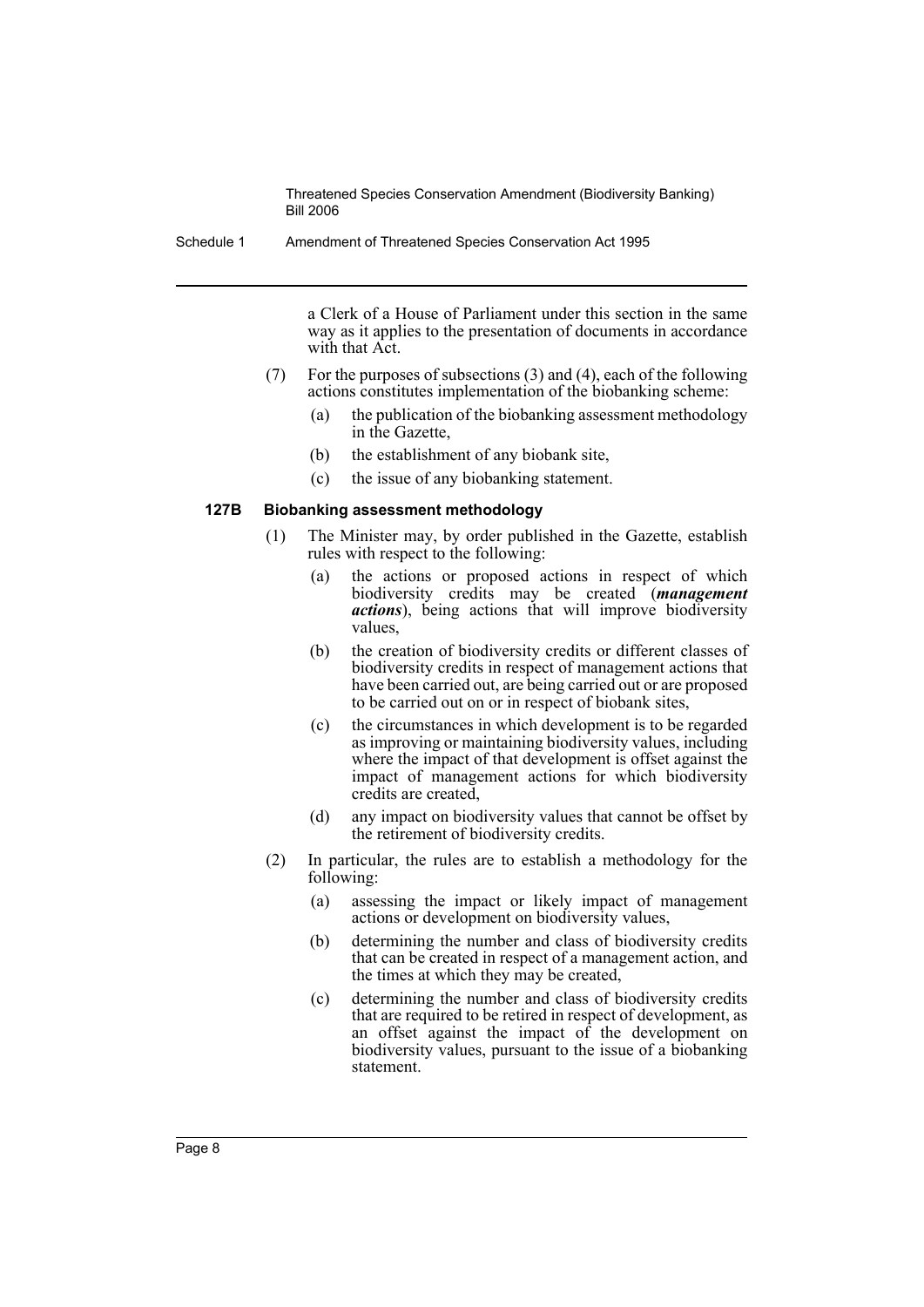Amendment of Threatened Species Conservation Act 1995 Schedule 1

- (3) The Minister is to have regard to the following principles when establishing the methodology under this section:
	- (a) biodiversity values should be conserved across appropriate local and regional scales,
	- (b) all types of ecological communities should be adequately conserved,
	- (c) any areas conserved under the biobanking scheme must be viable in the long term.
- (4) A methodology provided for by the rules may include provision for the use of specified computer programs or databases.
- (5) The rules must comply with any requirements set out in the regulations, including as to the types of actions or proposed actions in respect of which biodiversity credits may be created.
- (6) Subject to any requirements of the regulations, refraining from doing any thing (whether or not that thing was being done beforehand) may be treated by the rules as an action that improves biodiversity values, if refraining from doing that thing improves biodiversity values or the long term security of biodiversity values. This does not limit the generality of subsection  $(1)$  (a).
- (7) The biobanking assessment methodology must include provisions that ensure that if an environmental contribution is required in respect of a development, the number of biodiversity credits required to be retired in respect of the development is reduced (or is nil) to take account of that environmental contribution.
- (8) The biobanking assessment methodology may provide for any other matters required or authorised by this Part. **Note.** See also Division 7, which allows the methodology to include provision for deferred retirement arrangements where restorative actions are taken in respect of a development.
- (9) A biobanking agreement cannot be entered into, and a biobanking statement cannot be issued, until the biobanking assessment methodology is published under this section.
- (10) In this section, *environmental contribution* means any of the following contributions, or a part of such a contribution, if the contribution or part is required, or is to be used or applied, for the conservation or enhancement of the natural environment:
	- (a) a contribution (including a dedication of land or other material benefit) required by a planning agreement under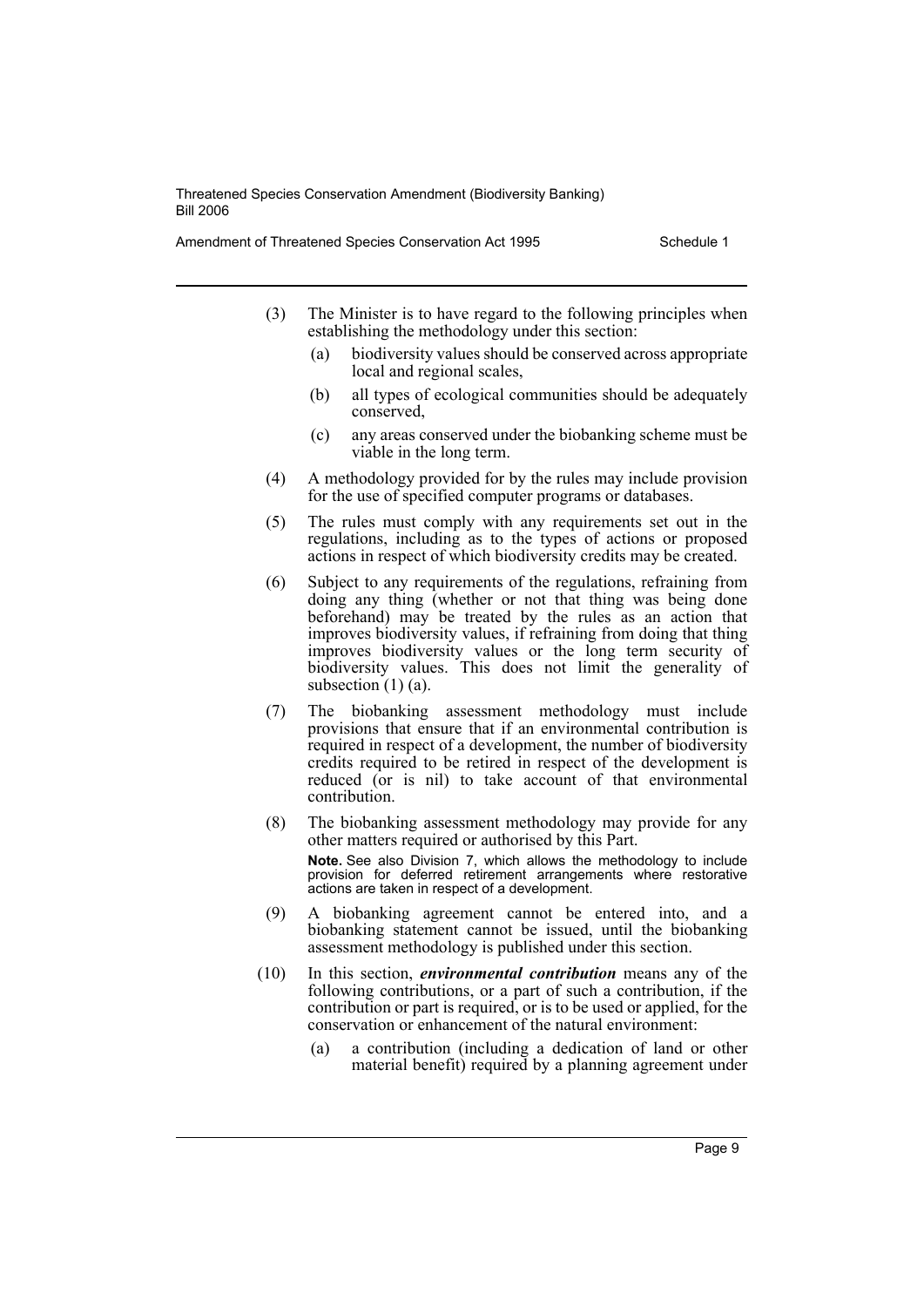Schedule 1 Amendment of Threatened Species Conservation Act 1995

Subdivision 2 of Division 6 of Part 4 of the *Environmental Planning and Assessment Act 1979*,

(b) a contribution (including a dedication of land or levy) required under Subdivision 3 or 4 of Division 6 of Part 4 of that Act.

#### **127C Publication, amendment and review of biobanking assessment methodology**

- (1) The Director-General is to ensure that a copy of the biobanking assessment methodology is available for public inspection:
	- (a) at the head office of the Department, and
	- (b) on the website of the Department.
- (2) Copies of the biobanking assessment methodology, or of any part of the methodology, are to be made available to the public on request, on payment of a fee (if any) fixed by the Director-General.
- (3) Subject to any requirements of the regulations, the biobanking assessment methodology may be amended, repealed or replaced by further order of the Minister published in the Gazette.
- (4) The regulations may:
	- (a) prescribe the circumstances in which the Minister is authorised to make an order that amends, repeals or replaces the biobanking assessment methodology, including by requiring consultation to be carried out before such an order is made, and
	- (b) require the Minister to undertake a periodic review of the biobanking assessment methodology and provide for consultation in respect of that review.

## **Division 2 Biobanking agreements**

#### **127D Biobanking agreements**

- (1) The Minister may enter into an agreement relating to land with the owner of the land for the purpose of establishing a biobank site (a *biobanking agreement*).
- (2) Any such agreement may designate any land to which the agreement relates to be a biobank site for the purposes of this Part.
- (3) The regulations may set out criteria for land to be designated as a biobank site by a biobanking agreement.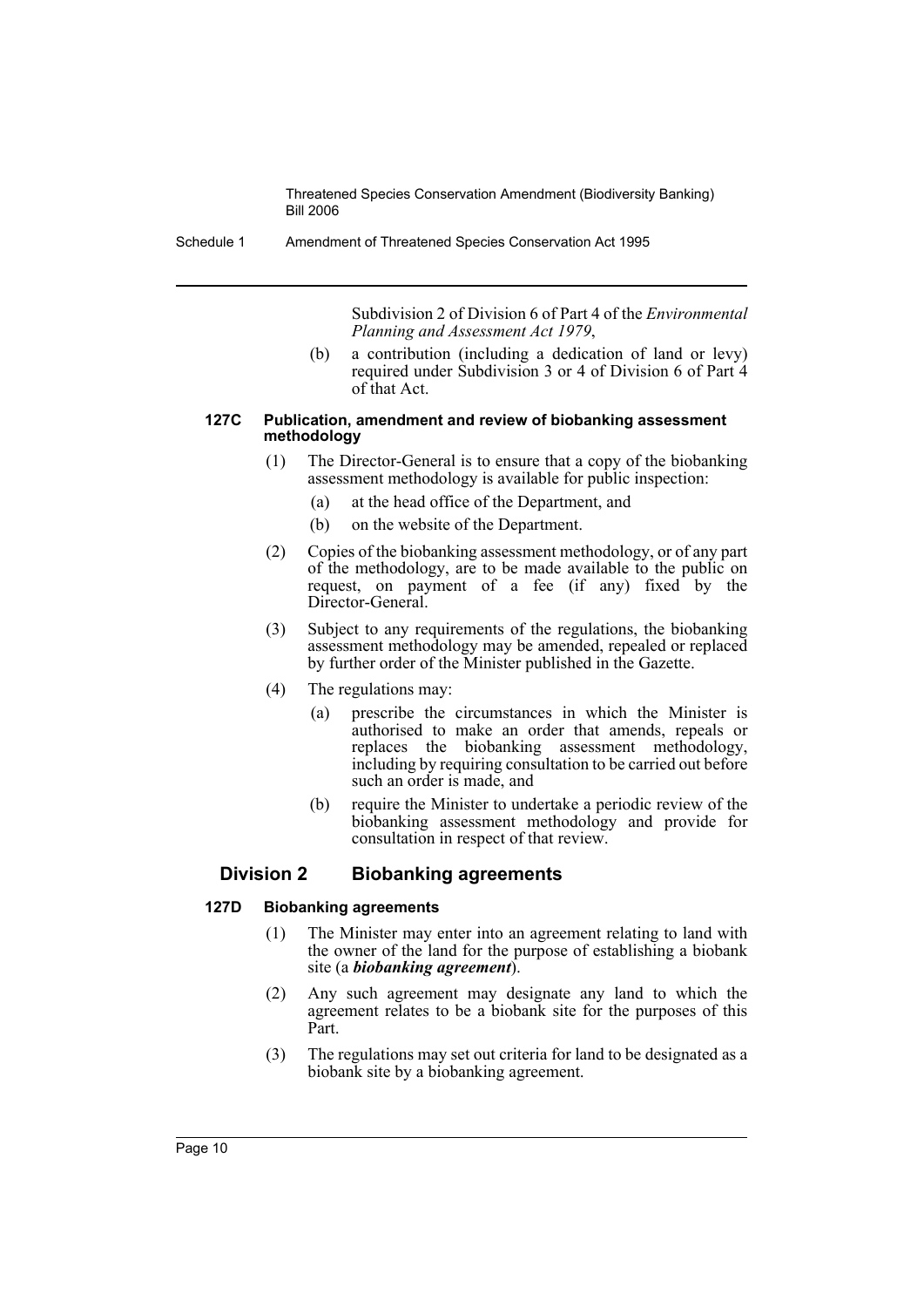Amendment of Threatened Species Conservation Act 1995 Schedule 1

- (4) Without limiting subsection (3), the regulations may exclude any land, or land of a particular class, from being designated as a biobank site by a biobanking agreement.
- (5) Land may be designated as a single biobank site even if the land consists of separate parcels of land and whether or not the parcels are adjacent (but only if the land is owned by the same person or persons).
- (6) The regulations may prescribe a procedure for applying to the Minister to enter into a biobanking agreement, including by requiring a fee to be paid in respect of an application.
- (7) The Minister must consult with the Minister administering the *Environmental Planning and Assessment Act 1979*, the Minister administering Part 2 of the *Mining Act 1992* and the Minister administering the *Petroleum (Onshore) Act 1991* before entering into any biobanking agreement.
- (8) The regulations may:
	- (a) require the Minister, before entering into a biobanking agreement with a person, to consider whether the person (whether or not an individual) is a fit and proper person to enter into, and fulfil the obligations imposed by, the agreement, and
	- (b) specify the matters that may be considered by the Minister in determining whether the person is such a fit and proper person.

## **127E Content of biobanking agreements**

- (1) A biobanking agreement may contain any of the following terms, binding on the owner from time to time of the land:
	- (a) requiring or authorising the owner to carry out specified management actions on the land,
	- (b) providing for the number and class of biodiversity credits that can be created in respect of any of those management actions in accordance with the biobanking assessment methodology,
	- (c) providing for the timing of the creation of biodiversity credits and their release for sale,
	- (d) requiring the owner of the land to carry out or continue to carry out any management action in perpetuity, unless otherwise specified (even if a biodiversity credit has already been created in respect of the action or has been transferred or retired),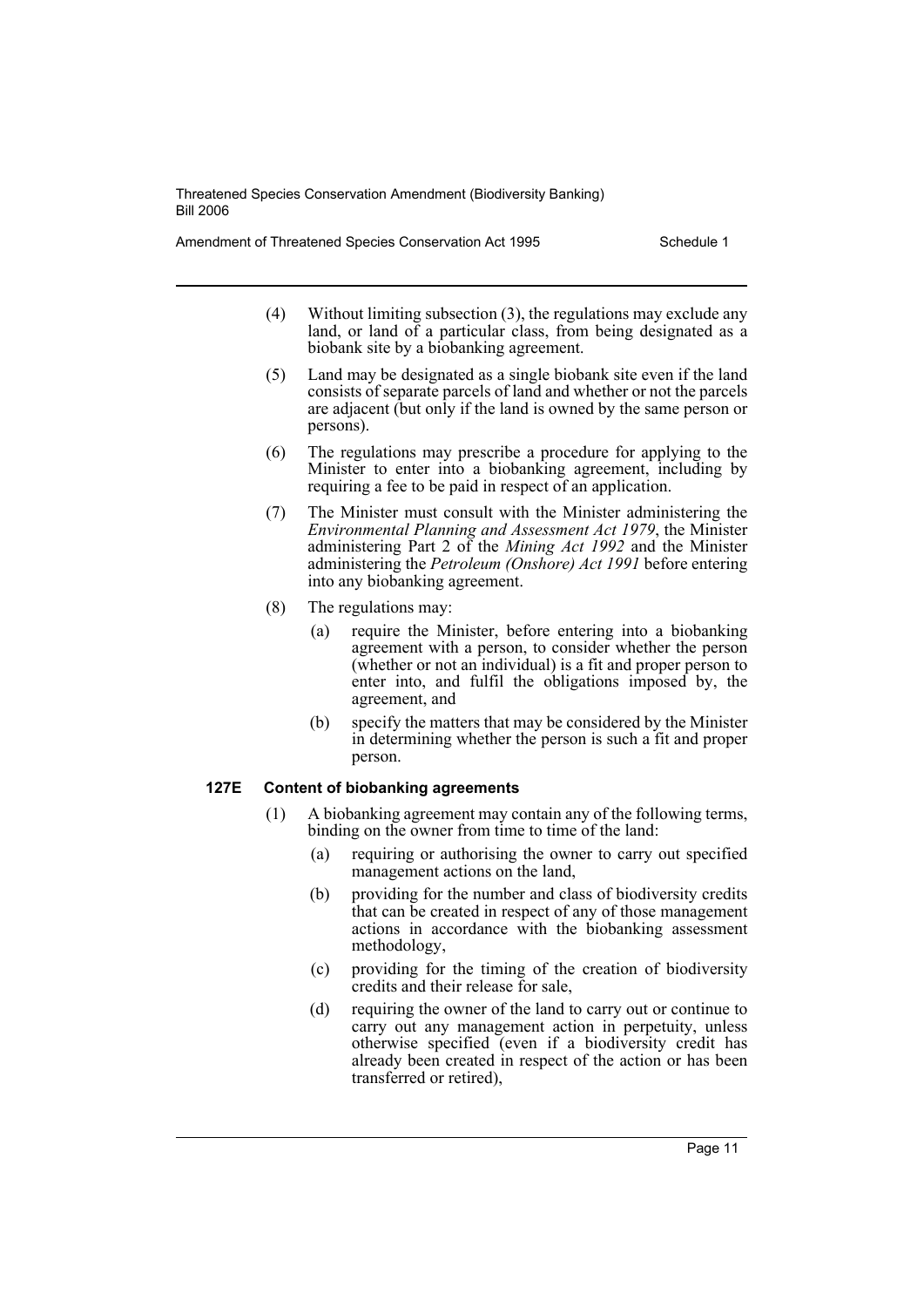- (e) restricting the use of the biobank site,
- (f) requiring the owner to permit access to the biobank site by specified persons or persons of a specified class and to allow those persons to take any specified action on the land,
- (g) providing for monitoring, reporting and audit requirements,
- (h) providing for the entitlement of the owner to payments from the Biobanking Trust Fund,
- (i) specifying the manner in which any money provided to the owner under the agreement is to be applied by the owner,
- (j) requiring the owner to repay money paid to the owner under the agreement if a specified breach of the agreement occurs,
- (k) specifying the remedial measures that must be taken in the event that any contingency that has a negative impact on the biodiversity values protected by the agreement or that prevents or disrupts the continuation of a management action in respect of which biodiversity credits are in force or have been retired,
- (l) providing for any other matter relating to a biobank site.
- (2) A biobanking agreement may contain any of the following terms, binding on the Minister:
	- (a) requiring the Minister to direct that payments be made from the Biobanking Trust Fund to the owner of the land,
	- (b) requiring the Minister to provide technical advice,
	- (c) requiring the Minister to provide other assistance,
	- (d) requiring the Minister to carry out specified activities or do specified things,
	- (e) providing for any other matter relating to a biobank site.
- (3) If the biobanking assessment methodology is amended or replaced after a biobanking agreement is entered into, the biobanking agreement prevails to the extent of any inconsistency between the agreement and the provisions of the biobanking assessment methodology as amended or replaced.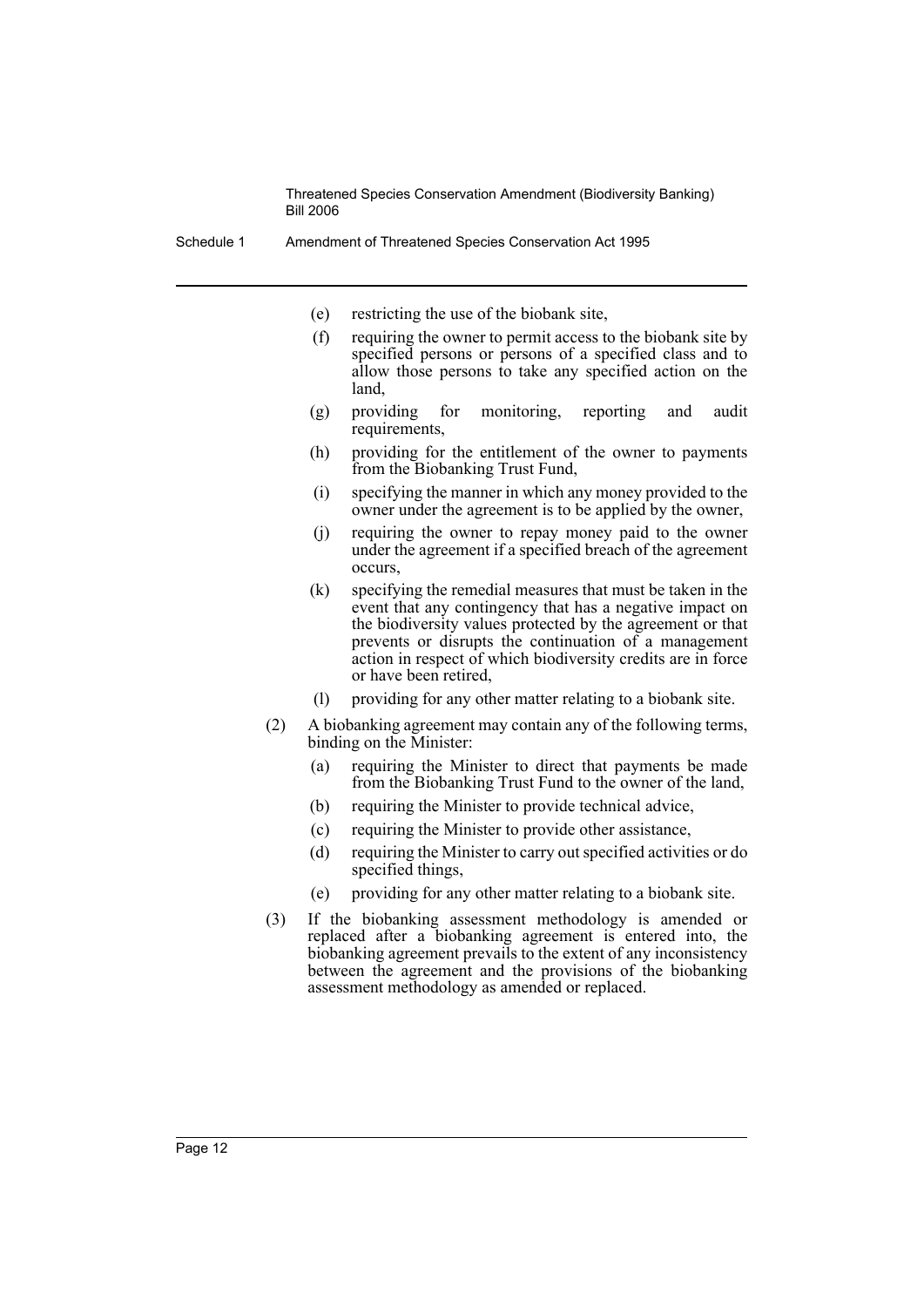Amendment of Threatened Species Conservation Act 1995 Schedule 1

#### **127F General provisions relating to biobanking agreements**

- (1) The Minister must not enter into a biobanking agreement relating to land unless:
	- (a) all the owners of the land are parties to the agreement or have consented in writing to the agreement, and
	- (b) where the land (not being land referred to in subsection (5)) is subject to a residential tenancy agreement or other lease, the tenant or the lessee has consented in writing to the biobanking agreement, and
	- (c) where the land is subject to a mortgage or charge, the mortgagee or chargee has consented in writing to the agreement, and
	- (d) where the land is subject to a covenant, the Minister has consulted with the person entitled to the benefit of the covenant about the terms of the agreement, and
	- (e) where the land is the subject of a mining lease or mineral claim under the *Mining Act 1992* or a production lease under the *Petroleum (Onshore) Act 1991*, the holder of the lease or claim has consented in writing to the agreement, and
	- (f) where the land is the subject of any mining authority or petroleum title not referred to in paragraph (e), the Minister has consulted with the holder of the mining authority or petroleum title about the terms of the agreement.

**Note.** Subsection (1) (e) applies in respect of any mining lease under the *Mining Act 1992* that is granted over the land. This may include a mining lease granted over the subsoil of the land or over parts of the subsoil of the land.

- (2) The Minister may enter into a biobanking agreement relating to land that is Crown lands or lands of the Crown:
	- (a) with a public authority (not being a Department of the Public Service) that owns or has the control and management of the land, or
	- (b) if the land is under the control and management of a Department of the Public Service, with the responsible Minister.
- (3) If a biobanking agreement is entered into under subsection (2) by a public authority that, or responsible Minister who, is not the owner of the land concerned:
	- (a) the agreement is taken to have been entered into on behalf of the owner of the land, and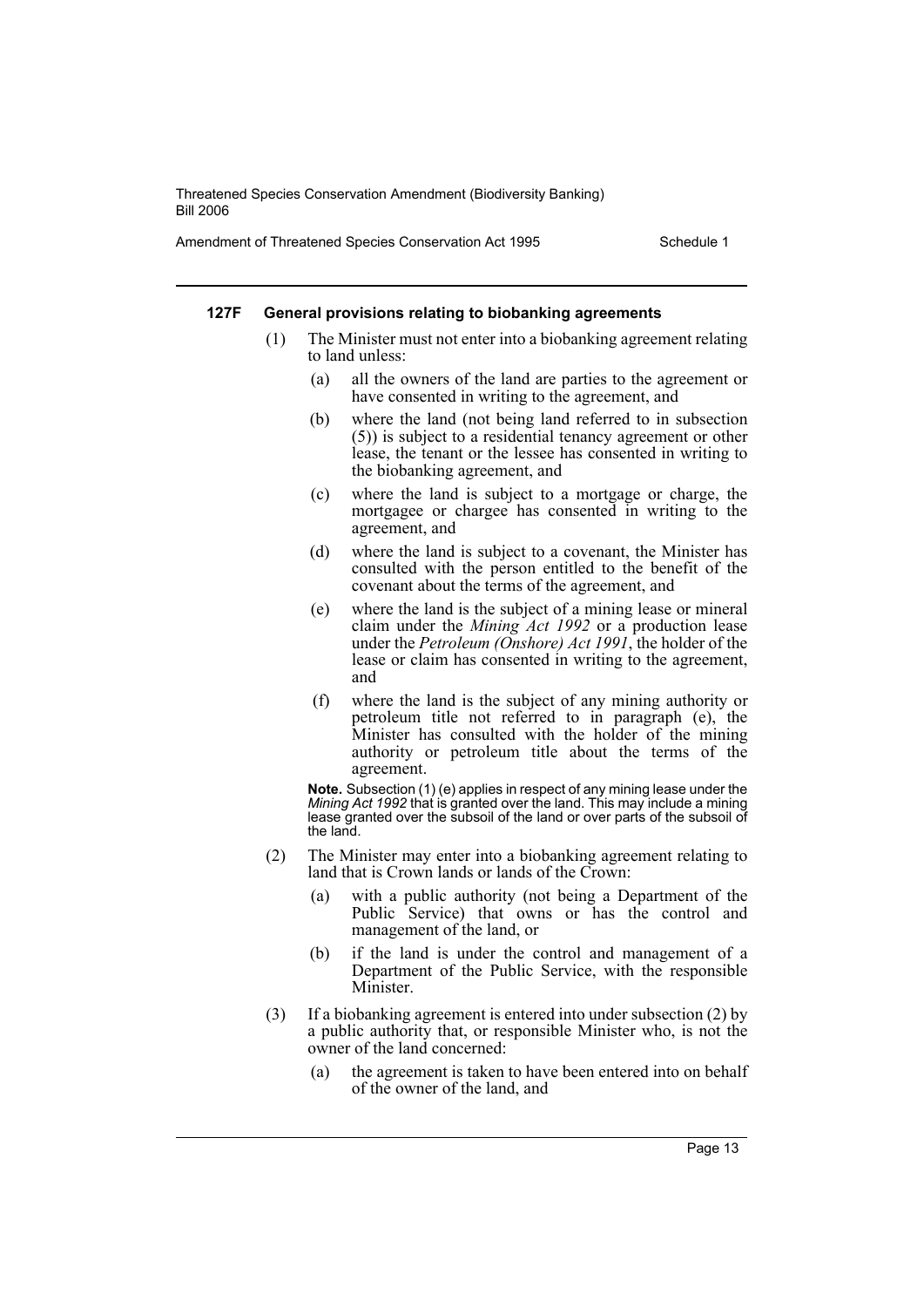Schedule 1 Amendment of Threatened Species Conservation Act 1995

- (b) a reference in this Part to the owner of the land (however expressed) includes, while a public authority has the control and management of the land, a reference to the public authority that has that control and management and, if the public authority is a Department of the Public Service, the responsible Minister.
- (4) The Minister must not enter into a biobanking agreement relating to Crown-timber lands within the meaning of the *Forestry Act 1916* except with the consent of the Minister administering that Act.
- (5) The Minister must not enter into a biobanking agreement for Crown land (within the meaning of the *Crown Lands Act 1989*), except with the consent of the Minister administering that Act.
- (6) In this section, a reference to a person entitled to the benefit of a covenant includes, in the case of a covenant imposed under section 88D or 88E of the *Conveyancing Act 1919*, a reference to a prescribed authority (within the meaning of those sections) or a person entitled to exercise, on behalf of the Crown, the functions of a prescribed authority under those sections.

#### **127G Duration of agreements**

- (1) A biobanking agreement has effect from a day, or on the happening of an event, specified in the agreement.
- (2) A biobanking agreement has effect in perpetuity, unless:
	- (a) it is terminated by consent of the Minister and all the owners (for the time being) of the biobank site concerned, or
	- (b) it is terminated by the Minister (without the consent of the owners), and that termination is authorised by this Part.
- (3) The Minister must not consent to the termination of a biobanking agreement unless such measures as may be required by the Minister are taken by the owner of the biobank site to offset any negative impact of the termination on the biodiversity values protected by the agreement. This subsection does not apply if voluntary termination of the agreement is permitted under this section.
- (4) For the purposes of subsection (3), the required measures may include one or more of the following:
	- (a) the cancellation of credits created in relation to the biobank site,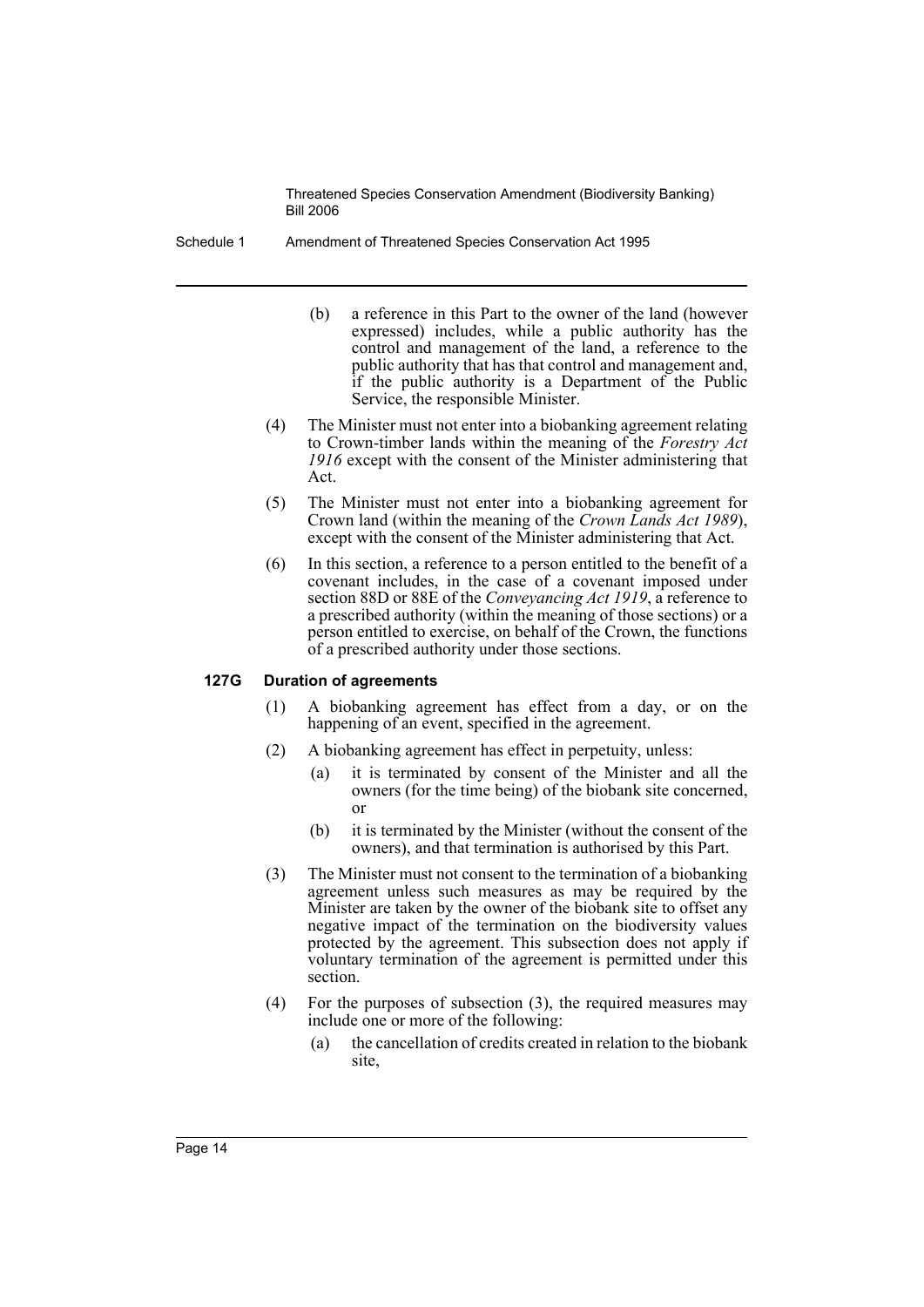Amendment of Threatened Species Conservation Act 1995 Schedule 1

- (b) the retirement of credits created in relation to another biobank site,
- (c) entering into a biobanking agreement for the purpose of establishing another biobank site.
- (5) The Minister must consent to the termination of a biobanking agreement on the request of the owner of the biobank site if voluntary termination of the agreement is permitted under this section.
- (6) For the purposes of this section, voluntary termination of a biobanking agreement is permitted only if the owner of the biobank site requests the termination of the agreement within 3 months after it is entered into, or after the expiry of 5 years after the agreement has been entered into, and at the time of termination:
	- (a) no biodiversity credits have been created in respect of the biobank site, or
	- (b) in a case where biodiversity credits have been created, the owner of the biobank site is the holder of all credits that have been created since registration of the biobank site, none of the credits created have been retired and all the credits are cancelled by the Director-General with the consent of the owner.
- (7) The regulations may prescribe a procedure for applying for the consent of the Minister to the termination of an agreement, including by requiring a fee to be paid in respect of an application.

#### **127H Variation of agreements**

- (1) A biobanking agreement may be varied:
	- (a) by a subsequent agreement between the Minister and the owners (for the time being) of the biobank site concerned, or
	- (b) by the Minister, without the consent of the owners, where that variation is authorised by this Part.
- (2) The Minister must not agree to any variation of a biobanking agreement with the owners of the biobank site unless:
	- (a) if the land is subject to a mortgage or charge, the mortgagee or chargee has consented in writing to the variation, and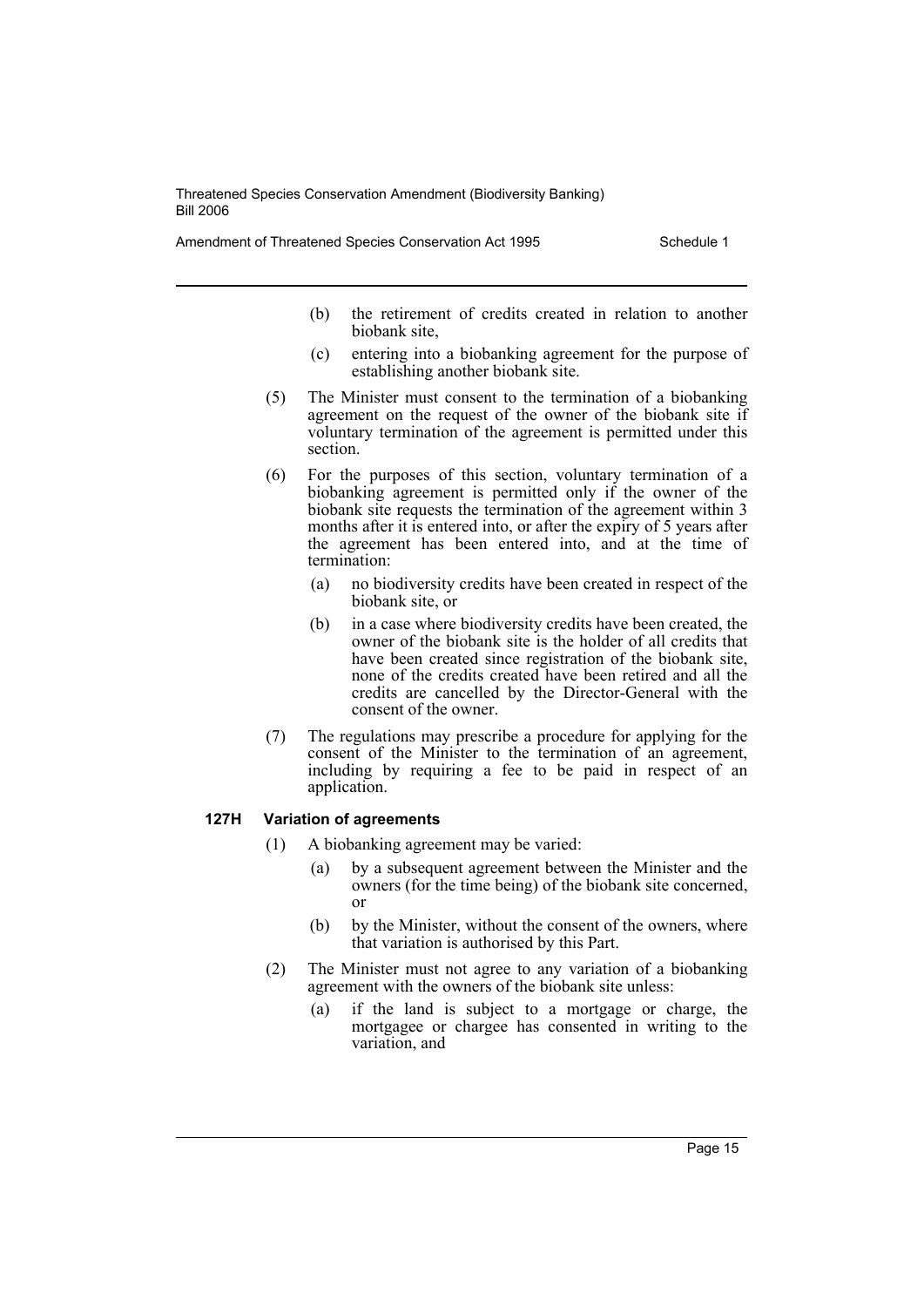Schedule 1 Amendment of Threatened Species Conservation Act 1995

- (b) if the land is subject to a covenant, the Minister has consulted with the person entitled to the benefit of the covenant about the variation, and
- (c) if the land is the subject of a mining lease or mineral claim under the *Mining Act 1992* or a production lease under the *Petroleum (Onshore) Act 1991*, the holder of the lease or claim has consented in writing to the variation, and
- (d) if the land is the subject of any mining authority or petroleum title not referred to in paragraph (c), the Minister has consulted with the holder of the mining authority or petroleum title about the variation.

**Note.** Subsection (2) (c) applies in respect of any mining lease under the *Mining Act 1992* that is granted over the land. This may include a mining lease granted over the subsoil of the land or over parts of the subsoil of the land.

- (3) The Minister must not agree to any variation of a biobanking agreement unless satisfied that the variation does not have a negative impact on the biodiversity values protected by the agreement or that other measures required by the Minister have been taken by the owner of the biobank site to offset any such negative impact.
- (4) For the purposes of subsection (3), the required measures may include one or more of the following:
	- (a) the cancellation of credits created in relation to the biobank site,
	- (b) the retirement of credits created in relation to another biobank site.
- (5) If a biobank site consists of more than one parcel of land, the Minister may consent to the variation of a biobanking agreement so as to terminate its application in respect of any single parcel of land, and the provisions of this section apply in respect of any such variation.
- (6) The regulations may prescribe a procedure for applying for the consent of the Minister to a variation of an agreement, including by requiring a fee to be paid in respect of an application.
- (7) In this section, a reference to a person entitled to the benefit of a covenant includes, in the case of a covenant imposed under section 88D or 88E of the *Conveyancing Act 1919*, a reference to a prescribed authority (within the meaning of those sections) or a person entitled to exercise, on behalf of the Crown, the functions of a prescribed authority under those sections.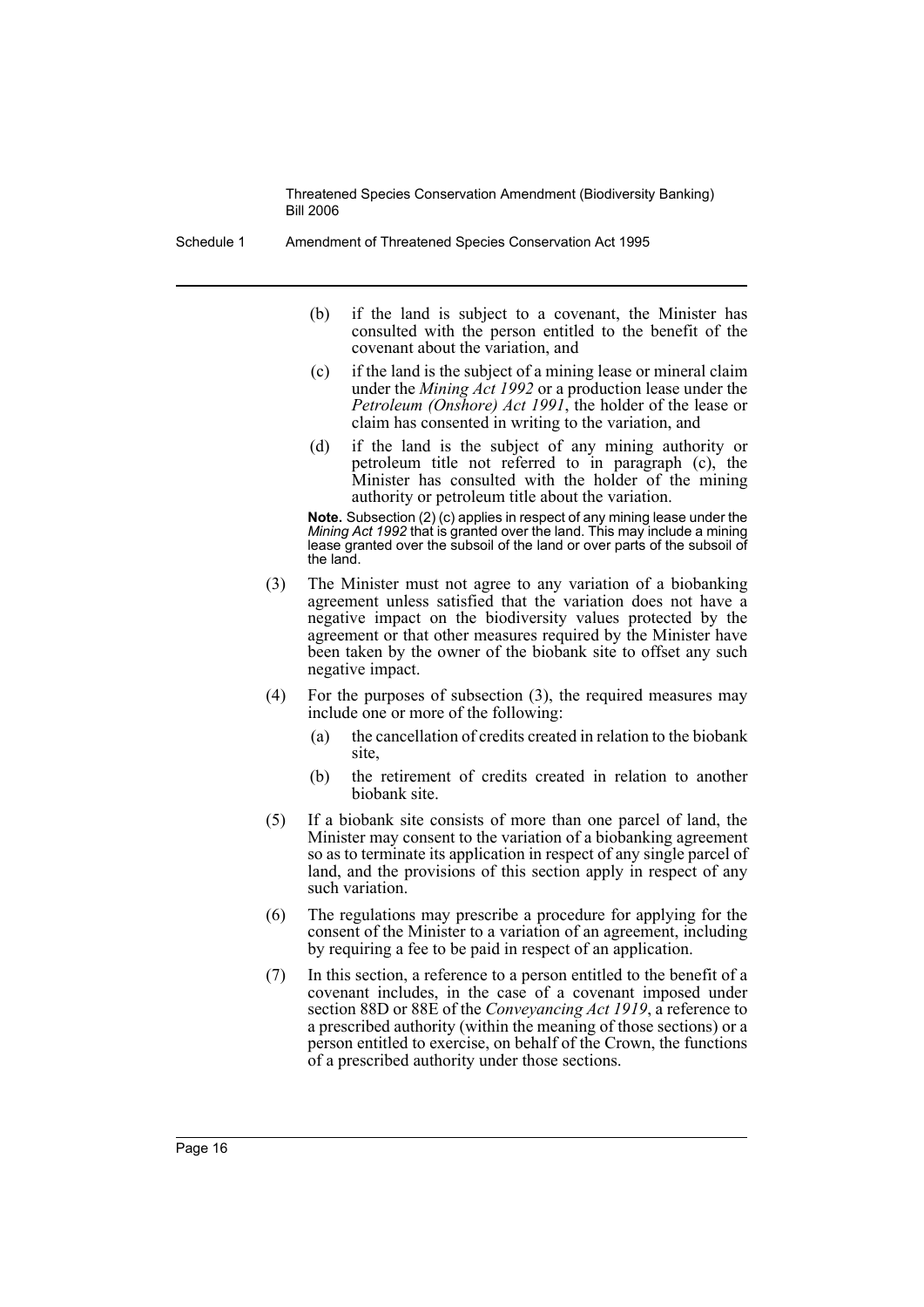Amendment of Threatened Species Conservation Act 1995 Schedule 1

#### **127I Registration of agreements**

- (1) On being notified by the Minister that a biobanking agreement has been entered into, or that any such agreement has been varied or terminated, the Registrar-General must:
	- (a) in the case of a biobanking agreement relating to land under the *Real Property Act 1900*—register the agreement, variation or termination by making an entry concerning the agreement, variation or termination in any folio of the Register kept under that Act that relates to that land, or
	- (b) in the case of a biobanking agreement relating to land not under the *Real Property Act 1900*:
		- (i) register the agreement, variation or termination in the General Register of Deeds kept under Division 1 of Part 23 of the *Conveyancing Act 1919*, and
		- (ii) if appropriate, make an entry concerning the agreement, variation or termination in any official record relating to Crown land that relates to that land.
- (2) A biobanking agreement relating to land under the *Real Property Act 1900* about which an entry is made in a folio and that is in force is an interest recorded in the folio for the purposes of section 42 of that Act.

## **127J Agreements to run with land**

- (1) A biobanking agreement that has been registered by the Registrar-General and that is in force is binding on, and enforceable by and against, the successors in title to the owner who entered into the agreement and those successors in title are taken to have notice of the agreement.
- (2) In this section:

*successors in title* includes a mortgagee, chargee, covenant chargee or other person, in possession of a biobank site pursuant to a mortgage, charge, positive covenant or other encumbrance entered into before or after the registration of the biobanking agreement.

#### **127K Management actions under biobanking agreement exempt from Environmental Planning and Assessment Act 1979**

(1) Management actions under a biobanking agreement for which biodiversity credits may be created under this Part are taken to be exempt development for the purposes of the *Environmental Planning and Assessment Act 1979*.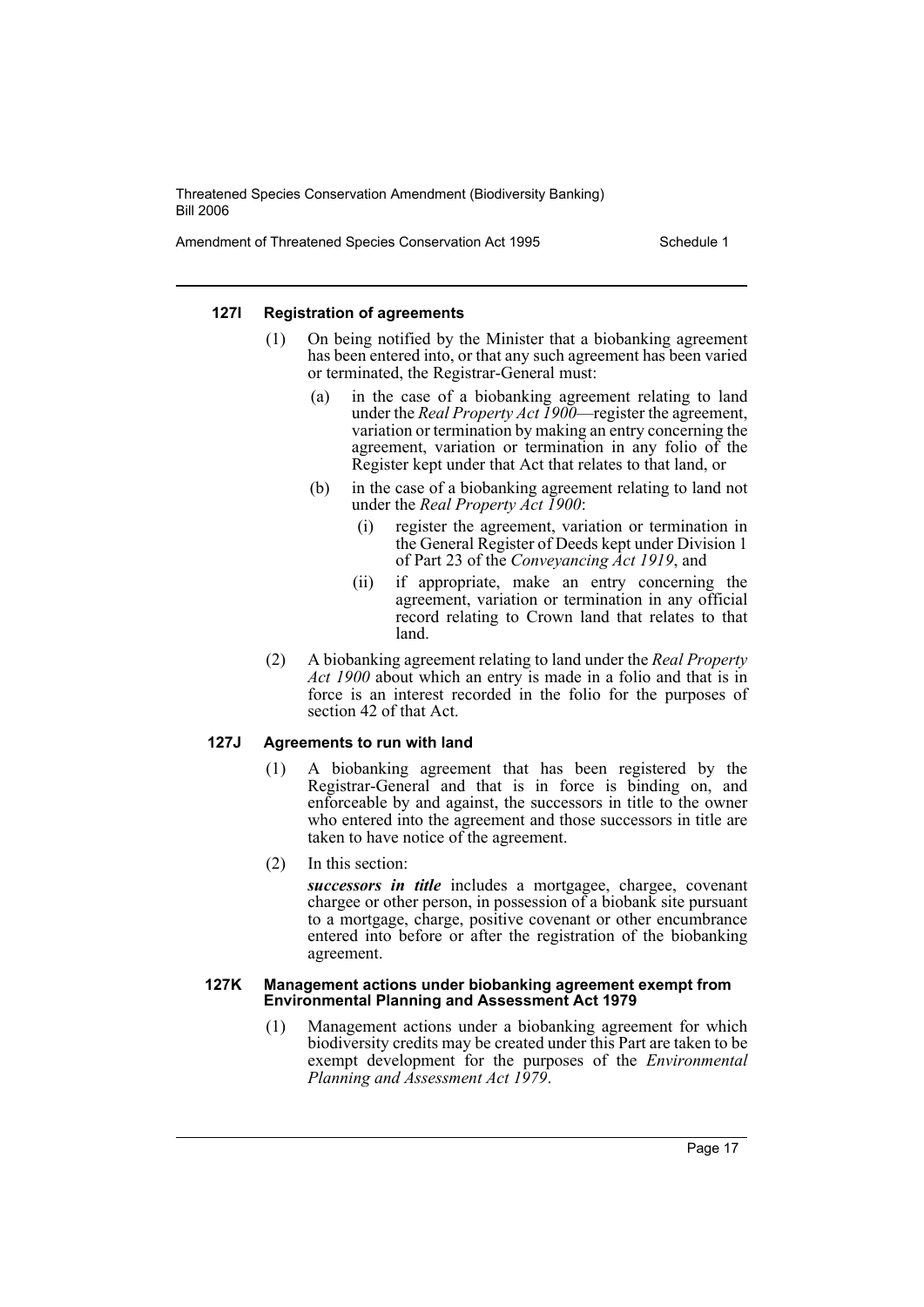Schedule 1 Amendment of Threatened Species Conservation Act 1995

- (2) For the purposes of section 76 (3) of that Act, a reference to the environmental planning instrument in respect of such exempt development is taken to be a reference to the biobanking agreement.
- (3) The regulations may exclude any management actions from the operation of this section.

#### **127L Enforcement of agreements**

- (1) Any person may bring proceedings in the Land and Environment Court for an order to remedy or restrain a breach of a biobanking agreement, whether or not any right of the person has been or may be infringed by or as a consequence of the breach.
- (2) If the Court is satisfied that a breach of the biobanking agreement has been committed or will, unless restrained by order of the Court, be committed, it may make such order as it thinks fit to remedy or restrain the breach.
- (3) Without limiting subsection (2), the Court may:
	- (a) in the case of proceedings brought in the Court by the Minister, award damages against the owner of a biobank site for a breach of the biobanking agreement that arose from an intentional, reckless or negligent act or omission by or on behalf of the owner or a previous owner of the land (being an act or omission of which the owner had notice) including a failure by the owner or previous owner to prevent another person from causing a breach of the biobanking agreement, and
	- (b) in any case, direct the owner of the biobank site to retire biodiversity credits of a specified number and class (if applicable) within a period specified in the order and, if the owner does not hold sufficient biodiversity credits to comply with the direction, to acquire the necessary biodiversity credits for the purpose of retiring them.
- (4) In assessing damages for breach of a biobanking agreement by an owner or previous owner, the Court may have regard to:
	- (a) any detriment to the public interest arising from the breach, and
	- (b) any financial or other benefit that the owner or previous owner gained or sought to gain by committing the breach, and
	- (c) any other matter that it considers relevant.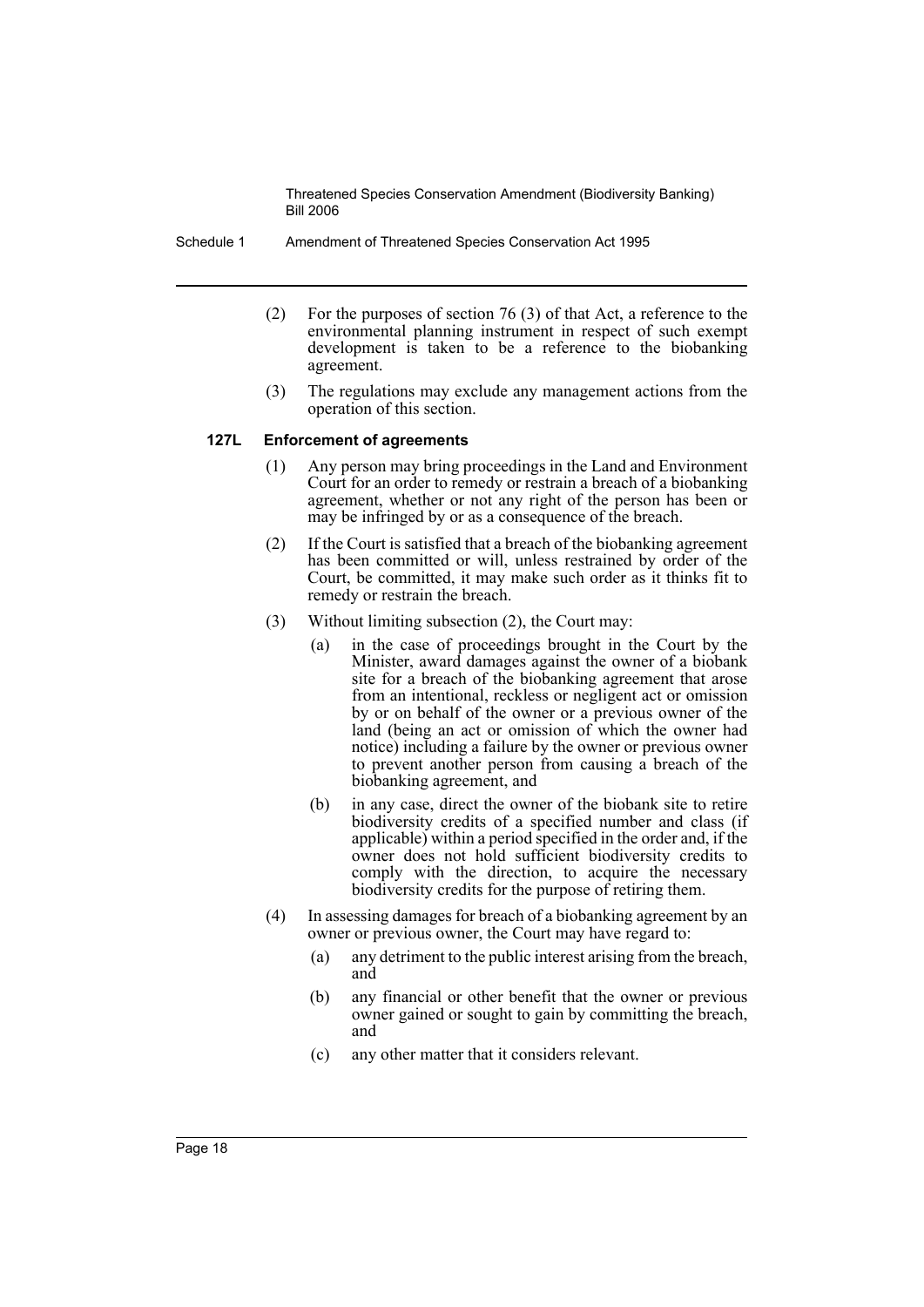Amendment of Threatened Species Conservation Act 1995 Schedule 1

- (5) Proceedings under this section may be brought by a person on his or her own behalf or on behalf of himself or herself and on behalf of other persons (with their consent), or a body corporate or unincorporated body (with the consent of its committee or other controlling or governing body), having like or common interests in those proceedings.
- (6) Any person on whose behalf proceedings are brought is entitled to contribute to or provide for the payment of the legal costs and expenses incurred by the person bringing the proceedings.
- (7) Section 89 of the *Conveyancing Act 1919* does not authorise any court to modify or wholly or partially extinguish any restriction or obligation created by a biobanking agreement except with the consent of the Minister.

## **127M Powers of authorised officers**

Without limiting section 156B of the *National Parks and Wildlife Act 1974*, the functions conferred on an authorised officer by that section may also be exercised for the purpose of determining whether there has been compliance with or a contravention of a biobanking agreement.

#### **127N Minister may order owner to rectify breach of biobanking agreement**

- (1) The Minister may, by order under this section, direct a person who is the owner of a biobank site to carry out at the person's cost, within a period specified in the order, such work or other actions as the Minister considers necessary to rectify any breach of a biobanking agreement.
- (2) If the requirements of the order are not complied with within the period specified in it, the Minister:
	- (a) may enter the land and cause the work or actions specified in the order to be carried out, and
	- (b) may, by proceedings brought in any court of competent jurisdiction, recover as a debt from the person to whom the order was given the reasonable cost of complying with those requirements.
- (3) This section does not prevent the Minister from seeking an award of damages against the owner of a biobank site for a breach of a biobanking agreement.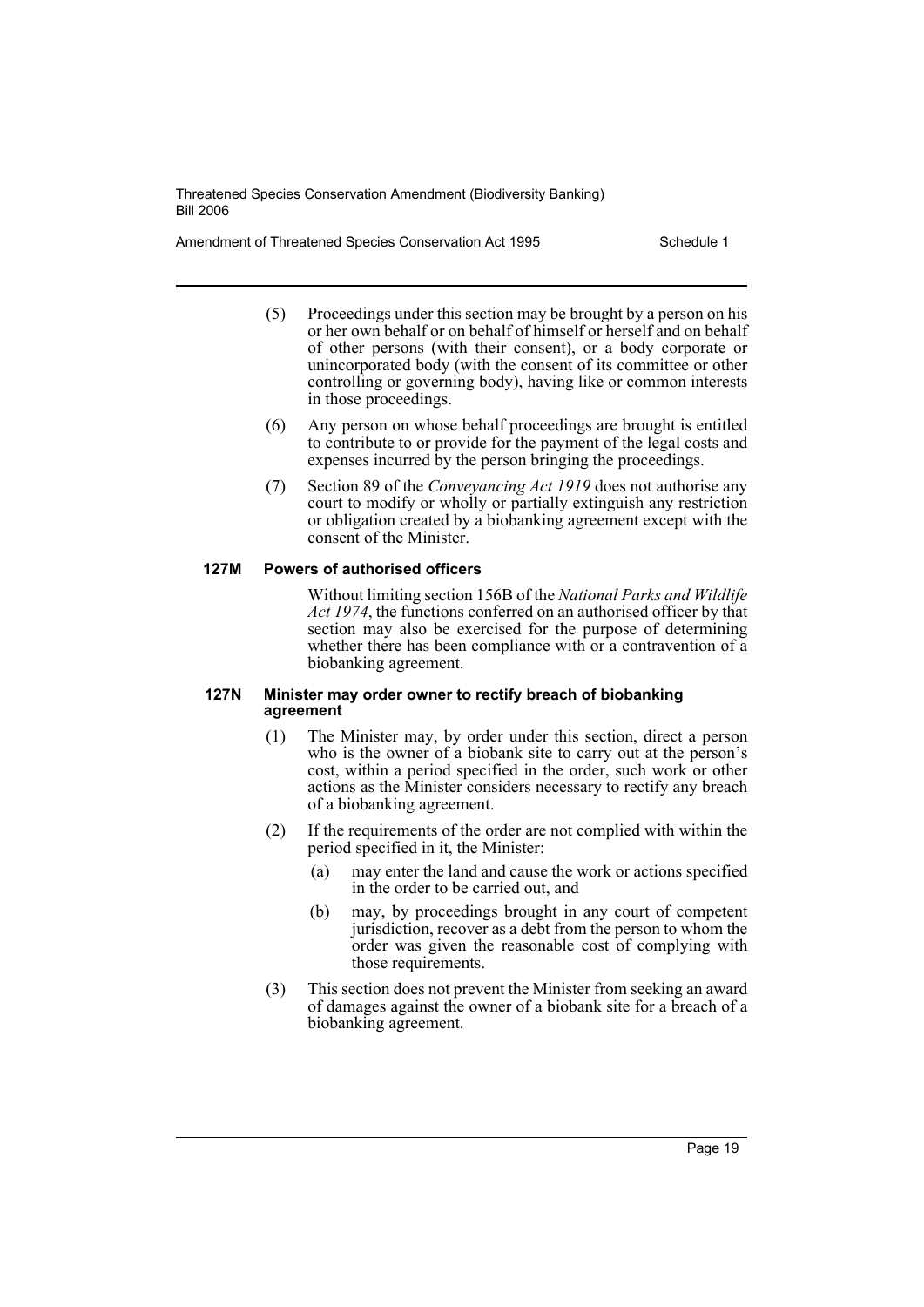Schedule 1 Amendment of Threatened Species Conservation Act 1995

#### **127O Transfer of land to Minister**

- (1) Where a person has contravened, whether by act or omission, a biobanking agreement, the Minister may apply to the Land and Environment Court for an order that the land be conveyed or transferred to the Minister, or to another person or body nominated by the Minister.
- (2) Notice of the application is to be served on the owner of the land by the Minister, and otherwise the application is to be made, in accordance with any rules of the Court.
- (3) An order may be made under this section only where the Court is satisfied, on the balance of probabilities:
	- (a) that there is a serious risk to the biodiversity values protected by the biobanking agreement because of the contravention by the person, or
	- (b) that there is no reasonable likelihood of the person complying with the obligations imposed by the biobanking agreement, or
	- (c) that the person has previously committed frequent contraventions of the biobanking agreement, or
	- (d) that the person has persistently and unreasonably delayed complying with the obligations imposed by the biobanking agreement.
- (4) If the Court makes the order requested, the Court may impose such conditions on the conveyance or transfer of the land as the Court thinks fit.
- (5) Where land is conveyed or transferred to the Minister, or to a person or body nominated by the Minister, in accordance with an order made under this section, the consideration payable by the Minister, person or body, is to be determined in the same way as the compensation payable under the *Land Acquisition (Just Terms Compensation) Act 1991* in respect of an acquisition of land, but is to be reduced by the amount that, in the opinion of the Court, is equivalent to any outstanding liability of the person to the Minister arising out of contravention of the biobanking agreement.
- (6) In calculating the consideration payable as referred to in subsection (5), the value of the land is to be determined having regard to the fact that it is subject to a biobanking agreement, and any increase in the value of the land attributable to anything done or omitted to be done in contravention of the biobanking agreement is to be disregarded.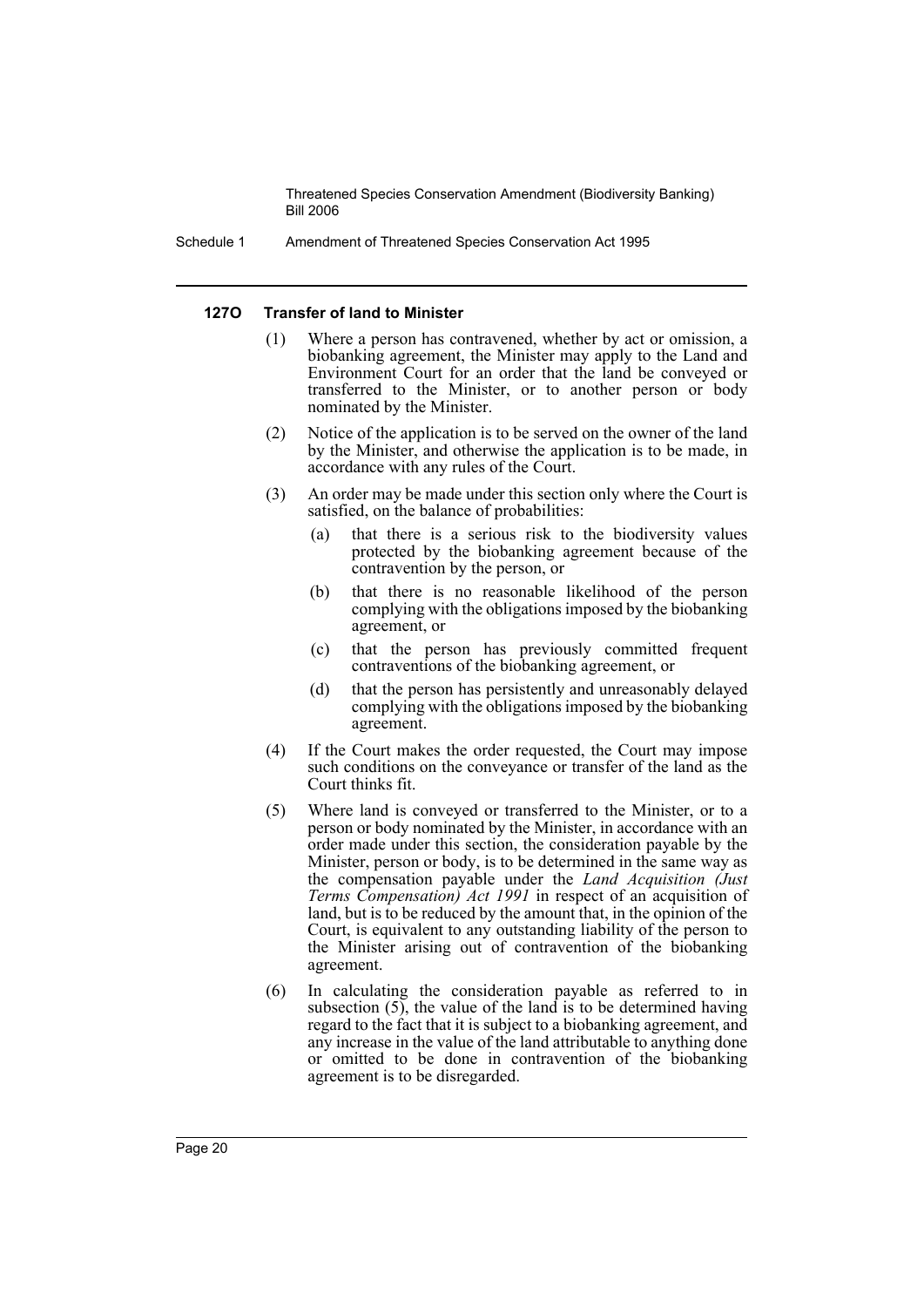Amendment of Threatened Species Conservation Act 1995 Schedule 1

#### **127P Application of Environmental Planning and Assessment Act 1979**

- (1) For the purposes of section 28 of the *Environmental Planning and Assessment Act 1979*:
	- (a) a biobanking agreement is taken to be a regulatory instrument, and
	- (b) the Minister is responsible for the administration of such a regulatory instrument.

**Note.** Section 28 of the *Environmental Planning and Assessment Act 1979* allows an environmental planning instrument to suspend the operation of a regulatory instrument for the purpose of enabling development to be carried out. Such a suspension cannot be given effect to without the concurrence in writing of the Minister responsible for the administration of the regulatory instrument.

- (2) The Minister is not to concur, under section 28 of the *Environmental Planning and Assessment Act 1979*, to the suspension of a biobanking agreement unless satisfied that:
	- (a) the suspension, or any development the suspension of the biobanking agreement would enable to be carried out, does not have a negative impact on the biodiversity values protected by the agreement, or
	- (b) other measures are to be taken that will satisfactorily offset the negative impact of the suspension or development on the biodiversity values protected by the agreement (which may include the cancellation or retirement of biodiversity credits).
- (3) In relation to any particular biobanking agreement, a provision of an environmental planning instrument made under section 28 of the *Environmental Planning and Assessment Act 1979* and in force:
	- (a) immediately before the commencement of this section, or
	- (b) immediately before the biobanking agreement takes effect,

does not affect the operation of the biobanking agreement unless the provision is subsequently amended to expressly affect the operation of the biobanking agreement.

#### **127Q Proposals by public authorities affecting biobank sites**

- (1) A public authority must not carry out development on a biobank site unless:
	- (a) it has given written notice of the proposed development to the Minister and the owner of the biobank site, and
	- (b) it has received written notice from the Minister consenting to the development.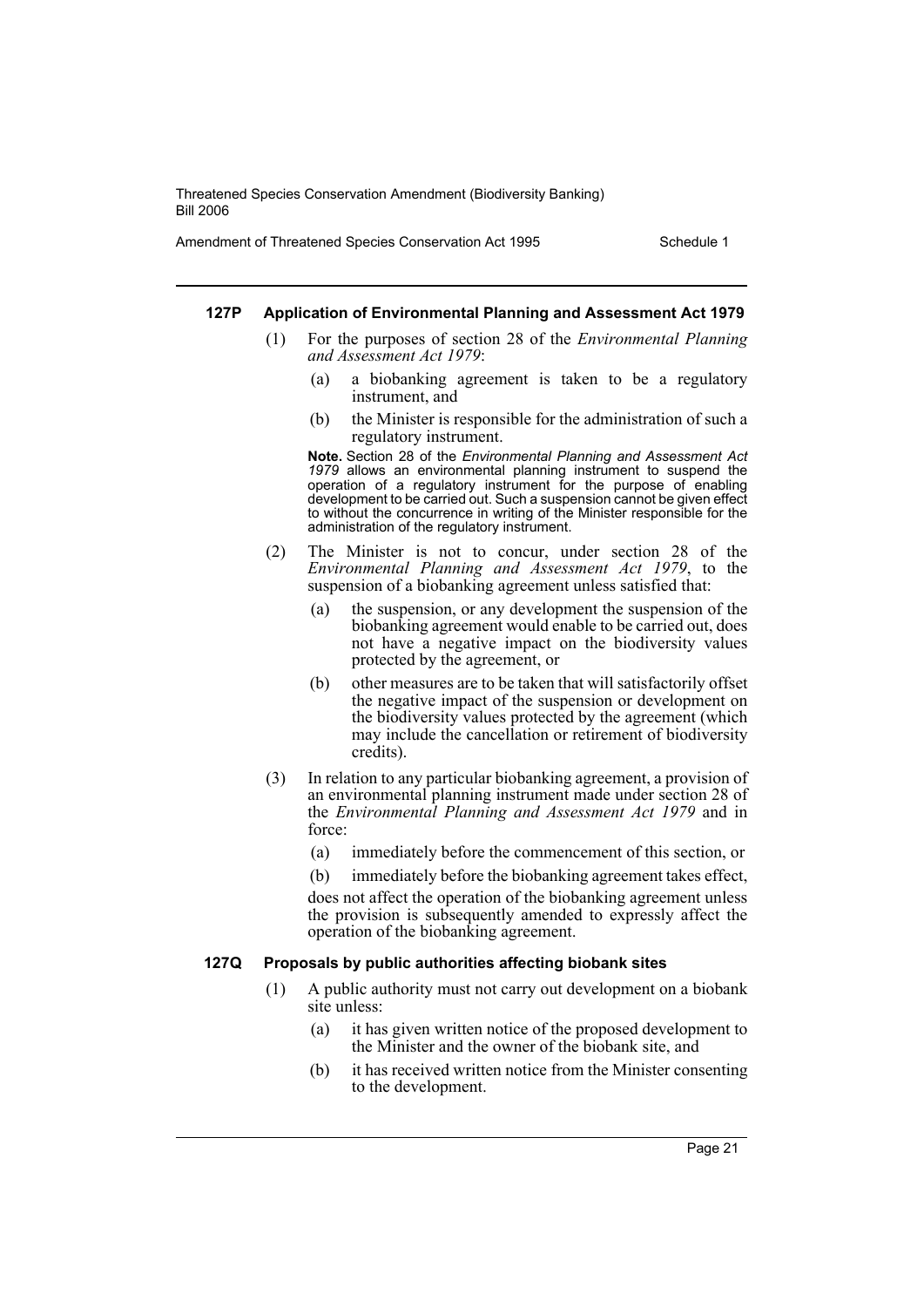Schedule 1 Amendment of Threatened Species Conservation Act 1995

- (2) The Minister may consent to the development only if:
	- (a) the Minister is of the opinion that the proposed<br>development will neither adversely affect any development will neither adversely affect any management actions that may be carried out on the land under the biobanking agreement nor adversely affect the biodiversity values protected by the agreement, or
	- (b) the Minister is satisfied that any adverse effect of the development on biodiversity values (including any future improvement to biodiversity values that would otherwise be achieved by the management actions on the biobank site) will be offset by the retirement of biodiversity credits by the public authority, or
	- (c) the development is required for an essential public purpose or for a purpose of special significance to the State.
- (3) The Minister may, as a condition of granting consent under this section, direct the public authority to retire biodiversity credits of a number and class (if any) specified by the Minister and, if the person does not hold a sufficient number of biodiversity credits to comply with the direction, direct the public authority to acquire the necessary biodiversity credits for the purpose of retiring them.
- (4) The Minister may approve an arrangement under which:
	- (a) the retirement of some or all of the biodiversity credits is deferred pending the completion of restorative actions that will restore or improve the biodiversity values affected by the development, and
	- (b) the biodiversity credits the retirement of which is deferred pending the completion of those actions are required to be transferred to the Minister.
- (5) Division 7 applies in respect of any such arrangement as if it were a deferred retirement arrangement approved by the Director-General under that Division.
- (6) The Minister may, by order published in the Gazette, vary or terminate the biobanking agreement relating to a biobank site without the consent of the owner of the biobank site if consent to development is granted under this section and the variation or termination is necessary to enable the public authority to carry out the development.
- (7) The owner of a biobank site is not entitled to any compensation as a result of the variation or termination of an agreement under this section.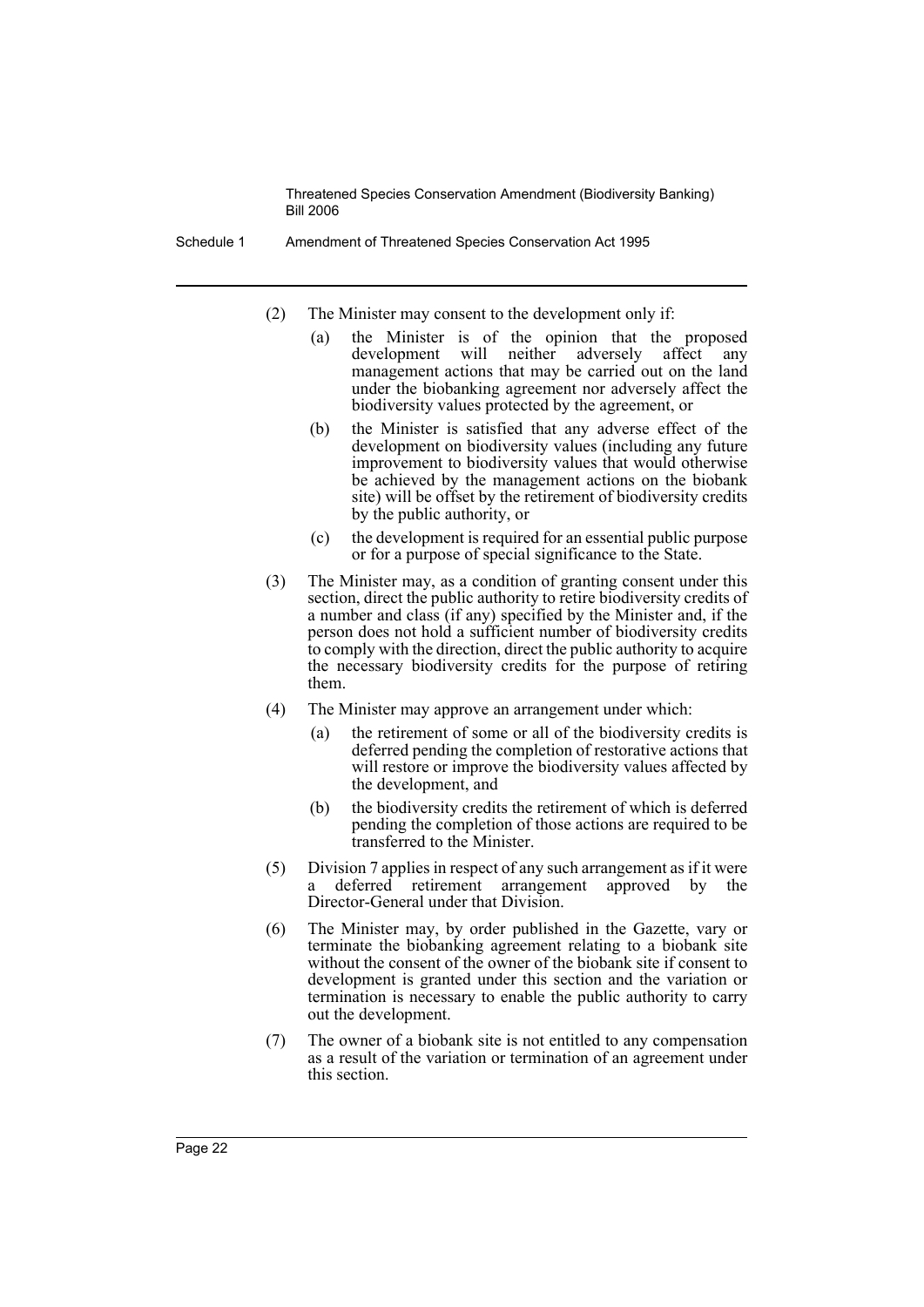Amendment of Threatened Species Conservation Act 1995 Schedule 1

- (8) Subsection (7) does not affect any right to compensation the owner may have under the *Land Acquisition (Just Terms Compensation) Act 1991* or any other Act in respect of the development.
- (9) This section does not apply:
	- (a) to any part of a biobank site that is a wilderness area within the meaning of the *Wilderness Act 1987* or that is critical habitat, or
	- (b) in respect of development proposed to be carried out by a public authority on a biobank site if the public authority is the owner of the biobank site and the proposed development is not inconsistent with the terms of the biobanking agreement.
- (10) The consent of the Minister under this section is not an approval for the purposes of Part 5 of the *Environmental Planning and Assessment Act 1979*.

### **127R Resolution of certain disputes**

- (1) If a dispute arises as to the failure of the Minister to consent to a development proposal of a public authority under section 127Q, or as to the conditions of any consent granted or proposed to be granted under that section by the Minister, a party to the dispute may submit that dispute to the Premier for settlement.
- (2) On the submission of a dispute to the Premier, the Premier may:
	- (a) appoint a Commissioner of Inquiry to hold an inquiry and make a report to the Premier, or
	- (b) hold an inquiry into the dispute.
- (3) After the completion of the inquiry, and after considering any report, the Premier may make such order with respect to the dispute, having regard to the public interest and to the circumstances of the case, as the Premier thinks fit.
- (4) An order made by the Premier may direct the payment of any costs or expenses of or incidental to the holding of the inquiry.
- (5) A Minister or public authority is to comply with an order given under this section and is, despite the provisions of any Act, taken to be empowered to comply with any such order.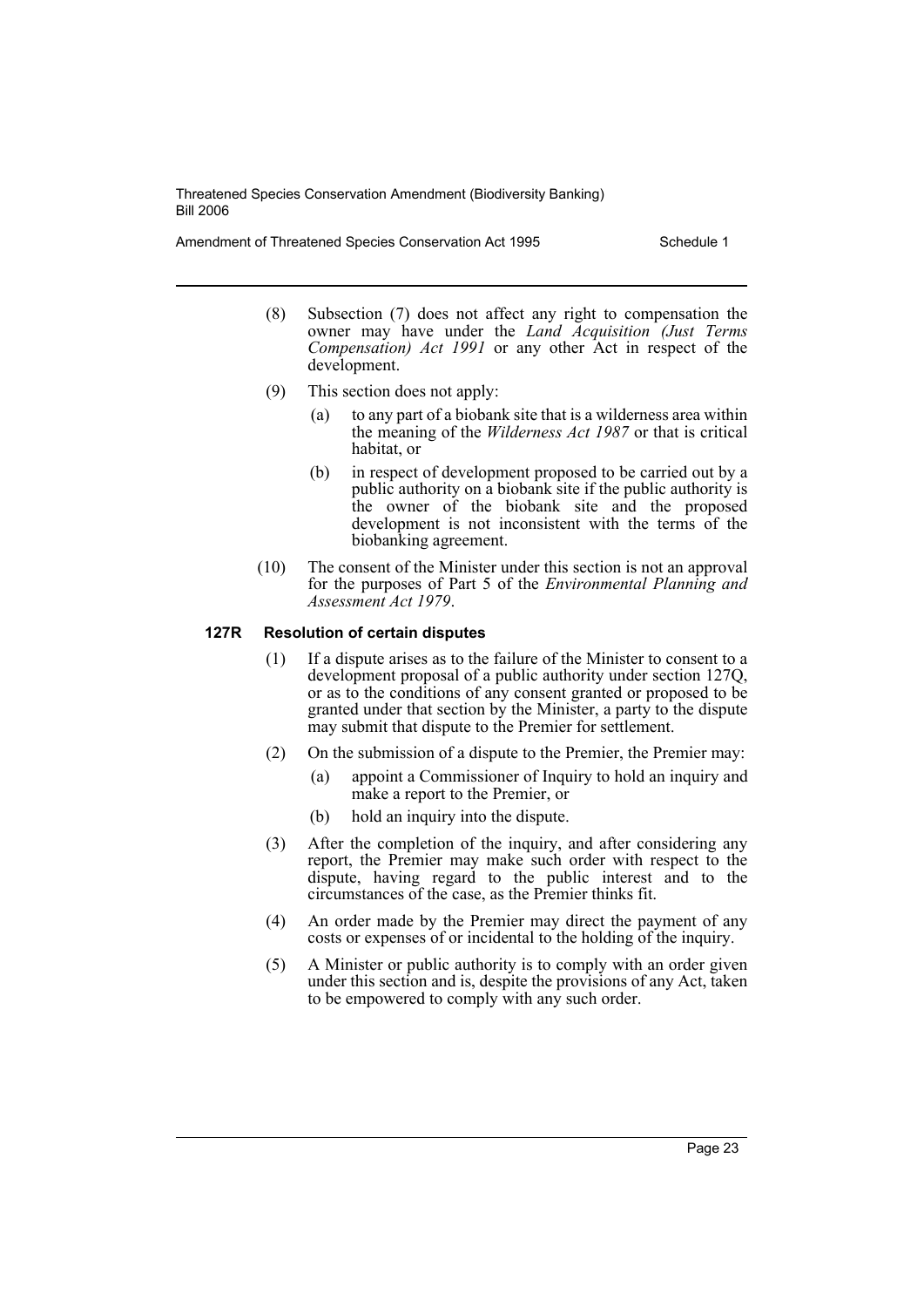Schedule 1 Amendment of Threatened Species Conservation Act 1995

#### **127S Prospecting and mining on biobank sites**

- (1) The Minister may, by order published in the Gazette, vary or terminate a biobanking agreement without the consent of the owner of the biobank site if a mining authority or petroleum title is granted in respect of the biobank site and the Minister is of the opinion that the activity authorised by the mining authority or petroleum title:
	- (a) will adversely affect any management actions that may be carried out on the land under the biobanking agreement, or
	- (b) will adversely affect the biodiversity values protected by the biobanking agreement.
- (2) If the Minister varies or terminates the biobanking agreement under this section, the Minister may, by order in writing to the holder of the mining authority or petroleum title, direct the holder to retire biodiversity credits of a number and class (if any) specified by the Minister within a time specified in the order.
- (3) A direction may be given to a person under subsection (2) only if biodiversity credits have already been created in respect of management actions that were carried out or proposed to be carried out on the biobank site and have been transferred to any person.
- (4) The maximum number of biodiversity credits that the holder of the mining authority or petroleum title may be required to retire under the direction is the number of biodiversity credits that have been created in respect of the biobank site.
- (5) A person must not, without reasonable excuse, fail to comply with a direction under subsection  $(2)$ .

Maximum penalty: 10,000 penalty units.

- (6) It is not an excuse for a failure to comply with a direction under this section that the person who is the subject of the direction does not, at the time the direction is given, hold a sufficient number of biodiversity credits to comply with the direction. **Note.** If the person who is the subject of the direction does not hold a sufficient number of credits to comply with the direction, the person may obtain the required number by purchasing them.
- (7) A court that convicts a person of an offence under subsection (5) may, in addition to or in substitution for any pecuniary penalty for the offence, by order direct the person to retire, in accordance with this Part, biodiversity credits of a specified number and class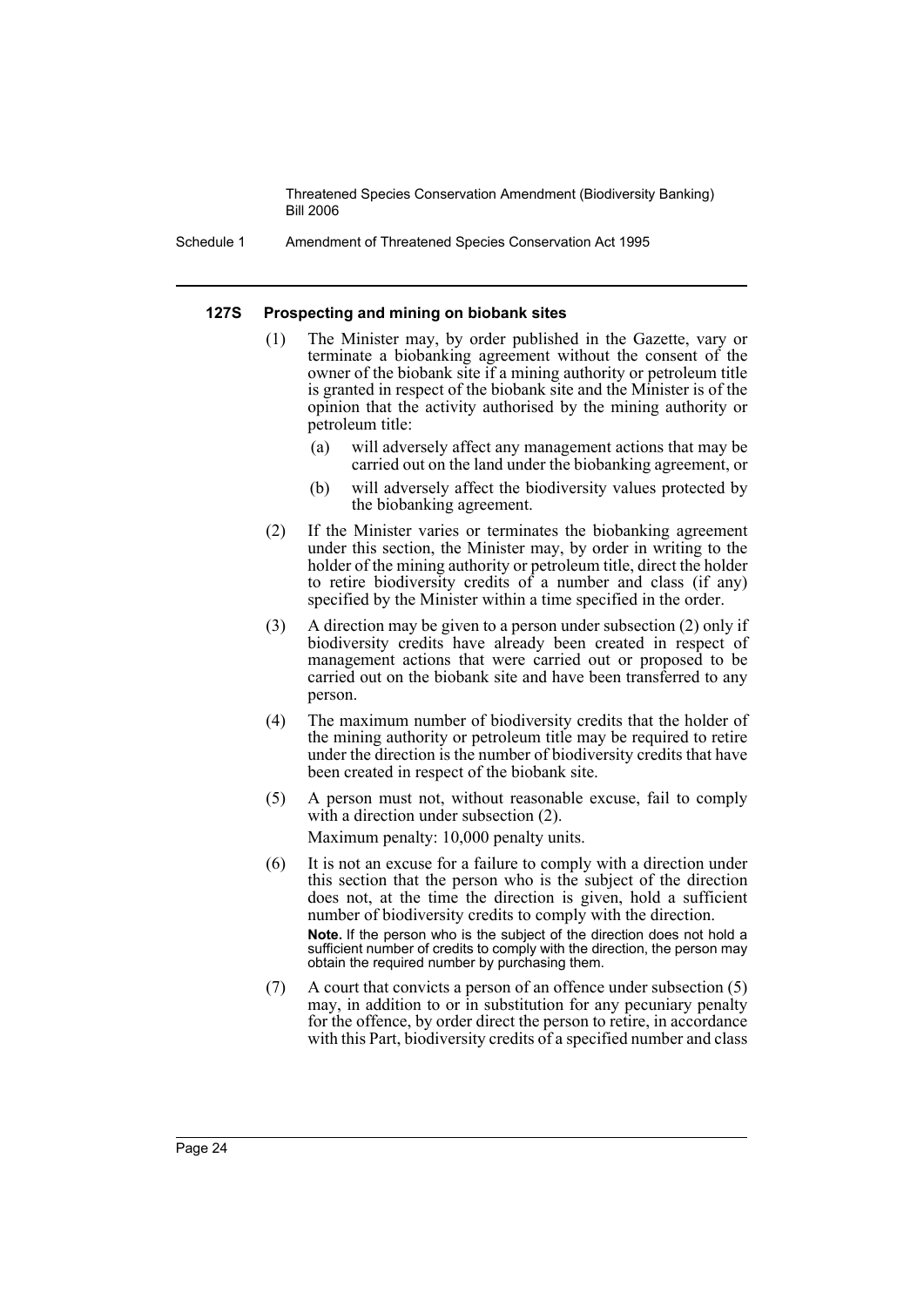Amendment of Threatened Species Conservation Act 1995 Schedule 1

(if applicable) within a time specified in the order and, if the person does not hold sufficient biodiversity credits to comply with the direction, to acquire the necessary biodiversity credits for the purpose of retiring them.

- (8) The owner of a biobank site is not entitled to any compensation as a result of the variation or termination of an agreement under this section.
- (9) Subsection (8) does not affect any right to compensation the owner may have under the *Mining Act 1992*, the *Petroleum (Onshore) Act 1991* or any other legislation in respect of the grant of the mining authority or petroleum title.
- (10) In this section: *conviction* includes the making of an order under section 10 of the *Crimes (Sentencing Procedure) Act 1999*.

#### **127T General provisions relating to variation or termination of agreements without consent of owner**

- (1) This section applies if the Minister proposes to vary or terminate a biobanking agreement without the consent of the owner of the biobank site by order under section 127Q or 127S.
- (2) The Minister is not to make such an order unless:
	- (a) written notice of the Minister's intention to vary or terminate the agreement has been given to the owner of the biobank site stating that the owner may make submissions to the Minister within the period specified in the notice (being a period of not less than 28 days), and
	- (b) the Minister has considered any submissions made by the owner of the biobank site, being submissions made within that specified period.
- (3) If the order is made, a copy of the order is to be laid before each House of Parliament within 30 sitting days of that House, or such other period as may be prescribed by the regulations, after publication of the order.
- (4) If the order varies the agreement, the owner of the biobank site may, by written notice given to the Minister, terminate the agreement, but only if:
	- (a) no biodiversity credits have been created in respect of the biobank site, or
	- (b) in a case where biodiversity credits have been created, the owner of the biobank site is the holder of all credits that have been created since registration of the biobank site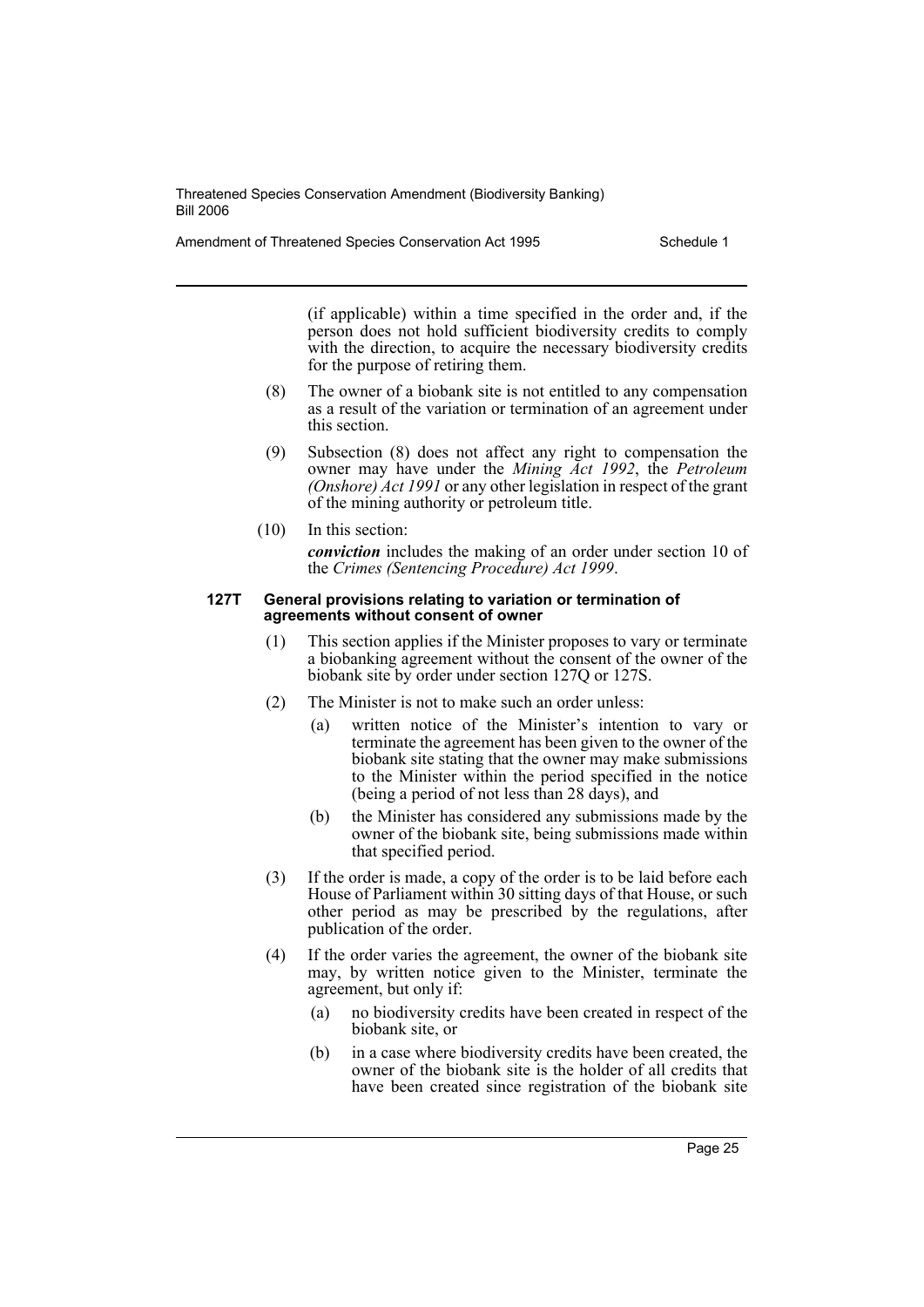Schedule 1 Amendment of Threatened Species Conservation Act 1995

(that is, none of the credits created have been retired) and all the credits are cancelled by the Director-General with the consent of the owner.

#### **127U Activities authorised by mining authorities and petroleum titles not affected by biobanking agreement**

Nothing in this Division:

- (a) prevents the grant of a mining authority or petroleum title in respect of a biobank site in accordance with the *Mining Act 1992* or the *Petroleum (Onshore) Act 1991*, or
- (b) prevents the carrying out, on or in respect of a biobank site, of any activity authorised by a mining authority or petroleum title in accordance with the *Mining Act 1992* or the *Petroleum (Onshore) Act 1991*.

## **Division 3 Creation of biodiversity credits**

## **127V Creation of biodiversity credits**

- (1) Biodiversity credits may be created by the Director-General in accordance with this Part.
- (2) A biodiversity credit is to be created in a form approved by the Director-General.

## **127W Application for creation of biodiversity credit**

- (1) An owner of land that is a biobank site may apply to the Director-General for the creation of biodiversity credits.
- (2) An application for the creation of a biodiversity credit:
	- (a) is to be made in a form approved by the Director-General, and
	- (b) is to contain, or be accompanied by, such information as the Director-General requires in order to determine the application, and
	- (c) is to be accompanied by a fee (if any) approved by the Director-General.
- (3) If an application is duly made, the Director-General may determine the application by creating biodiversity credits or refusing the application.
- (4) The Director-General may create biodiversity credits in respect of a biobank site without requiring an application to be lodged under this section if it is required or permitted by the relevant biobanking agreement.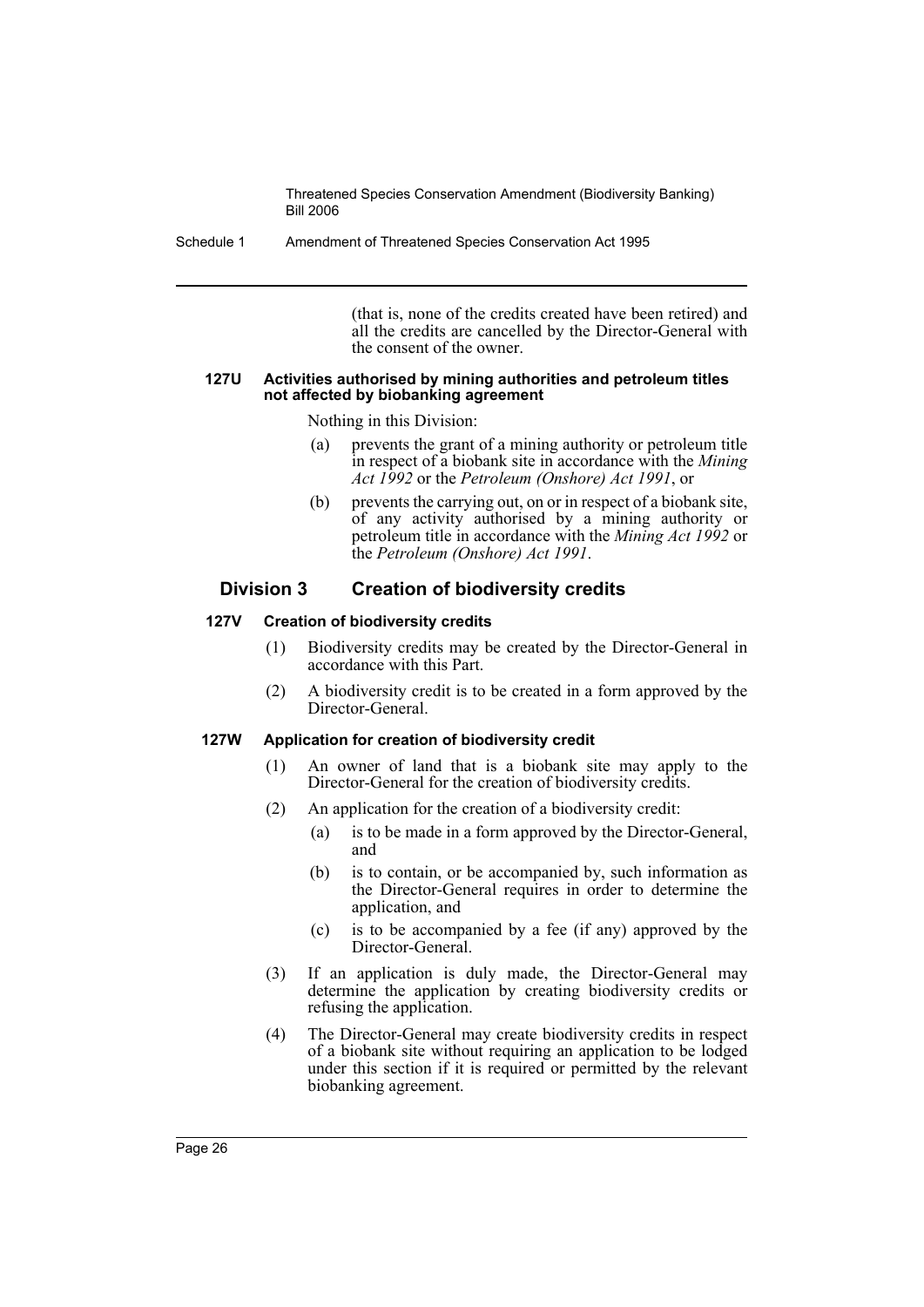Amendment of Threatened Species Conservation Act 1995 Schedule 1

- (5) The Director-General may create a biodiversity credit only if satisfied that the management action or actions in respect of which the credit is to be created has been carried out, is being carried out or will be carried out in accordance with the biobanking agreement.
- (6) The Director-General is to determine the number and class of credits to be created in accordance with the biobanking assessment methodology and any relevant provisions of the biobanking agreement.
- (7) If the Director-General creates a biodiversity credit, the Director-General must:
	- (a) register the creation of the credit by making an entry in relation to the credit in the register of biodiversity credits, and
	- (b) record the owner of the land as the holder of the credit.
- (8) A biodiversity credit has no force or effect until it is so registered.
- (9) The Director-General may refuse an application for the creation of a biodiversity credit:
	- (a) if the Director-General is not satisfied that the relevant management actions have been carried out, are being carried out or will be carried out, in accordance with the biobanking agreement, or
	- (b) if the creation of the credit would not comply with the biobanking agreement or the biobanking assessment methodology, or
	- (c) if any provision of the biobanking agreement has not been complied with (whether or not the relevant management actions have been carried out or are being carried out), or
	- (d) for any other reason specified in the regulations.
- (10) The Director-General must refuse an application for the creation of a biodiversity credit if the biobank site concerned is not a registered biobank site.
- (11) The regulations may prescribe a period after making an application for the creation of a biodiversity credit at the end of which, if the Director-General fails to either create or refuse to create the credit, the Director-General is taken to have refused to create the credit.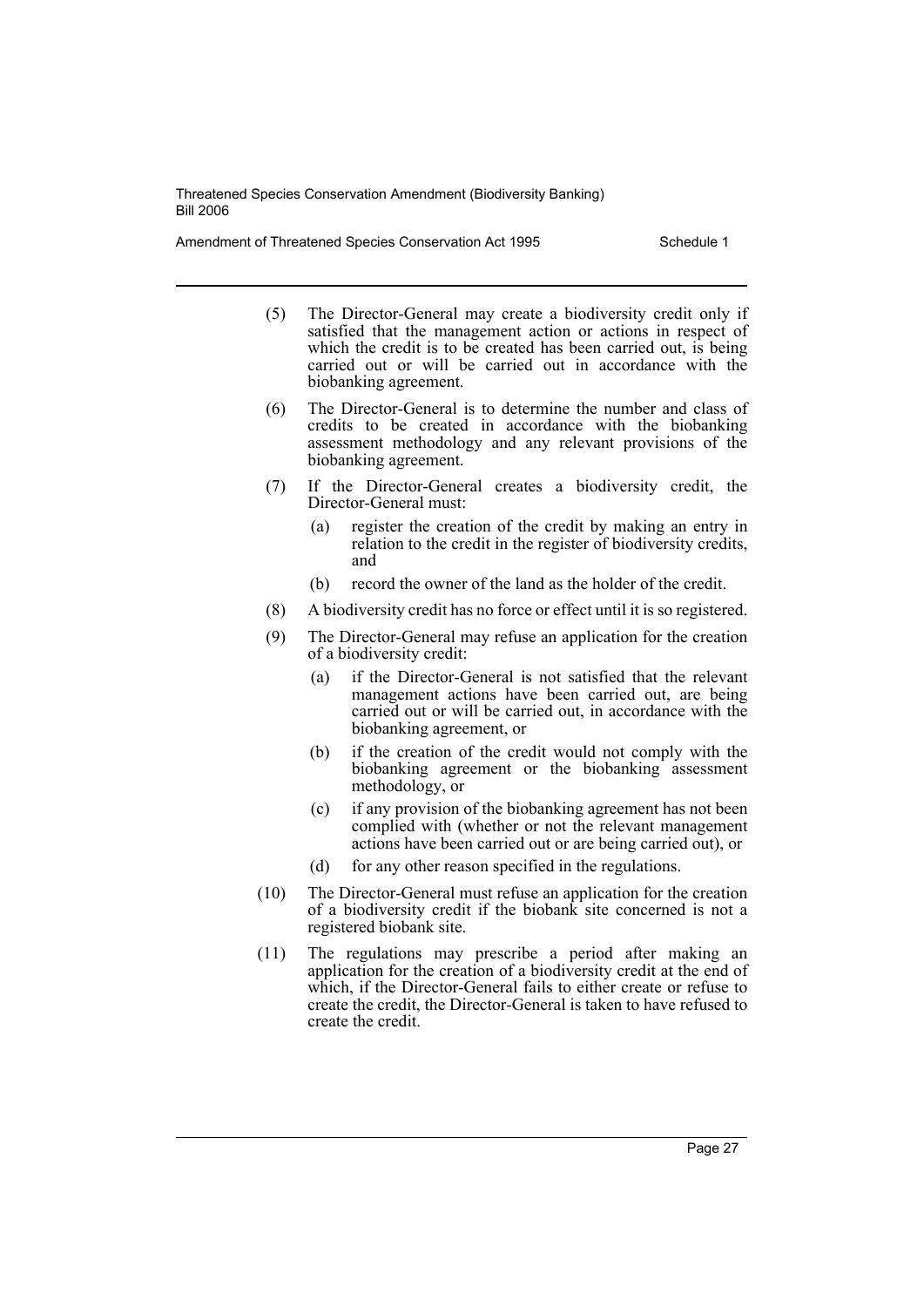Schedule 1 Amendment of Threatened Species Conservation Act 1995

#### **127X Registration of biobank sites**

- (1) The Director-General must register land as a biobank site if the Minister enters into a biobanking agreement under which the land is designated as a biobank site for the purposes of this Act.
- (2) The Director-General registers land as a biobank site by creating an entry in relation to the land in the register of biobank sites and recording in the register a description of the land and a copy of the biobanking agreement relating to that land.
- (3) Registration of land as a biobank site remains in force unless it is suspended or cancelled by the Director-General, by notice in writing to the owner of the land.
- (4) The Director-General must cancel the registration of land as a biobank site if there ceases to be any biobanking agreement in force that designates the land as a biobank site for the purposes of this Act.
- (5) The Director-General may suspend or cancel the registration of land as a biobank site if the owner of the land breaches any conditions of the biobanking agreement or contravenes a provision of this Part or the regulations under this Part.
- (6) The cancellation or suspension of registration of a biobank site does not affect any obligations of the owner of a biobank site under a biobanking agreement. In particular, it does not affect any requirement that the owner carry out, or continue to carry out, management actions in respect of the land, even though the owner ceases to be entitled (as a result of the cancellation or suspension) to create biodiversity credits.

#### **127Y Duration of biodiversity credit**

A biodiversity credit, when registered in the register of biodiversity credits, remains in force unless it is cancelled or retired under this Part.

**Note.** A biodiversity credit cannot be transferred after it has been cancelled or retired, or during any suspension period.

## **Division 4 Trading in biodiversity credits**

#### **127Z Transfers of biodiversity credits**

- (1) The holder of a biodiversity credit that is in force may transfer the credit to any person, subject to this section and the regulations.
- (2) A biodiversity credit cannot be transferred if it has been suspended by the Director-General and the suspension is in force.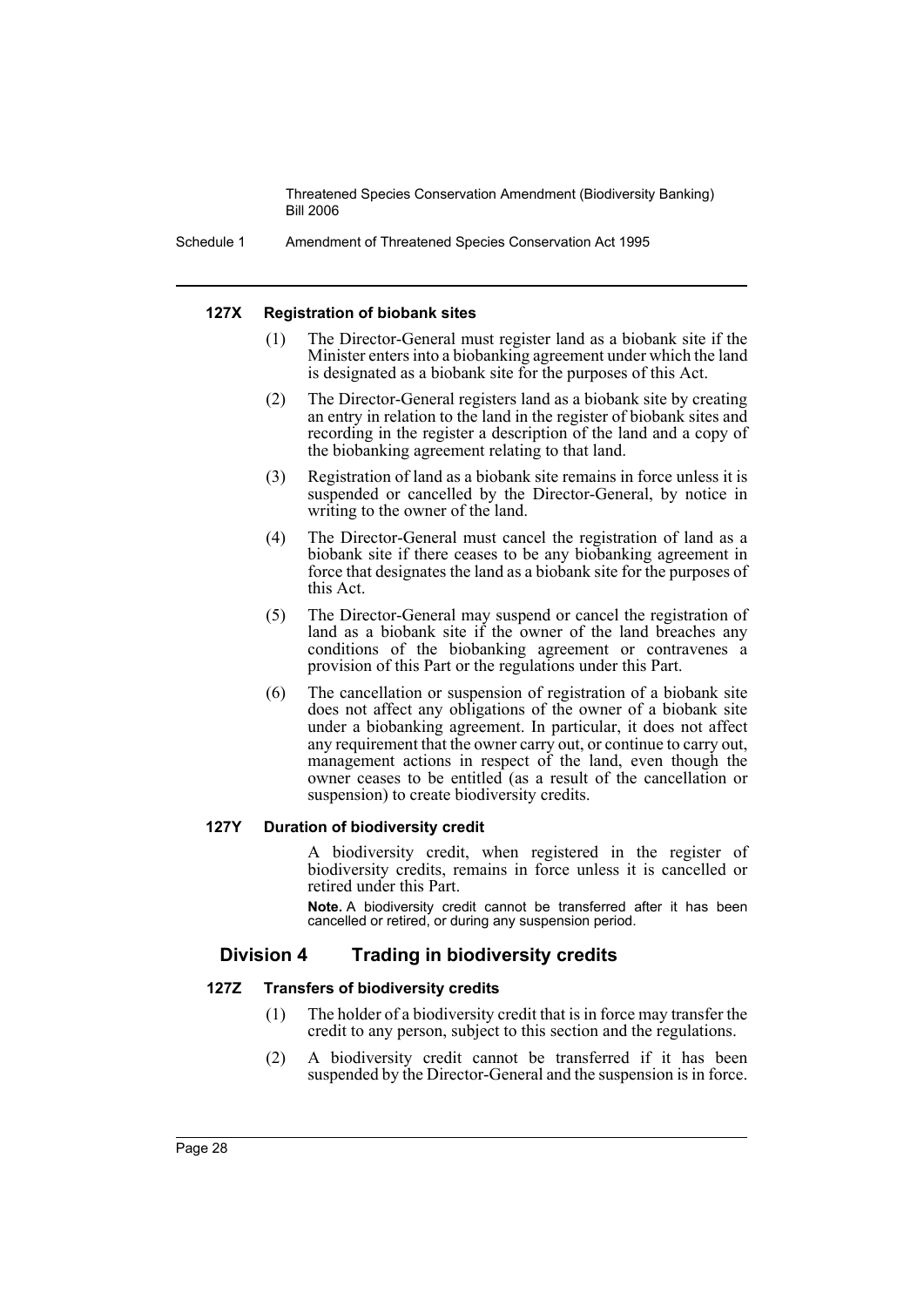Amendment of Threatened Species Conservation Act 1995 Schedule 1

- (3) The regulations may make further provision with respect to the transfer of biodiversity credits (including by prohibiting certain transfers of biodiversity credits).
- (4) The transfer of a biodiversity credit does not affect any requirement imposed on the owner of a biobank site under a biobanking agreement. In particular, it does not affect any requirement that the owner carry out, or continue to carry out, management actions in respect of the land in relation to which the credit was created.

#### **127ZA Payment of amount into Biobanking Trust Fund on first transfer of credit**

- (1) The regulations may require a specified amount to be paid into the Biobanking Trust Fund before a first transfer of a biodiversity credit is registered under this Division.
- (2) The amount to be paid into the Biobanking Trust Fund, or the manner of its calculation, is to be as specified in the regulations.
- (3) The regulations may specify exemptions from the requirement to pay an amount into the Biobanking Trust Fund on the first transfer of the credit. If, because of such an exemption, no amount is payable to the Biobanking Trust Fund in respect of a first transfer of a credit, the regulations may require the amount to be paid into the Biobanking Trust Fund in respect of any subsequent transfer of the credit before the transfer is registered.
- (4) If a biodiversity credit is retired or proposed to be retired without having been transferred by the owner of a biobank site, the regulations may require any amount that would have been payable if the biodiversity credit had been transferred to be paid into the Biobanking Trust Fund before the credit is retired.

## **127ZB Registration of transfer of biodiversity credit**

- (1) The transfer of a biodiversity credit does not have effect until the transfer is registered by the Director-General under this Part.
- (2) An application for registration of a transfer of a biodiversity credit may be made to the Director-General by the parties to the transfer.
- (3) The application:
	- (a) is to be made in a form approved by the Director-General, and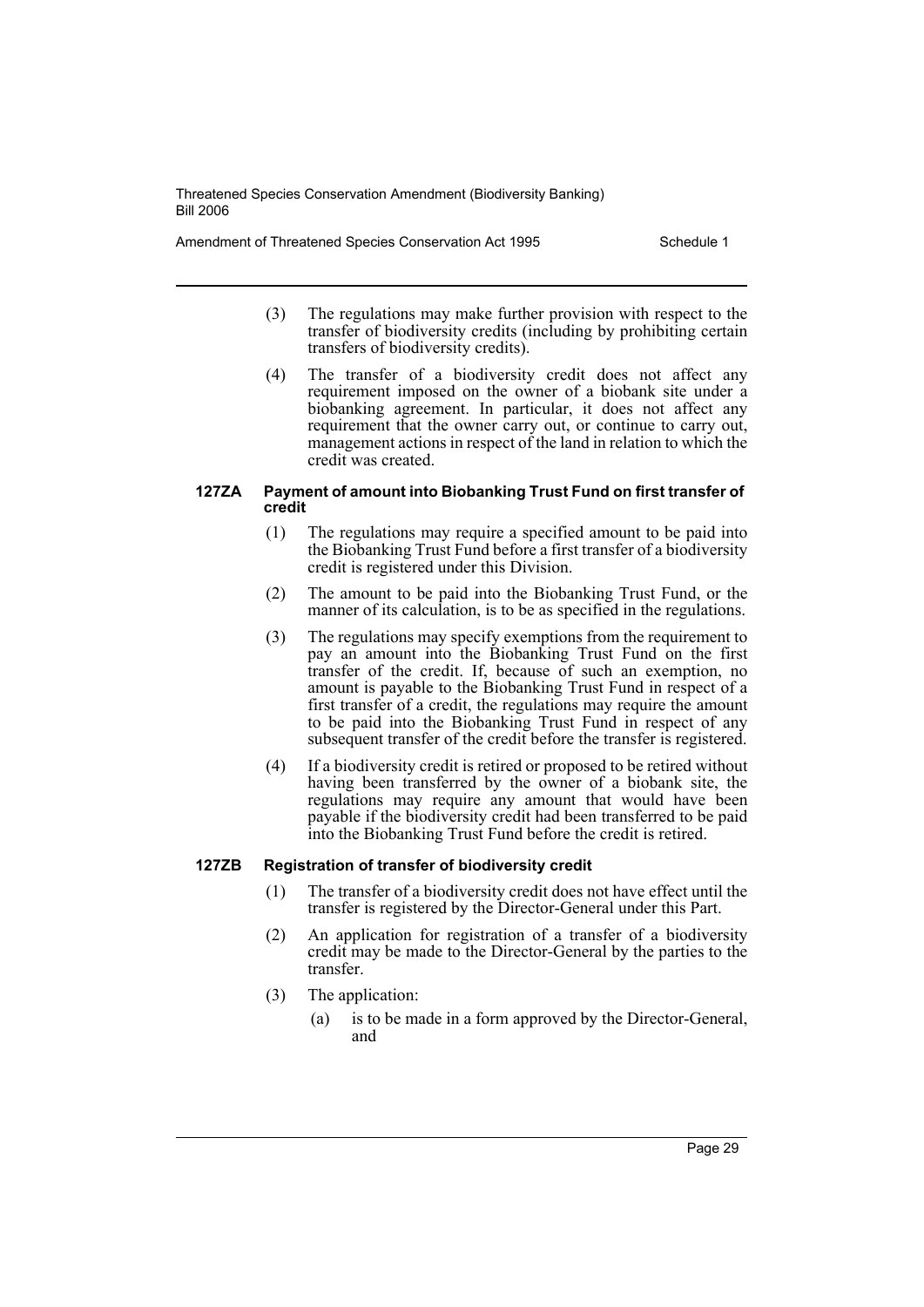Schedule 1 Amendment of Threatened Species Conservation Act 1995

- (b) is to be accompanied by:
	- (i) the fee (if any) for registration of the transfer approved by the Director-General, and
	- (ii) such other information as the Director-General requires in relation to the transfer.
- (4) The Director-General registers a transfer by making a recording in the register of biodiversity credits in relation to the credit to indicate that the person to whom the credit has been transferred is the holder of the biodiversity credit.
- (5) If an application for the transfer of a biodiversity credit is duly made, the Director-General must register the transfer unless authorised or required to refuse to register the transfer by this Act or the regulations.
- (6) The Director-General must refuse to register a transfer of a biodiversity credit in respect of which an amount is required to be paid to the Biobanking Trust Fund unless satisfied that the amount required to be paid to that Fund has been so paid.
- (7) If the Director-General refuses to register a transfer of a biodiversity credit in respect of which an amount has been paid to the Biobanking Trust Fund, the Director-General may direct the Fund Manager to repay that amount to the person who paid it, and the Fund Manager is authorised to comply with that direction.

#### **127ZC Other transactions involving biodiversity credits**

A biodiversity credit cannot be mortgaged, assigned, leased, charged or otherwise encumbered, except as authorised by the regulations.

### **Division 5 Cancellation, suspension and retirement of biodiversity credits**

#### **127ZD Grounds for cancellation of biodiversity credit**

- (1) The Director-General may cancel a biodiversity credit that is in force, or that has been suspended under this Part:
	- (a) if the Director-General is of the opinion that any management action in respect of which the biodiversity credit was created has not been carried out or completed, or is not being carried out, in accordance with the biobanking agreement, or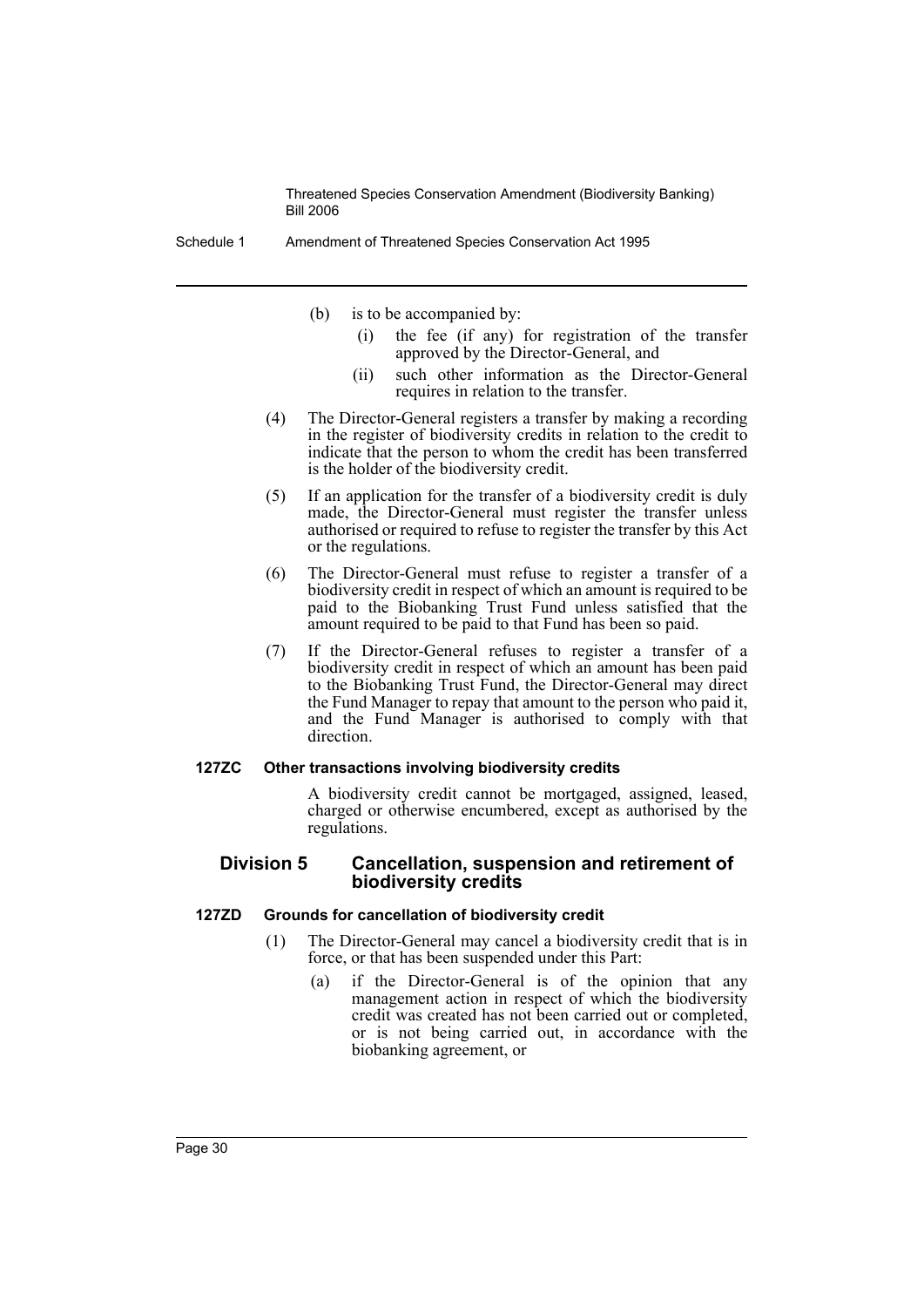Amendment of Threatened Species Conservation Act 1995 Schedule 1

- (b) if the person who applied for the creation of the credit provided any information to the Director-General in, or in connection with, the application that was false or misleading in a material particular, or
- (c) if the credit was created in error, or
- (d) if the holder of the credit has requested or agreed to the cancellation, or
- (e) if authorised to do so by any other provision of this Act or the regulations.
- (2) Without limiting subsection (1), if the Minister varies or terminates a biobanking agreement because of activities authorised by a mining authority or petroleum title granted in respect of a biobank site, the Director-General may cancel any biodiversity credits created in respect of the biobank site that have not been transferred by the biobank site owner.
- (3) The Director-General must not cancel a biodiversity credit unless before doing so the Director-General:
	- (a) gives notice to the holder of the credit that he or she intends to do so, and
	- (b) specifies in that notice the reasons for his or her intention to do so, and
	- (c) gives the holder of the credit a reasonable opportunity to make submissions in relation to the proposed cancellation, and
	- (d) takes into consideration any such submissions by the holder of the credit.
- (4) The Director-General is not to cancel a credit if the Director-General is satisfied that the holder of the credit is a bona fide purchaser of the credit without notice of the circumstances that are grounds for the cancellation of the credit.

**Note.** However, the Director-General may require a wrongdoer to retire a specified number or class of credits under section 127ZI.

(5) Subsections (3) and (4) do not apply if the holder of a biodiversity credit has requested or agreed to the cancellation of the credit.

## **127ZE General provisions relating to cancellation of biodiversity credits**

(1) The Director-General cancels a biodiversity credit by making a recording in the register of biodiversity credits, in relation to the biodiversity credit concerned, that indicates that the credit is cancelled.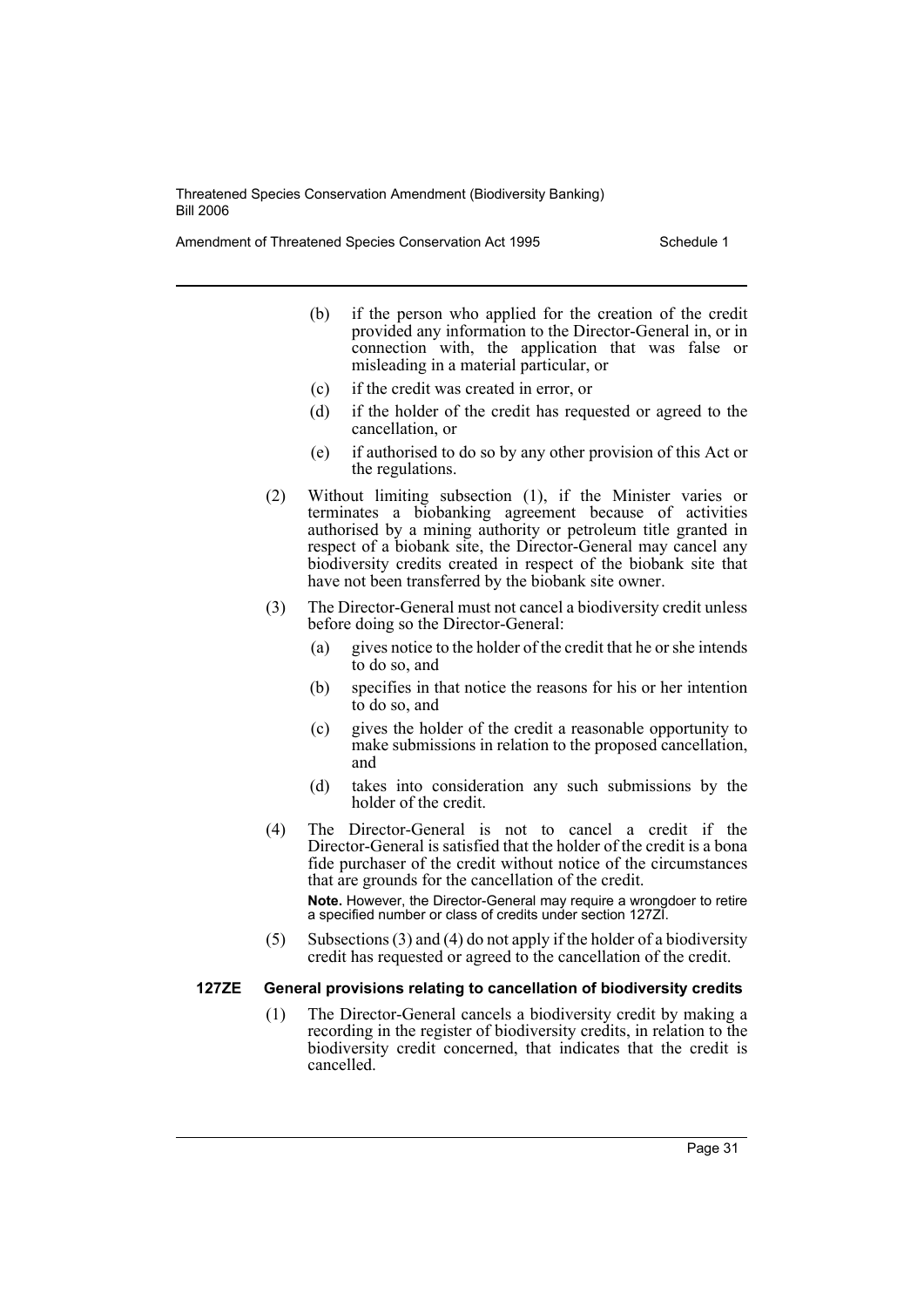- (2) The Director-General must give the holder of the credit notice in writing of the cancellation.
- (3) No compensation is payable for the cancellation of a biodiversity credit.
- (4) However, if a biodiversity credit is cancelled because of activities authorised by a mining authority or petroleum title granted in respect of a biobank site, the reasonable costs incurred by the biobank site owner in carrying out, before the cancellation, the management actions in respect of which the biodiversity credits were created are taken, for purposes of the *Mining Act 1992* or the *Petroleum (Onshore) Act 1991*, to be a loss caused by deprivation of the possession or of the use of the surface of the land concerned as a result of the exercise of the rights conferred by the mining authority or petroleum title.
- (5) If a biodiversity credit is cancelled, the Minister may vary or terminate the relevant biobanking agreement (with or without the consent of the owner of the biobank site) to make it clear that any obligation to carry out, or to continue to carry out, a management action that arises only because of the creation of that credit ceases to have effect.
- (6) If the variation or termination is made without the consent of the owner:
	- (a) the variation or termination is to be made by the Minister by order published in the Gazette, and
	- (b) a copy of the order is to be laid before each House of Parliament within 30 sitting days of that House, or such other period as may be prescribed by the regulations, after publication of the order.
- (7) The Minister is not to make an order referred to in subsection (6) unless:
	- (a) written notice of the Minister's intention to vary or terminate the agreement has been given to the owner of the biobank site stating that the owner may make submissions to the Minister within the period specified in the notice (being a period of not less than 28 days), and
	- (b) the Minister has considered any submissions made by the owner of the biobank site, being submissions made within that specified period.
- (8) The cancellation of a biodiversity credit does not prevent the Minister from seeking an award of damages against the owner of a biobank site for a breach of a biobanking agreement.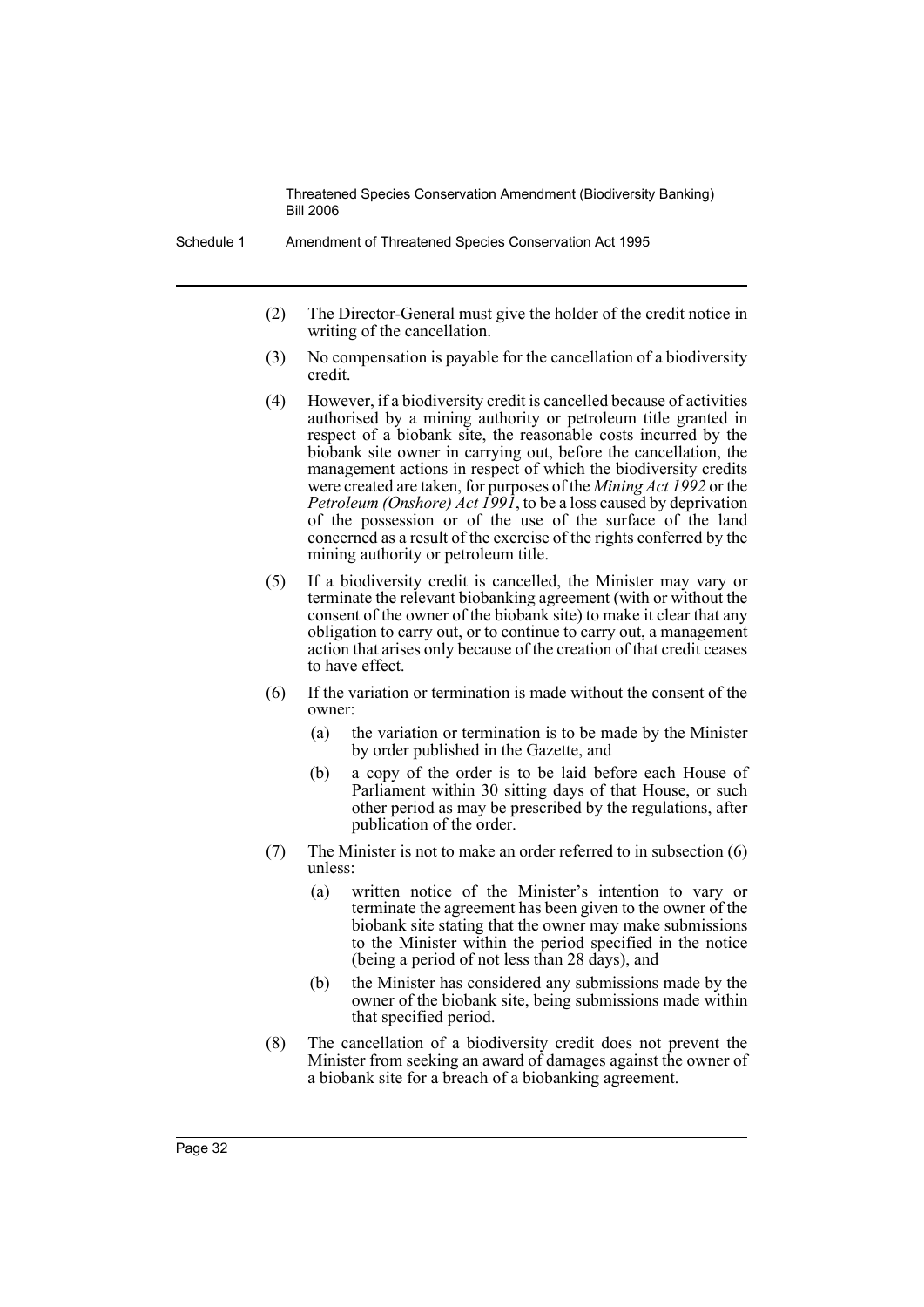Amendment of Threatened Species Conservation Act 1995 Schedule 1

#### **127ZF Suspension of biodiversity credit**

- (1) If the Director-General considers that there may be reasons for cancelling a biodiversity credit, the Director-General may suspend the biodiversity credit for a period of up to 2 months pending an investigation into the matter.
- (2) The Director-General suspends a biodiversity credit by making a recording in the register of biodiversity credits, in relation to the biodiversity credit concerned, that indicates that the credit is suspended.
- (3) The Director-General must give the holder of the credit notice in writing of the suspension.
- (4) No compensation is payable for the suspension of a biodiversity credit.

## **127ZG Application for retirement of biodiversity credits**

- (1) The holder of a biodiversity credit that is in force may, by application in writing to the Director-General, retire the credit. **Note.** Once the creation of a biodiversity credit is registered, it remains in force unless it is cancelled or retired—see section 127Y.
- (2) Any application to retire a biodiversity credit may be made by the holder of the credit:
	- (a) for the purpose of complying with a credit retirement condition specified in a biobanking statement, or
	- (b) for the purpose of complying with a direction made by the Minister or a court under this Part or under the *National Parks and Wildlife Act 1974*, or
	- (c) for the purpose of complying with a condition of an approval granted by the Minister under Part 3A of the *Environmental Planning and Assessment Act 1979* in respect of a project to which that Part applies, or
	- (d) on a voluntary basis.
- (3) If the Director-General accepts the application, the Director-General is to retire the biodiversity credit. **Note.** Biodiversity credits may also be retired under Division 7.

## **127ZH General provisions relating to retirement of biodiversity credits**

(1) The Director-General retires a biodiversity credit by making a recording in the entry relating to the credit in the register of biodiversity credits to indicate that the credit has been retired.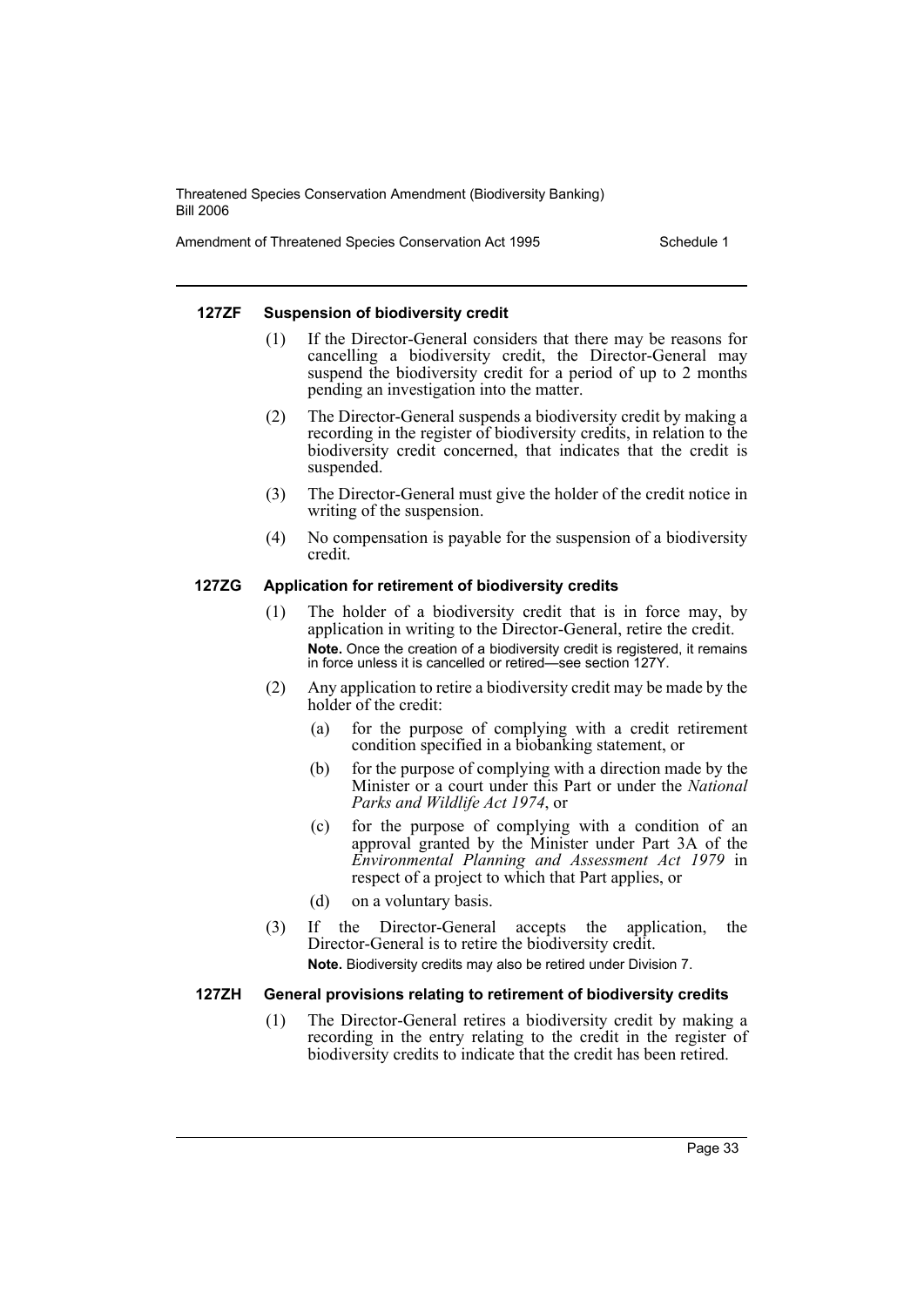- Schedule 1 Amendment of Threatened Species Conservation Act 1995
	- (2) The retirement of a biodiversity credit does not affect any requirement imposed on the owner of a biobank site under a biobanking agreement. In particular, it does not affect any requirement that the owner carry out, or continue to carry out, management actions in respect of the land in relation to which the credit was created.
	- (3) A biodiversity credit that has been suspended by the Director-General may not be retired during any period in which the suspension has effect.
	- (4) The regulations may make further provision for the retirement of biodiversity credits, including the procedure for retiring a credit and the circumstances in which the Director-General may refuse an application to retire a credit.

### **127ZI Order requiring biobank site owner to retire biodiversity credits**

- (1) The Minister may, by order in writing to a person, direct the person to retire biodiversity credits of a specified number and class (if applicable) within a time specified in the order.
- (2) A direction may be given to a person under this section only if:
	- (a) the person is the owner of a biobank site (or a former owner), and
	- (b) the Minister is satisfied that, because of any act or omission by the person, one or more biodiversity credits were created in respect of a management action that was not carried out or completed, or that is not being carried out, in accordance with the relevant biobanking agreement, and
	- (c) the biodiversity credit or credits created have been transferred to another person or retired.
- (3) The number of biodiversity credits, and class (if applicable), that are required to be retired is to be equivalent to the number and class of biodiversity credits that, in the opinion of the Minister, were created in respect of management actions not carried out or completed, or not being carried out, in accordance with the biobanking agreement and which have been transferred or retired.
- (4) A direction may be given to a person under this section only if before doing so the Minister:
	- (a) gives notice to the person that he or she intends to make the direction, and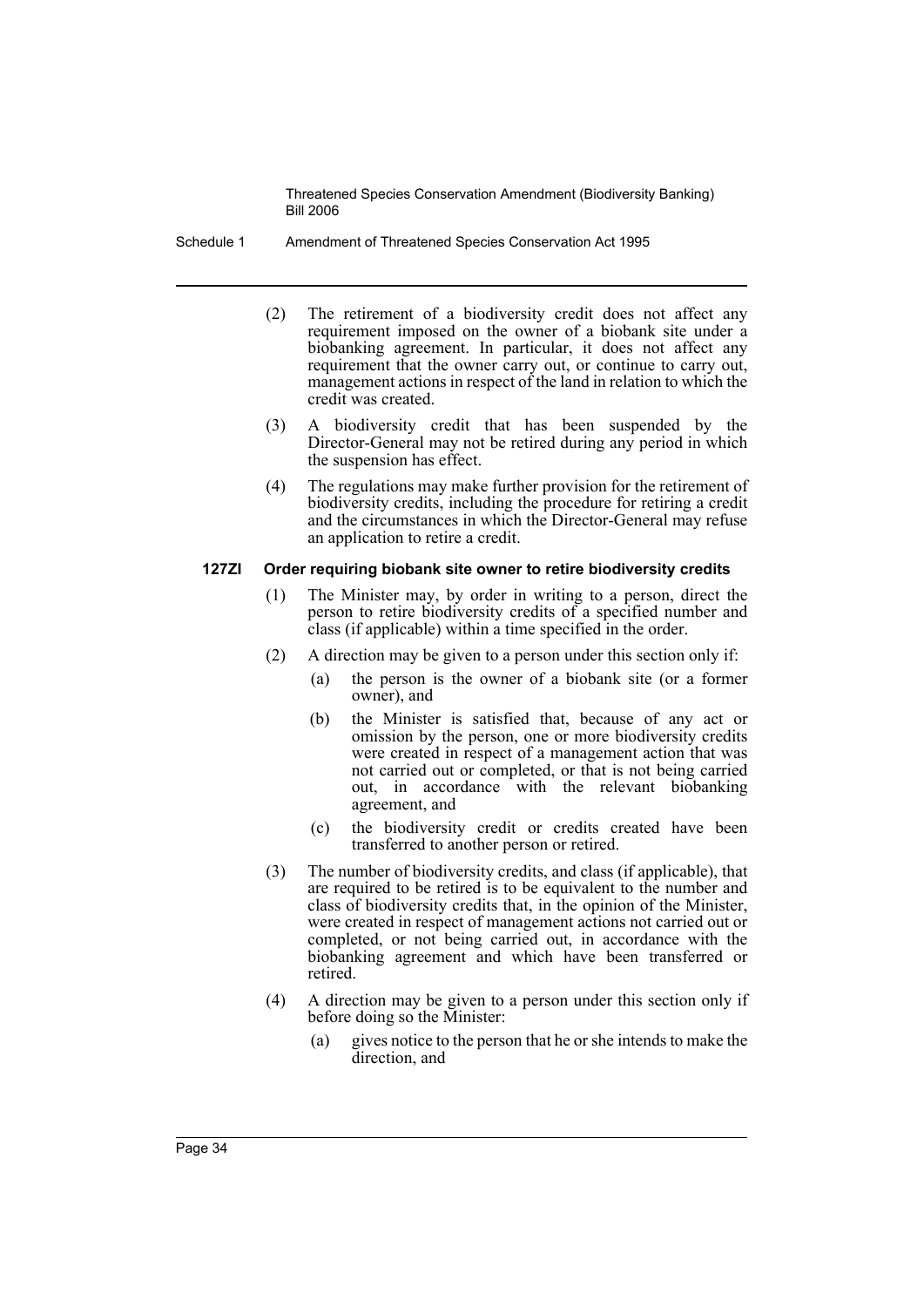Amendment of Threatened Species Conservation Act 1995 Schedule 1

- (b) specifies in that notice the reasons for his or her intention to do so, and
- (c) gives the person a reasonable opportunity to make submissions in relation to the proposed direction, and
- (d) takes into consideration any such submissions by the person.
- (5) A person must not, without reasonable excuse, fail to comply with an order under this section.

Maximum penalty: 5,000 penalty units.

**Note.** If the owner of a biobank site fails to comply with the order, that failure is also grounds for the cancellation or suspension of registration of a biobank site.

(6) It is not an excuse for a failure to comply with an order under this section that the person who is the subject of the order does not, at the time the order is made, hold a sufficient number of biodiversity credits to comply with the order.

**Note.** If the person who is the subject of the order does not hold a sufficient number of credits to comply with the order, the person may obtain the required number by purchasing them or carrying out the necessary management actions to create them.

- (7) A court that convicts a person of an offence under subsection (5) may, in addition to or in substitution for any pecuniary penalty for the offence, by order direct the person to retire, in accordance with this Part, biodiversity credits of a specified number and class (if applicable) within a time specified in the order and, if the person does not hold sufficient biodiversity credits to comply with the direction, to acquire the necessary biodiversity credits for the purpose of retiring them.
- (8) Any action taken under this section does not prevent the Minister from seeking an award of damages against the owner or former owner of a biobank site for a breach of a biobanking agreement.
- (9) In this section:

*conviction* includes the making of an order under section 10 of the *Crimes (Sentencing Procedure) Act 1999*.

## **Division 6 Biobanking statements**

#### **127ZJ Development for which biobanking is available**

For the purposes of this Part, *development for which biobanking is available* means any development (whether or not development that is a project to which Part 3A of the *Environmental Planning and Assessment Act 1979* applies,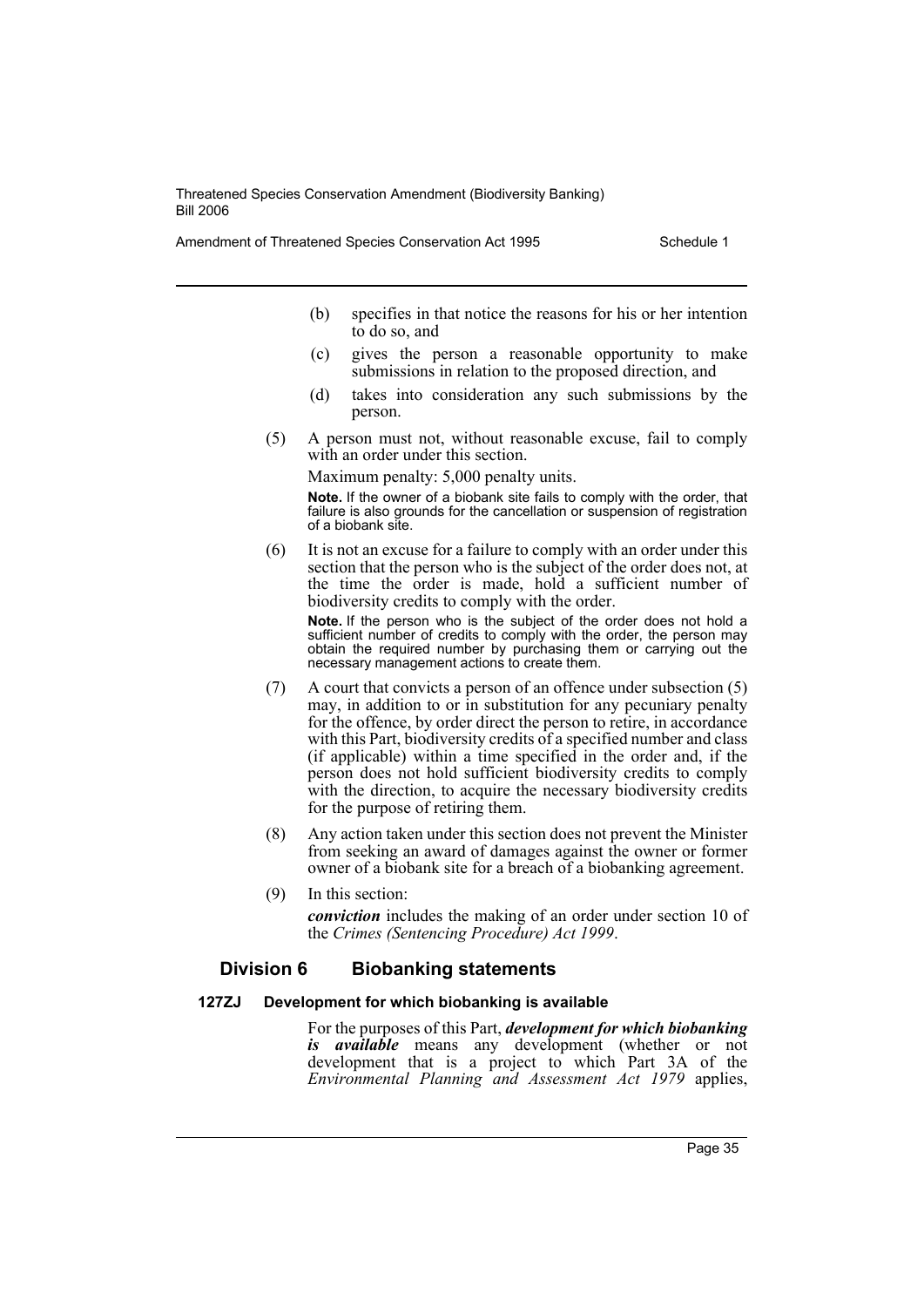Schedule 1 Amendment of Threatened Species Conservation Act 1995

development that requires development consent under Part 4 of that Act or development that is an activity to which Part 5 of that Act applies) other than the following:

- (a) any clearing of native vegetation that must not be carried out except in accordance with a development consent granted in accordance with the *Native Vegetation Act 2003* or a property vegetation plan under that Act,
- (b) development declared by the regulations to be development in respect of which biobanking is not available.

**Note.** A biobanking statement may be issued in respect of any development that is development for which biobanking is available. However, participation in the scheme is voluntary (that is, it is not necessary to obtain a biobanking statement in respect of the development). If a statement is obtained, the proponent of the development obtains the benefit of the statement (as set out in sections 127ZO and 127ZP). The conditions of the statement will be incorporated into the conditions of the development consent or approval for the activity given under the *Environmental Planning and Assessment Act 1979*.

#### **127ZK Application for biobanking statement in respect of development**

- (1) A person who proposes to carry out any development for which biobanking is available may apply to the Director-General for a biobanking statement in respect of the development.
- (2) The application must be made in an approved form and be accompanied by such fee, if any, as may be approved by the Director-General.
- (3) An application for a biobanking statement must be accompanied by:
	- (a) a description of the development to which the application relates, and
	- (b) a statement of any onsite measures that are proposed to be taken in connection with the development to minimise the impact of the development on biodiversity values, and
	- (c) an assessment of the impact or likely impact of the development on biodiversity values, prepared in accordance with the biobanking assessment methodology, and
	- (d) a statement of the number and class (if applicable) of biodiversity credits proposed to be retired to offset the impact or likely impact of the development on biodiversity values, prepared in accordance with the biobanking assessment methodology.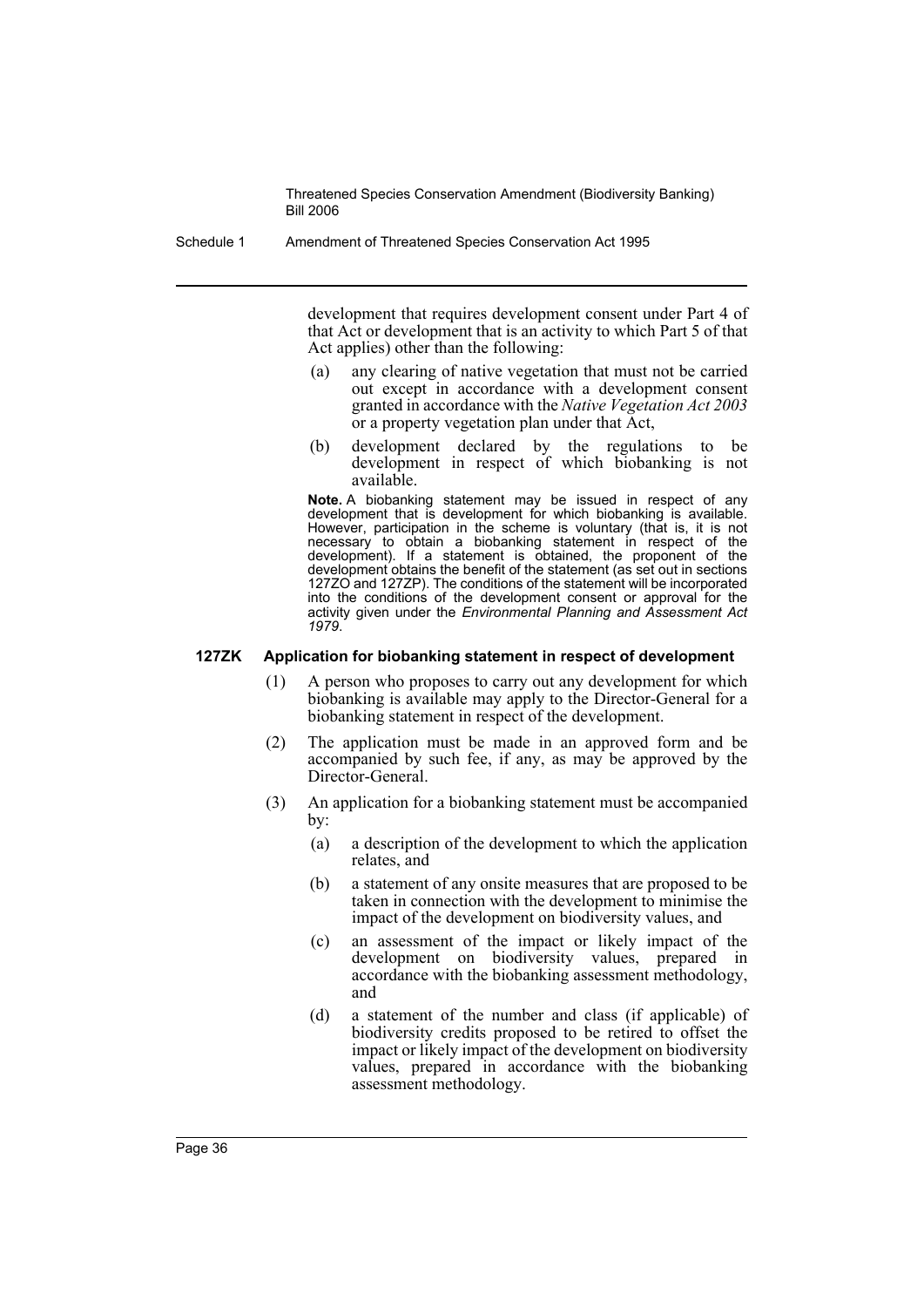Amendment of Threatened Species Conservation Act 1995 Schedule 1

(4) The regulations may prescribe other things that are required to be submitted with the application.

### **127ZL Circumstances in which biobanking statement may be issued**

- (1) The Director-General may, on application made in accordance with this Part, issue a biobanking statement in respect of a proposed development if the development will improve or maintain biodiversity values.
- (2) For the purposes of this Division, a development will improve or maintain biodiversity values only if a determination is made by the Director-General, on the basis of an assessment of the development in accordance with the biobanking assessment methodology (including the number and class of biodiversity credits to be retired as an offset against the negative impact of the development on biodiversity values), that the development will improve or maintain biodiversity values.
- (3) The Director-General must refuse to issue a biobanking statement in respect of a development that does not improve or maintain biodiversity values.
- (4) In addition, the Director-General may refuse an application for the issue of a biobanking statement:
	- (a) if the application does not comply with this Part or the regulations, or
	- (b) if, in the opinion of the Director-General, insufficient information is provided to enable a biobanking statement to be issued, or
	- (c) if, in the opinion of the Director-General, the application does not sufficiently address the biobanking assessment methodology, or
	- (d) if, in the opinion of the Director-General, the applicant has not demonstrated that all cost effective onsite measures to minimise any negative impact of the development on biodiversity values are being or will be carried out, or
	- (e) for any other reason specified in the regulations.
- (5) The Director-General must refuse an application for the issue of a biobanking statement if:
	- (a) the application relates to development that is not development for which biobanking is available, or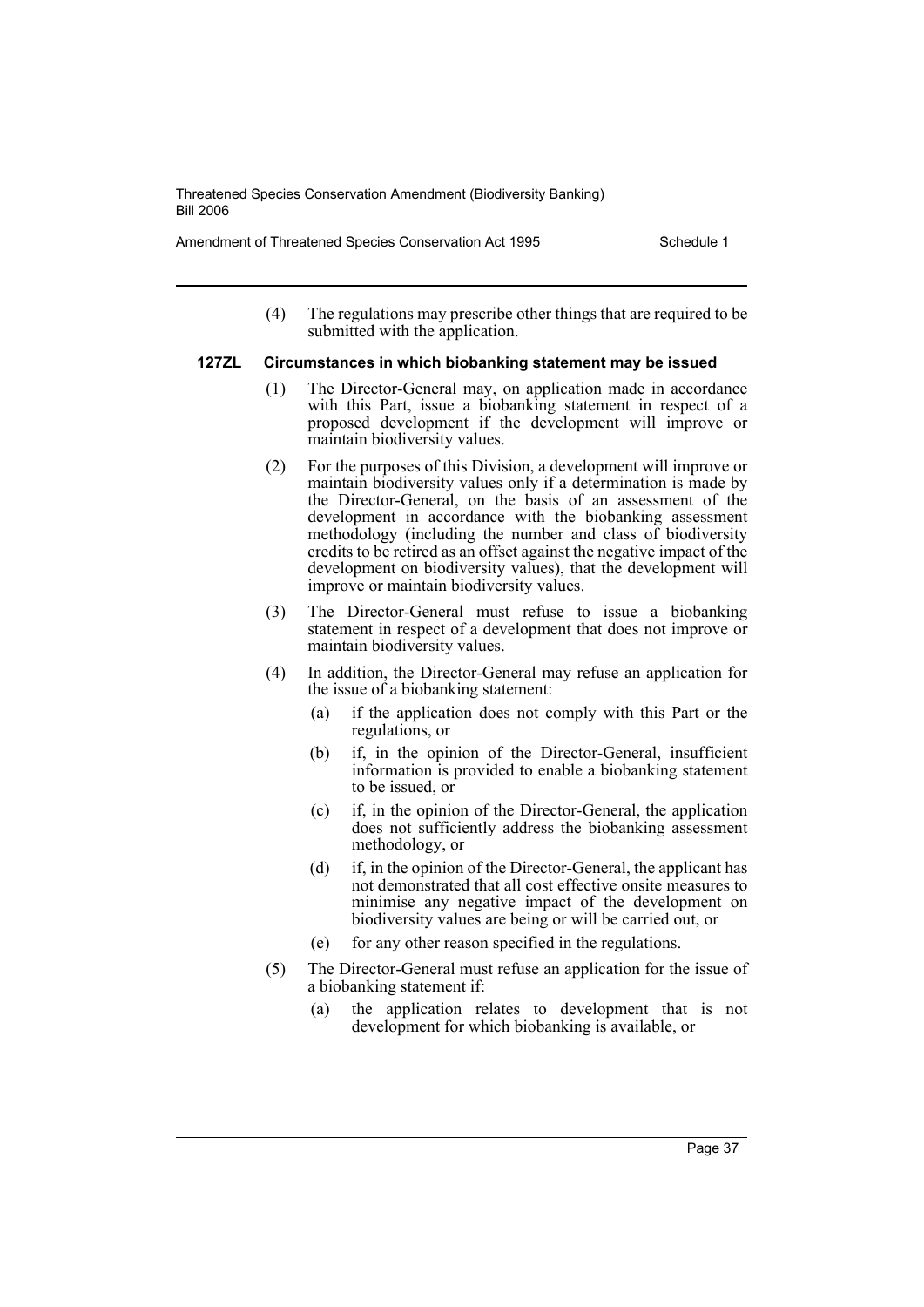Schedule 1 Amendment of Threatened Species Conservation Act 1995

- (b) the application relates to development that requires planning concurrence under section 127ZM and the Director-General of the Department of Planning does not concur with the issue of the statement.
- (6) A biobanking statement may apply generally to the proposed development or may be limited by reference to one or more of the following:
	- (a) the impact or potential impact of the proposed development on specified biodiversity values,
	- (b) a specified aspect of the proposed development,
	- (c) a specified part of the land on which the development is to be carried out.
- (7) The regulations may prescribe a period after making an application for a biobanking statement at the end of which, if the Director-General fails to either issue or refuse to issue a biobanking statement, the Director-General is taken to have refused to issue the biobanking statement.
- (8) A refusal by the Director-General to issue a biobanking statement in respect of development does not prevent the development being evaluated or assessed in accordance with the provisions of the *Environmental Planning and Assessment Act 1979* that would apply in respect of the development, but for this Part.

**Note.** Participation in the biobanking scheme is voluntary. If a biobanking statement is not obtained in respect of a development (including because it is refused by the Director-General) the development may still be evaluated or assessed in accordance with the relevant provisions of the *Environmental Planning and Assessment Act 1979*. These provisions may require (among other things) the preparation of a species impact statement and the concurrence of, or consultation with, the Minister for the Environment and the Director-General.

- (9) A consent authority or determining authority cannot refuse to consent to or approve a development or activity under Part 4 or 5 of the *Environmental Planning and Assessment Act 1979* on the ground that an application for a biobanking statement in respect of the development or activity was refused.
- (10) A biobanking statement is not an approval for the purposes of Part 5 of the *Environmental Planning and Assessment Act 1979*.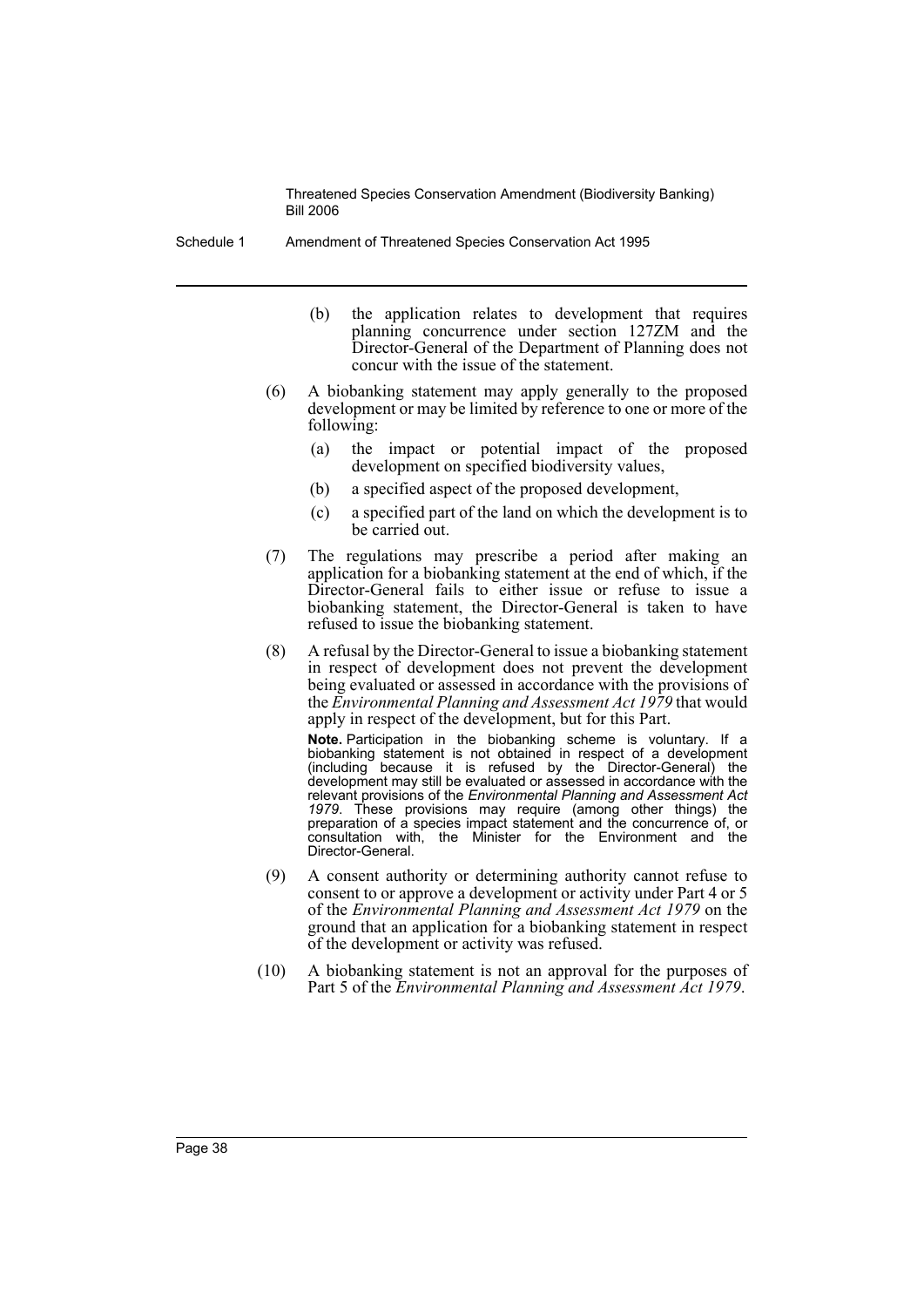Amendment of Threatened Species Conservation Act 1995 Schedule 1

#### **127ZM Concurrence of Director-General of Department of Planning required in certain cases**

- (1) If the Director-General is of the opinion that a proposed development requires planning concurrence, the Director-General must not issue a biobanking statement in relation to the development unless:
	- (a) the Director-General has given the Director-General of the Department of Planning notice of the proposal to issue the biobanking statement, and
	- (b) the Director-General of the Department of Planning concurs with the issue of the biobanking statement.
- (2) For the purposes of this section, development requires planning concurrence if the development is of a kind declared by a State environmental planning policy made under the *Environmental Planning and Assessment Act 1979* to be development requiring planning concurrence.
- (3) The Director-General of the Department of Planning may concur, or refuse to concur, with the issue of a biobanking statement by the Director-General of the Department of Environment and Conservation.
- (4) The Director-General of the Department of Planning may refuse to concur with the issue of a biobanking statement on any grounds specified in a State environmental planning policy made under the *Environmental Planning and Assessment Act 1979*.
- (5) If the Director-General of the Department of Planning fails to notify the Director-General of the Department of Environment and Conservation whether the Director-General concurs, or refuses to concur, with the issue of a biobanking statement by the end of the relevant consultation period, the Director-General of the Department of Planning is taken to have concurred with the issue of the biobanking statement.
- (6) For the purposes of this section, the *relevant consultation period* means the period of 21 days after the Director-General of the Department of Environment and Conservation gives the Director-General of the Department of Planning notice of the proposal to issue a biobanking statement or such other period as may be agreed (either generally or in a particular case) by the Director-General of the Department of Environment and Conservation and the Director-General of the Department of Planning.
- (7) For the purposes of the *Environmental Planning and Assessment Act 1979*, the kinds of development for which planning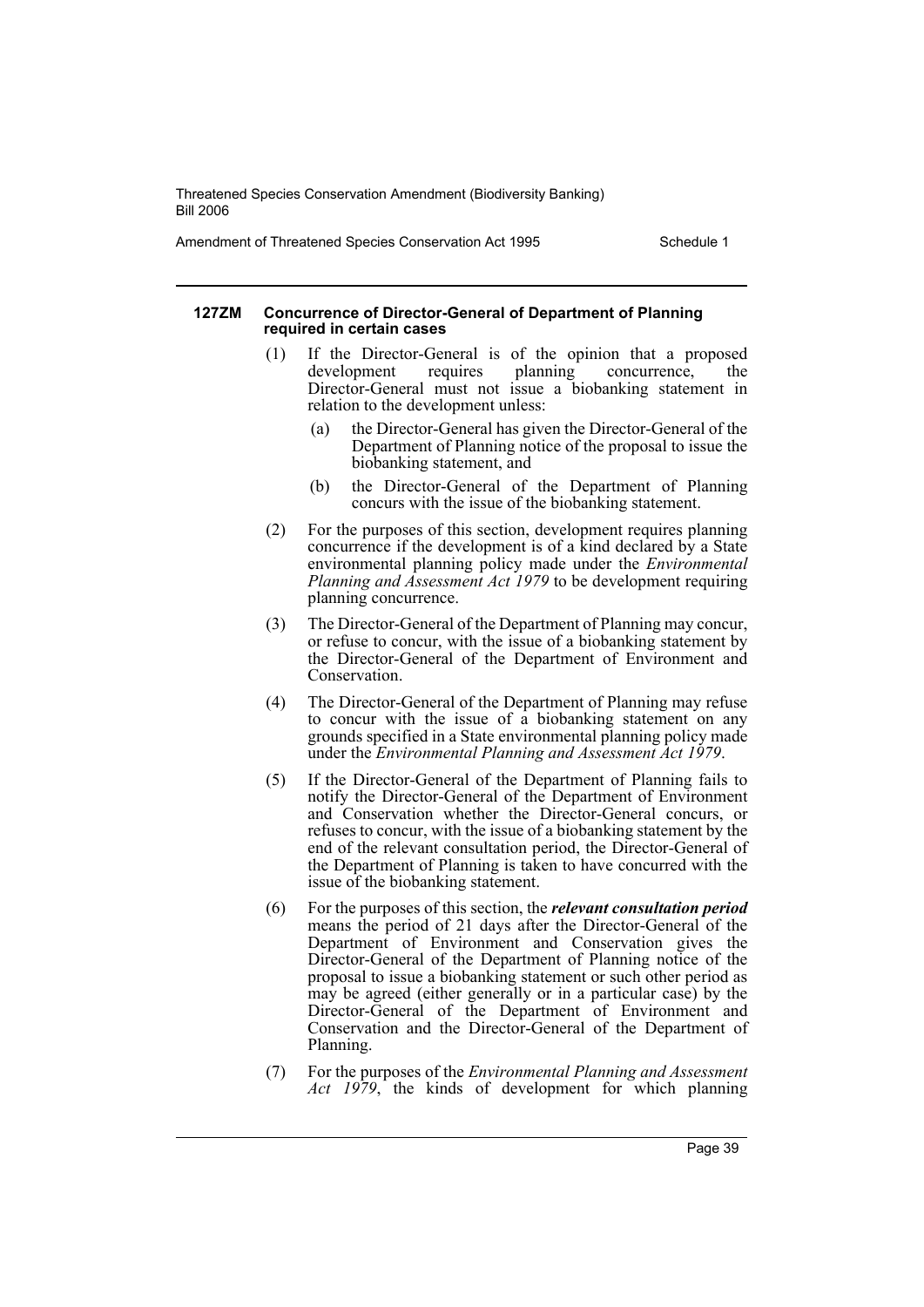Schedule 1 Amendment of Threatened Species Conservation Act 1995

concurrence is required under this section, and the grounds on which the Director-General of the Department of Planning may refuse to concur to the issue of a biobanking statement, are taken to be matters of State environmental planning significance.

#### **127ZN Form and conditions of biobanking statement**

- (1) A biobanking statement must:
	- (a) describe the development to which the statement relates, and
	- (b) specify any conditions applicable to the statement, being conditions of the following kind:
		- (i) a condition or conditions relating to the onsite measures that must be taken in connection with the development to minimise any negative impact on biodiversity values,
		- (ii) a credit retirement condition, being a condition that specifies the number and class of biodiversity credits (if any) that are to be retired to ensure that the development improves or maintains biodiversity values, and the timing of that retirement.
- (2) If the biobanking statement specifies a credit retirement condition, it must also describe any deferred retirement arrangement that applies in respect of the credit retirement condition.
- (3) A biobanking statement is to be issued in a form approved by the Director-General.
- (4) The Director-General may, before issuing a biobanking statement, provide a draft of the statement proposed to be issued to the applicant.
- (5) The Director-General may provide a copy of a biobanking statement, or a draft of a statement proposed to be issued by the Director-General, to the Minister administering the to the Minister administering the *Environmental Planning and Assessment Act 1979*, a consent authority, a determining authority (within the meaning of Part 5 of that Act), or to any other person prescribed by the regulations.

#### **127ZO Effect of issue of biobanking statement—development requiring development consent**

(1) If development described in a biobanking statement supplied to a consent authority is development for which consent is required under Part 4 of the *Environmental Planning and Assessment Act 1979*, the development is taken, for the purposes of that Part, to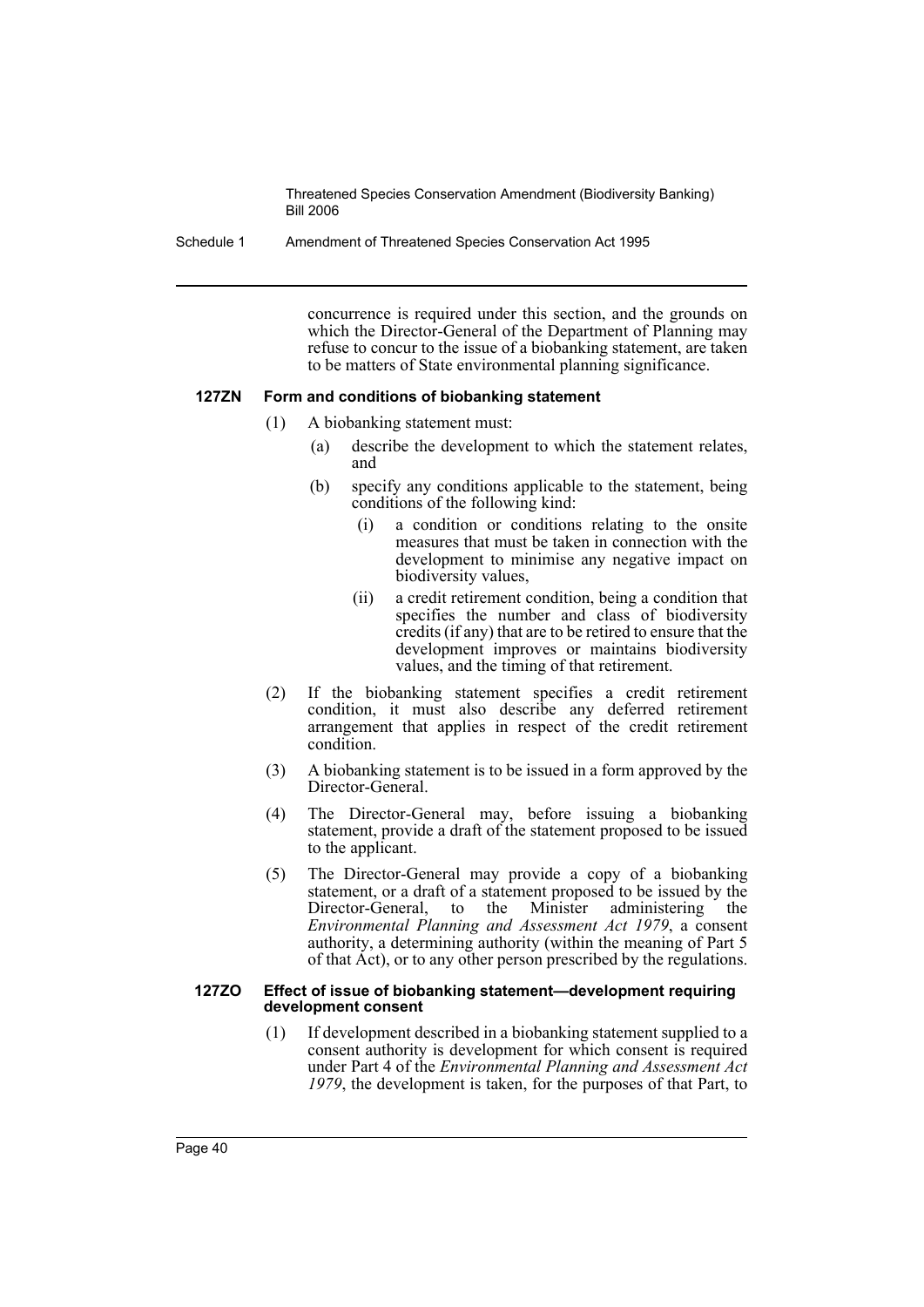Amendment of Threatened Species Conservation Act 1995 Schedule 1

be development that is not likely to significantly affect any threatened species, population or ecological community under this Act, or its habitat.

(2) If a consent authority grants consent, under Part 4 of the *Environmental Planning and Assessment Act 1979*, to the carrying out of development in respect of which a biobanking statement has been issued and supplied to the consent authority, being a statement that specifies conditions, the consent authority must impose (and is taken to be authorised under that Act to impose) a condition on the grant of that consent that requires those conditions to be complied with.

**Note.** The carrying out of development in contravention of the conditions of a development consent is an offence under section 126 of the *Environmental Planning and Assessment Act 1979*.

- (3) A person cannot appeal to the Land and Environment Court under the *Environmental Planning and Assessment Act 1979* in respect of a condition imposed by a consent authority under subsection  $(2)$ .
- (4) Subsection (2) does not affect the right of a consent authority to impose conditions under section 80A of the *Environmental Planning and Assessment Act 1979* not inconsistent with the conditions of a biobanking statement or to refuse consent.
- (5) Despite section 79C of the *Environmental Planning and Assessment Act 1979*, if a biobanking statement has been issued in respect of a development, a consent authority is not required to take into consideration the likely impact of the development on biodiversity values.
- (6) An applicant for development consent under Part 4 of the *Environmental Planning and Assessment Act 1979* may request the consent authority to review its determination to impose any conditions on the consent (not being an environmental contribution condition) that are additional to the conditions of a biobanking statement on the ground that the condition is inconsistent with the conditions of the biobanking statement. In particular, a review may be requested because the additional condition relates to impacts that were assessed by the Director-General, in accordance with the biobanking assessment methodology, prior to the issue of the biobanking statement.
- (7) Section 82A of the *Environmental Planning and Assessment Act 1979* applies in respect of any such review, with any necessary modifications, whether or not the consent authority is a council, and whether or not the determination is a determination to which that section would otherwise apply.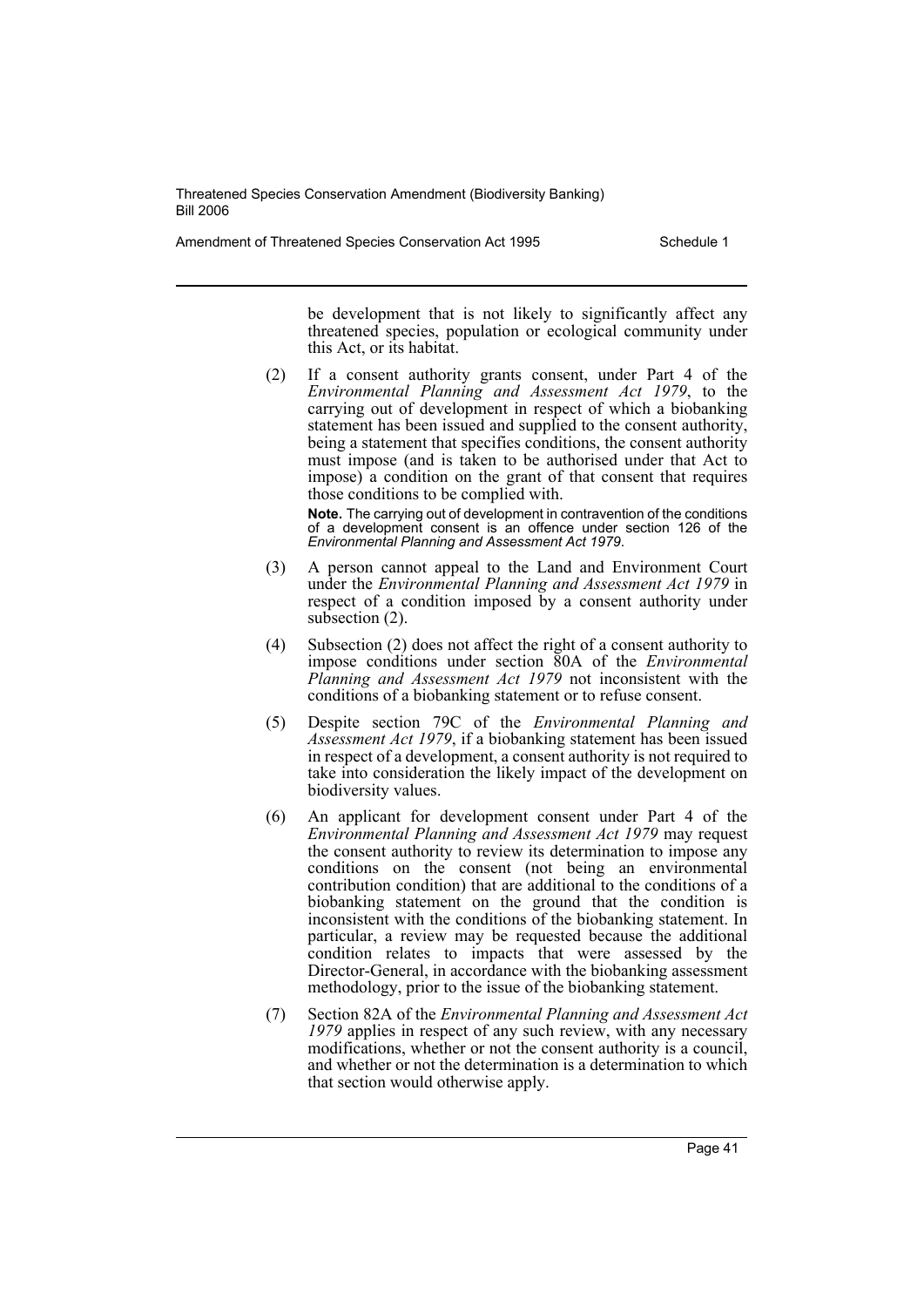- Schedule 1 Amendment of Threatened Species Conservation Act 1995
	- (8) This section applies subject to any terms of the biobanking statement that limit the statement to:
		- (a) a particular aspect of the development, or
		- (b) a particular part of the land on which the development is to be carried out, or
		- (c) the impact of the development on particular biodiversity values.
	- (9) Nothing in this section affects the operation of Part 4 of the *Environmental Planning and Assessment Act 1979* in respect of any development that is likely to significantly affect any threatened species, population or ecological community within the meaning of Part 7A of the *Fisheries Management Act 1994*.
	- (10) In this section: *environmental contribution condition* means a condition that requires an environmental contribution (within the meaning of section 127B).

#### **127ZP Effect of issue of biobanking statement—activities under Part 5 of Environmental Planning and Assessment Act 1979**

- (1) If development described in a biobanking statement supplied to a determining authority is an activity to which Part 5 of the *Environmental Planning and Assessment Act 1979* applies, the activity is taken, for the purposes of that Part, to be an activity that is not likely to significantly affect any threatened species, population or ecological community under this Act, or its habitat.
- (2) If a determining authority approves an activity under Part 5 of the *Environmental Planning and Assessment Act 1979* in respect of which a biobanking statement has been issued and supplied to the determining authority, being a statement that specifies conditions, the determining authority must impose (and is taken to be authorised to impose) a condition on the approval of the activity that requires those conditions to be complied with.
- (3) Subsection (2) does not affect the right of a determining authority to impose conditions on the approval of the activity under section 112 of the *Environmental Planning and Assessment Act 1979* not inconsistent with the conditions of a biobanking statement or to refuse to approve the activity.
- (4) If there is a right of appeal under any Act in respect of conditions imposed on the approval, that right does not apply in respect of a condition imposed by the determining authority under subsection (2).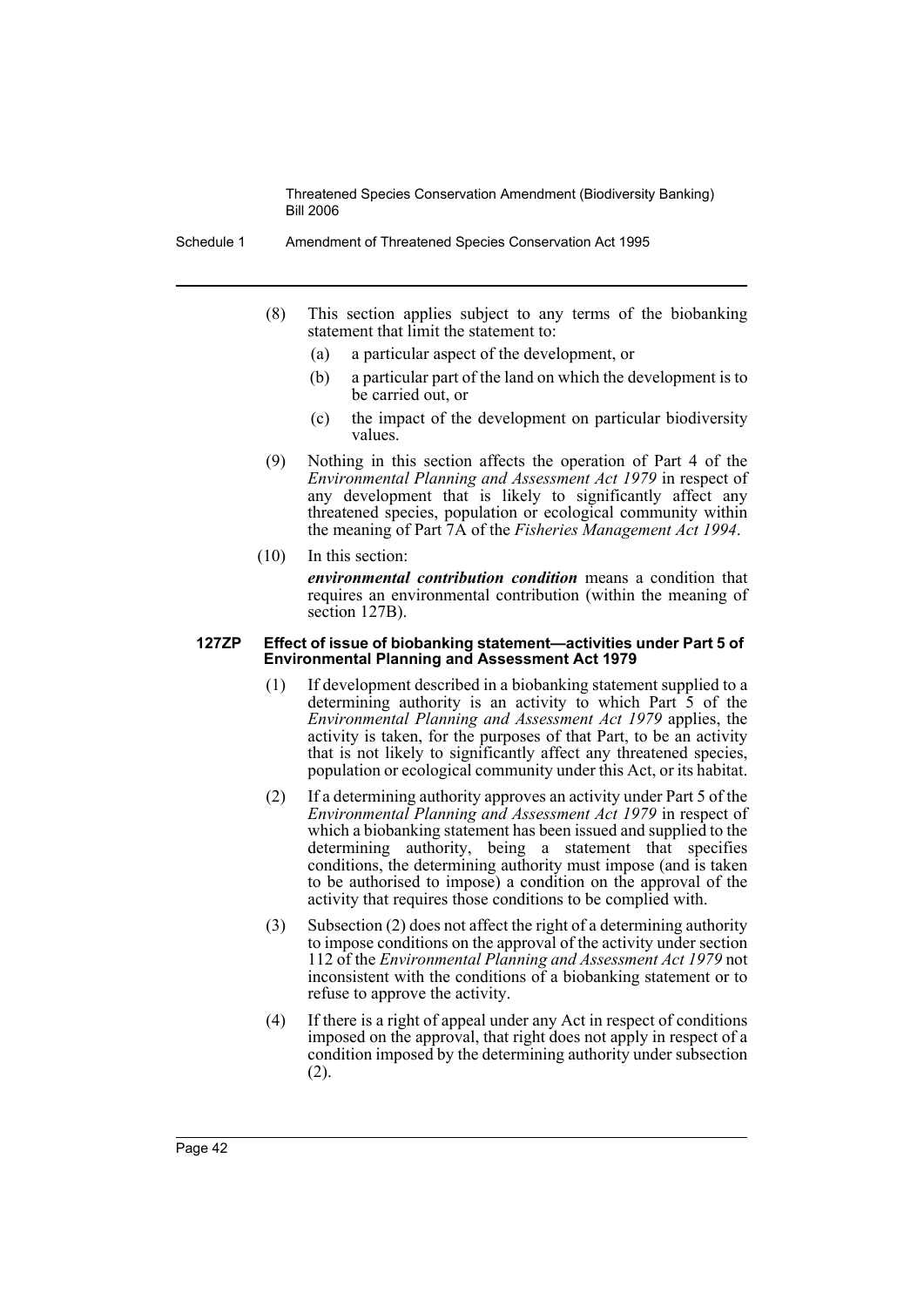Amendment of Threatened Species Conservation Act 1995 Schedule 1

- (5) If a determining authority is the proponent of an activity under Part 5 of the *Environmental Planning and Assessment Act 1979* in respect of which a biobanking statement has been issued, being a statement that specifies conditions, the determining authority must carry out the activity in accordance with the conditions of the biobanking statement.
- (6) Subsection (5) does not affect the right of a determining authority to refrain from carrying out the activity or to modify its activity in a manner not inconsistent with the conditions of the biobanking statement.
- (7) Despite section 111 of the *Environmental Planning and Assessment Act 1979*, if a biobanking statement has been issued in respect of an activity, a determining authority is not required to consider the effect of the activity on biodiversity values.
- (8) A determining authority is to make arrangements that enable a proponent of an activity to seek a review by the determining authority of any conditions imposed on an approval that are additional to the conditions of a biobanking statement, for the purpose of ensuring that the additional conditions are consistent with the conditions of the biobanking statement. In particular, the arrangements should enable a review to be obtained in relation to any additional condition that relates to impacts that were assessed by the Director-General, in accordance with the biobanking assessment methodology, prior to the issue of the biobanking statement.
- (9) This section applies subject to any terms of the biobanking statement that limit the statement to:
	- (a) a particular aspect of the activity, or
	- (b) a particular part of the land on which the activity is to be carried out, or
	- (c) the effect of the activity on particular biodiversity values.
- (10) For the purposes of this or any other Act, if a determining authority fails to comply with this section in relation to an activity the determining authority is taken not to have complied with Part 5 of the *Environmental Planning and Assessment Act 1979*.
- (11) Nothing in this section affects the operation of Part 5 of the *Environmental Planning and Assessment Act 1979* in respect of any activity that is likely to significantly affect any threatened species, population or ecological community within the meaning of Part 7A of the *Fisheries Management Act 1994*.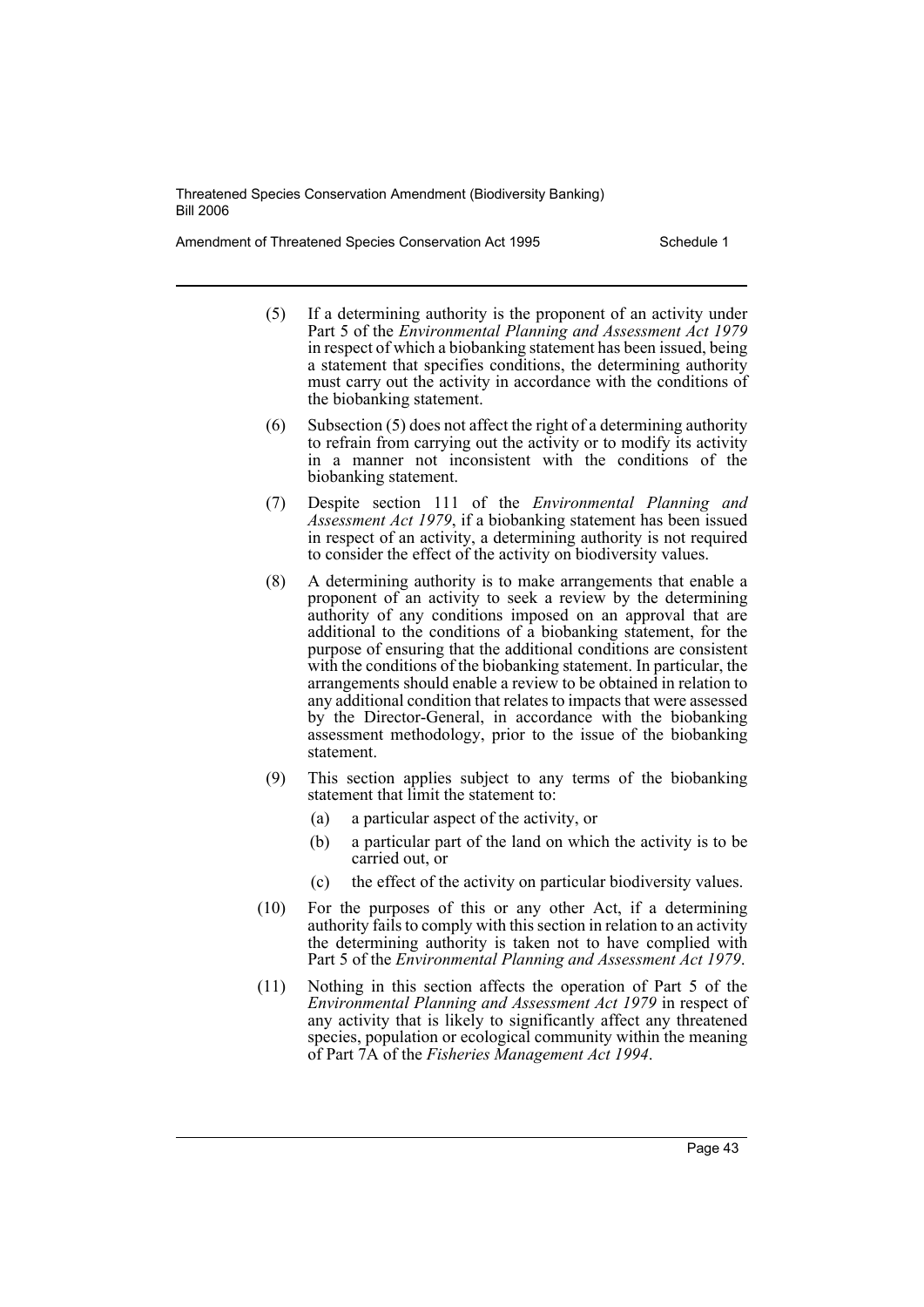Schedule 1 Amendment of Threatened Species Conservation Act 1995

#### **127ZQ Modification, revocation and lapsing of biobanking statement**

- (1) A person may apply to the Director-General for the modification or revocation of a biobanking statement.
- (2) An application may be made by:
	- (a) the person who applied for the biobanking statement, or
	- (b) any other person entitled to act on a development consent or approval under the *Environmental Planning and Assessment Act 1979* given in relation to the development described in the biobanking statement.
- (3) Subject to the regulations, this Division applies to an application to modify or revoke a biobanking statement in the same way as it applies to the original application.
- (4) A biobanking statement (unless revoked sooner) ceases to have any effect under this Part:
	- (a) at the end of the period of 2 years after it is issued by the Director-General, or
	- (b) if it is extended by the Director-General before the end of that 2-year period, at the end of the extended period.
- (5) A biobanking statement does not cease to have effect at the end of the 2-year period referred to in subsection (4) if the statement is acted on before the end of that period.
- (6) If a biobanking statement is revoked before the statement is acted on, and a new biobanking statement is not issued in respect of the development, the *Environmental Planning and Assessment Act 1979* applies in respect of the assessment and evaluation of the development to which the biobanking statement applied, and any consent or approval granted in respect of the development, as if the statement had not been issued.

**Note.** Participation in the biobanking scheme is voluntary. Accordingly, a developer who has obtained a biobanking statement may apply for the revocation of that statement and have the development evaluated, consented to or approved in accordance with the relevant provisions of the *Environmental Planning and Assessment Act 1979*. These provisions may require (among other things) the preparation of a species impact statement and the concurrence of, or consultation with, the Minister for the Environment and the Director-General.

- (7) For the purposes of this section, a biobanking statement is acted on if:
	- (a) in the case of a statement that relates to a project to which Part 3A of the *Environmental Planning and Assessment Act 1979* applies, the Minister administering that Act approves that project, or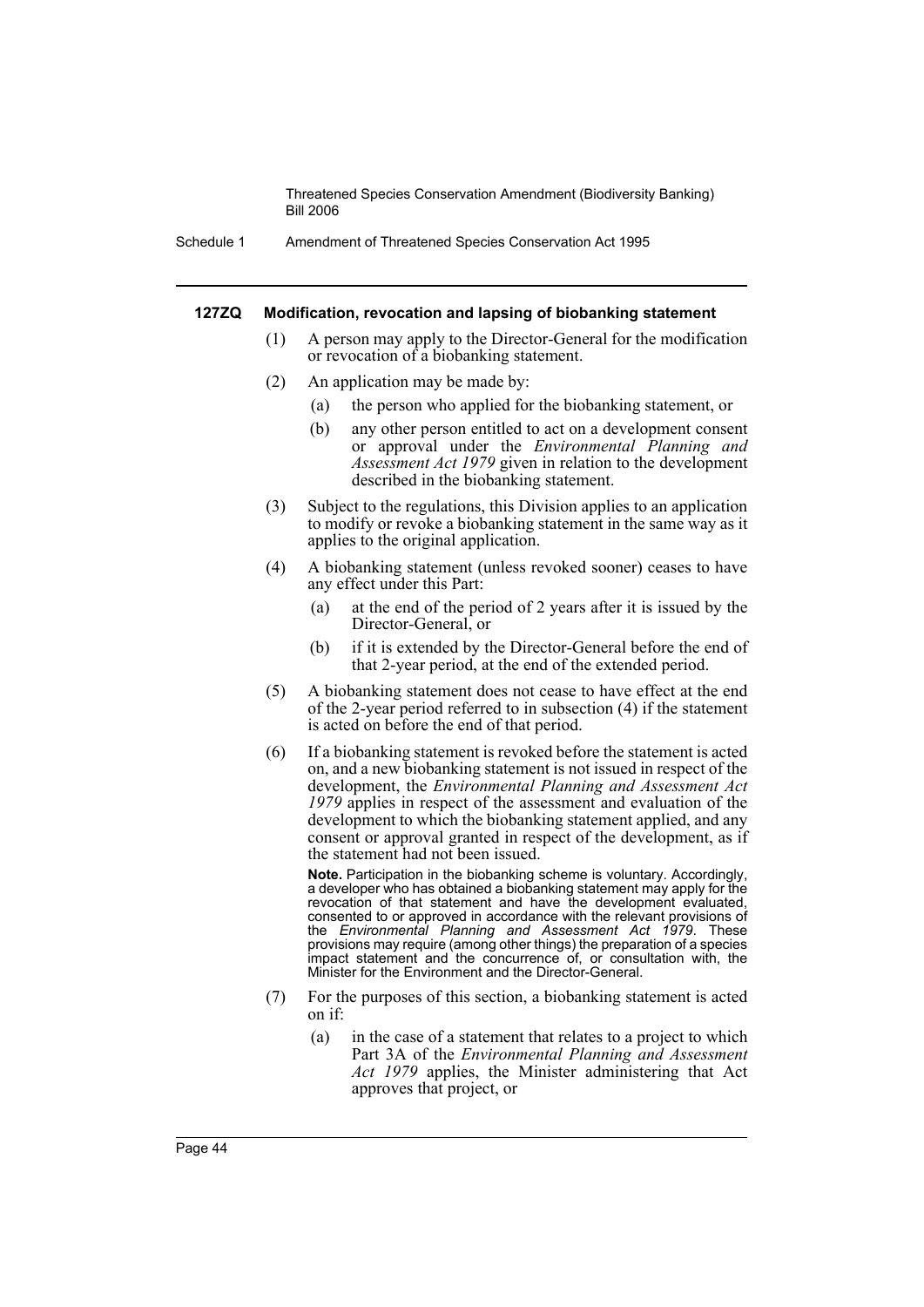Amendment of Threatened Species Conservation Act 1995 Schedule 1

- (b) in the case of a statement that relates to development for which consent is required under Part  $\hat{4}$  of the *Environmental Planning and Assessment Act 1979*— development consent is granted in respect of the development, or
- (c) in the case of a statement that relates to an activity under Part 5 of the *Environmental Planning and Assessment Act 1979*—a determining authority approves the activity or commences carrying out the activity.

### **127ZR Minister may require retirement of credits**

- (1) The Minister may, by order in writing to a person, direct the person to retire biodiversity credits of a specified number and class (if applicable) within a time specified in the order.
- (2) A direction may be given to a person under this section if:
	- (a) the person carries out development in respect of which a biobanking statement has been issued, and
	- (b) the person fails to retire biodiversity credits in accordance with a credit retirement condition specified in the biobanking statement that has effect.
- (3) For the purposes of this section, a credit retirement condition has effect if:
	- (a) in the case of a statement that relates to a project to which Part 3A of the *Environmental Planning and Assessment Act 1979* applies, the Minister administering that Act imposes the credit retirement condition as a condition of approval under that Part, or
	- (b) in the case of a statement that relates to development for which consent is required under Part  $\vec{4}$  of the *Environmental Planning and Assessment Act 1979*—the development consent requires compliance with the credit retirement condition, or
	- (c) in the case of a statement that relates to an activity under Part 5 of the *Environmental Planning and Assessment Act 1979*—an approval of a determining authority requires compliance with the credit retirement condition or, if the activity is to be carried out by the determining authority, the determining authority commences carrying out that activity.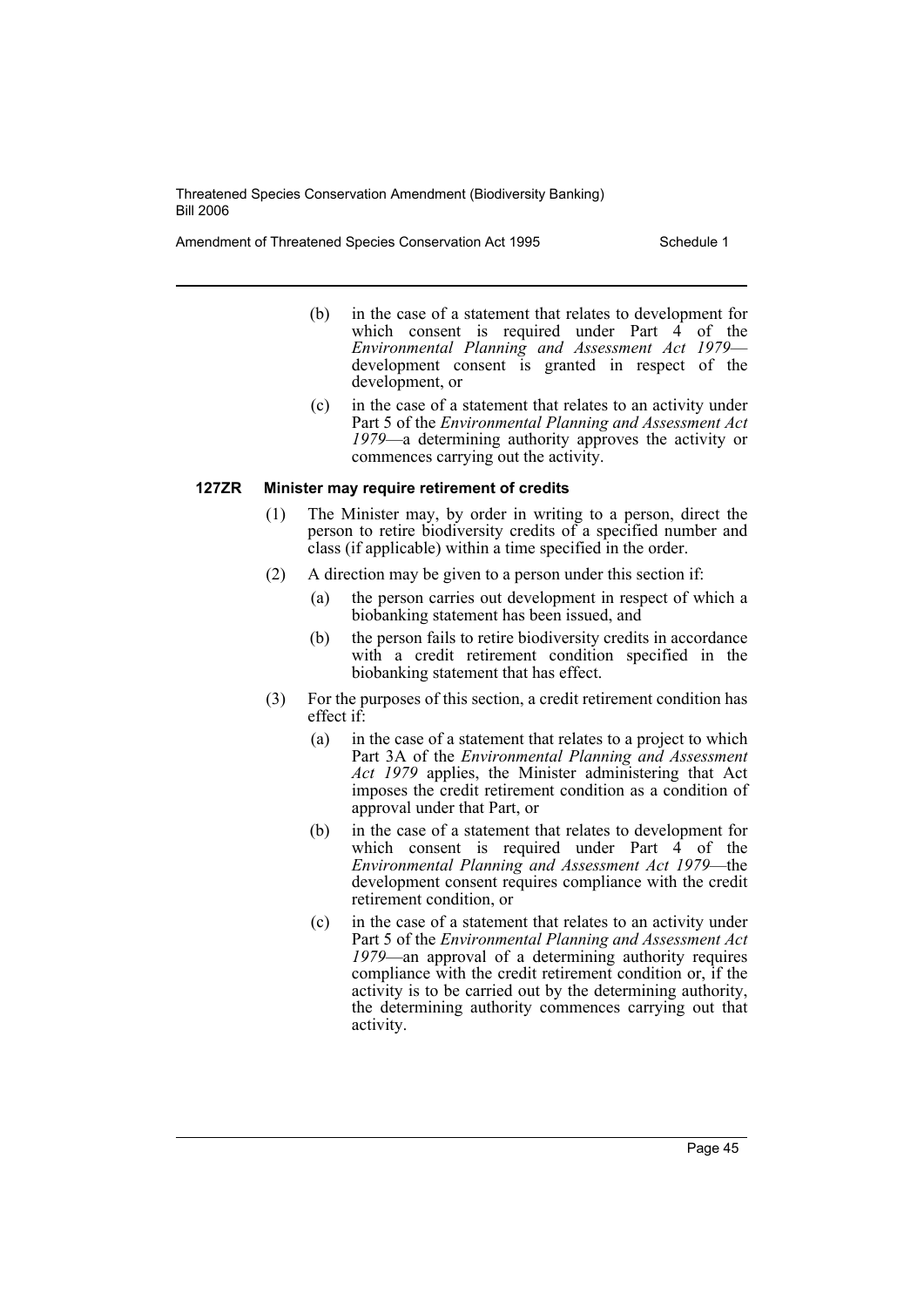Schedule 1 Amendment of Threatened Species Conservation Act 1995

(4) A person must not, without reasonable excuse, fail to comply with a direction under this section.

Maximum penalty: 10,000 penalty units.

- (5) It is not an excuse for a failure to comply with a direction under this section that the person who is the subject of the direction does not, at the time the direction is given, hold a sufficient number of biodiversity credits to comply with the direction. **Note.** If the person who is the subject of the direction does not hold a sufficient number of credits to comply with the direction, the person may obtain the required number by purchasing them.
- (6) A court that convicts a person of an offence under subsection (4) may, in addition to or in substitution for any pecuniary penalty for the offence, by order direct the person to retire, in accordance with this Part, biodiversity credits of a specified number and class (if applicable) within a time specified in the order and, if the person does not hold sufficient biodiversity credits to comply with the direction, to acquire the necessary biodiversity credits for the purpose of retiring them.
- (7) In this section:

*conviction* includes the making of an order under section 10 of the *Crimes (Sentencing Procedure) Act 1999*.

## **127ZS Director-General may verify retirement of biodiversity credits**

- (1) The Director-General may issue a statement confirming that a number and class (if applicable) of biodiversity credits specified in the statement have been retired by a person for the purpose of complying with a credit retirement condition.
- (2) The Director-General may issue such a statement at the request of the Minister administering the *Environmental Planning and Assessment Act 1979*, a consent authority, a determining authority (within the meaning of Part 5 of that Act), the person who applied for the biobanking statement concerned or in any other circumstances prescribed by the regulations.

## **Division 7 Arrangements for deferral of retirement of biodiversity credits**

### **127ZT Deferred retirement arrangements**

(1) If the Director-General proposes to issue a biobanking statement subject to a credit retirement condition and is satisfied that restorative actions will be taken in relation to the development that will restore or improve the biodiversity values affected by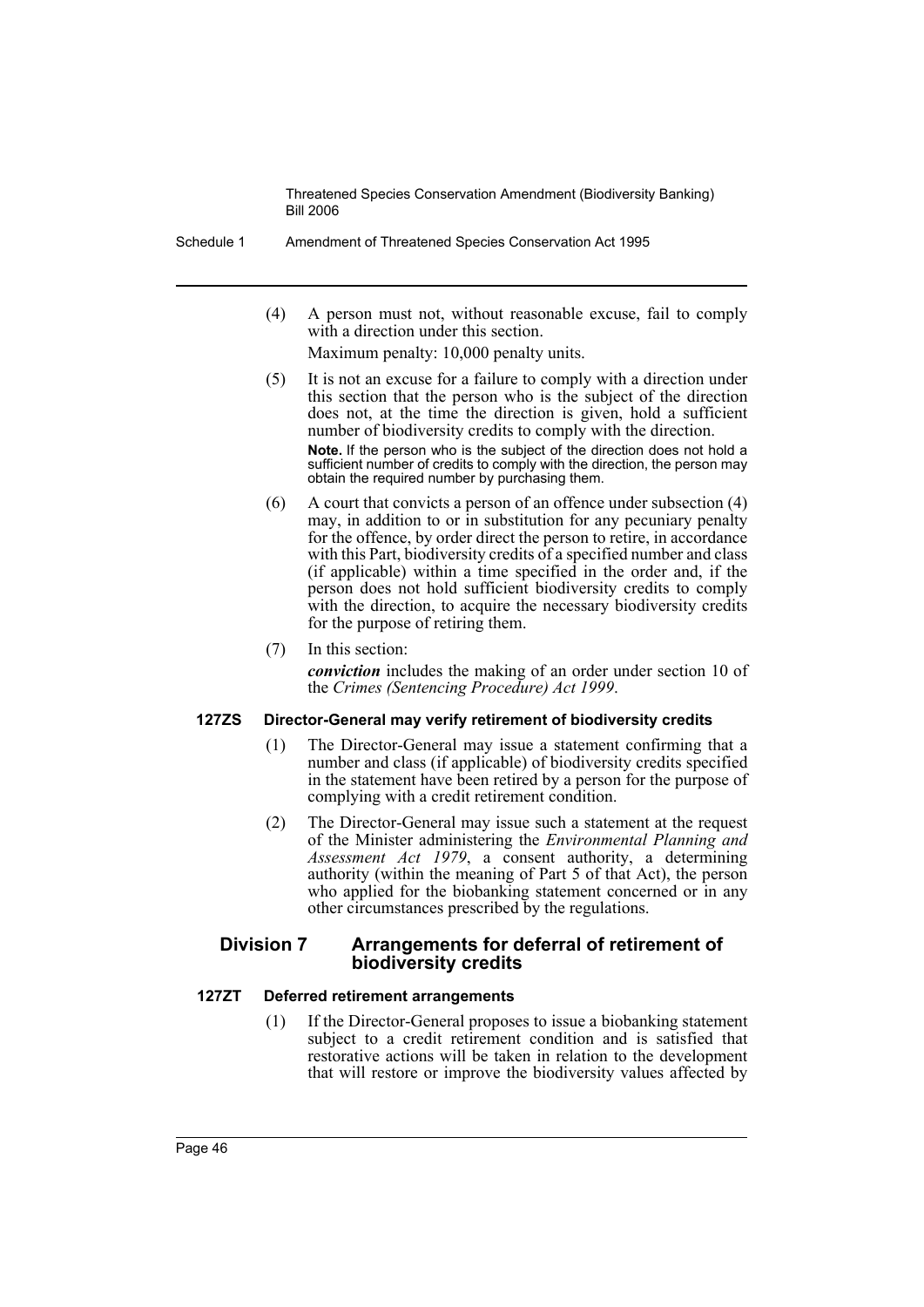Amendment of Threatened Species Conservation Act 1995 Schedule 1

the development, the Director-General may approve an arrangement (a *deferred retirement arrangement*) under which:

- (a) the retirement of some or all of the biodiversity credits under the credit retirement condition is deferred pending the completion of those actions, and
- (b) the biodiversity credits the retirement of which is deferred pending the completion of those actions are required to be transferred to the Minister.
- (2) A credit retirement condition specified in a biobanking statement has effect subject to any such deferred retirement arrangement.
- (3) Subject to the powers of the Director-General under this Division, the Minister is to hold biodiversity credits transferred to the Minister under a deferred retirement arrangement pending completion of the relevant restorative actions and is not permitted to transfer, retire, or otherwise deal with, the biodiversity credits.
- (4) The biobanking assessment methodology may make provision with respect to deferred retirement arrangements, including:
	- (a) the types of restorative actions in respect of which deferred retirement arrangements are available, and
	- (b) the number and class of biodiversity credits that may be transferred back to a former holder of biodiversity credits (or to any person who acquires the rights of a former holder to apply for such a transfer) on completion of those actions.
- (5) An application for registration of the transfer of biodiversity credits to the Minister under a deferred retirement arrangement is to be made in the manner required by Division 4. However, it is not necessary for the Minister to be a party to a transfer or application for registration of transfer.
- (6) The provisions of Division 5 relating to the cancellation and suspension of biodiversity credits, and section 127ZZ (which relates to cost recovery), apply in respect of a biodiversity credit transferred to the Minister under a deferred retirement arrangement as if a reference to the holder of the biodiversity credit were a reference to the person who was the holder of the credit immediately before it was transferred to the Minister.

#### **127ZU Transfer or retirement of biodiversity credits held subject to deferred retirement arrangement**

(1) A former holder of a biodiversity credit may, on the completion of any restorative actions the subject of a deferred retirement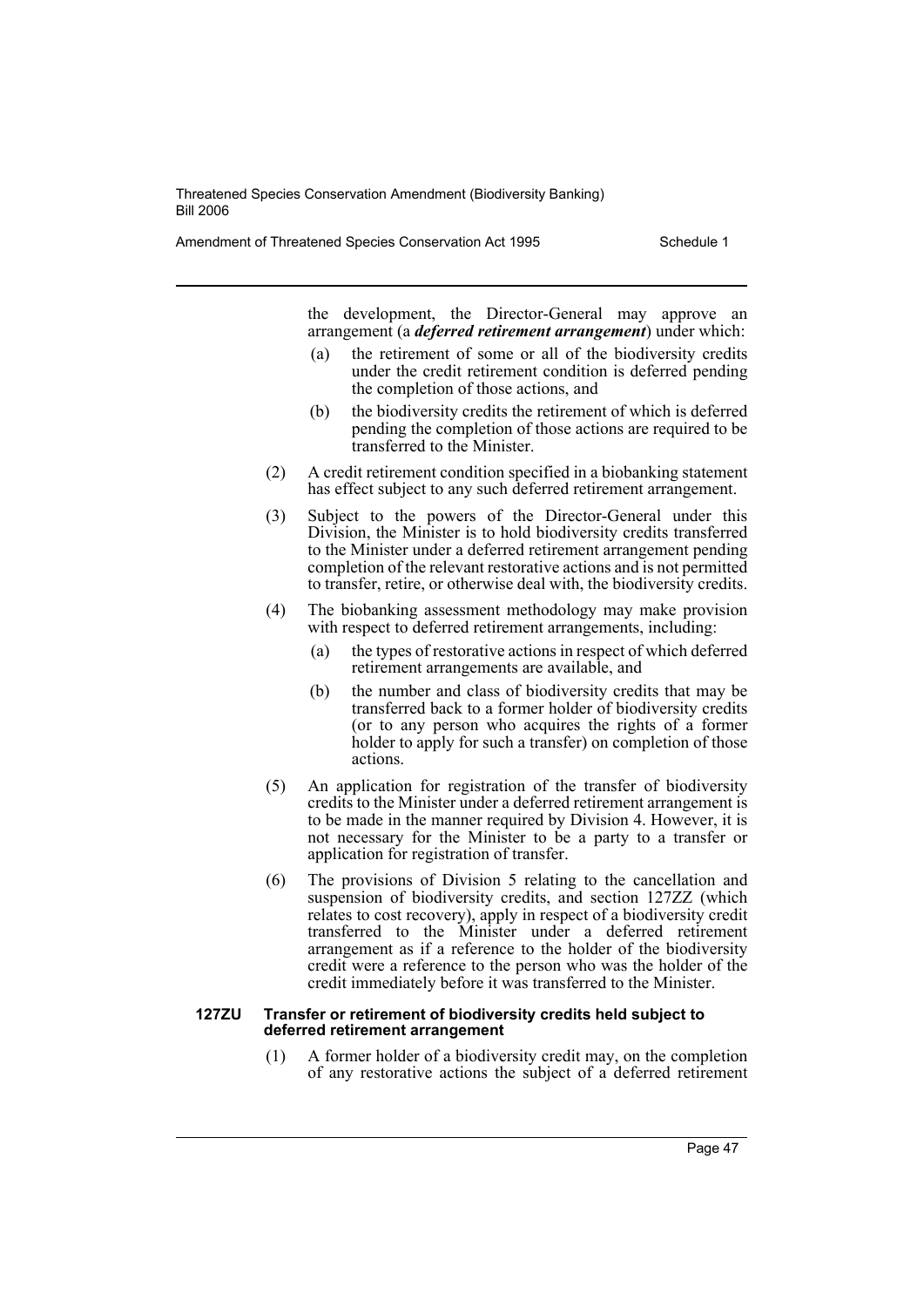Schedule 1 Amendment of Threatened Species Conservation Act 1995

arrangement, apply to the Director-General for the transfer to the former holder of any biodiversity credits held by the Minister under that deferred retirement arrangement.

- (2) An application under this section:
	- (a) is to be in a form approved by the Director-General, and
	- (b) is to be accompanied by the fee (if any) approved by the Director-General for applications under this section and such information as the Director-General requires.
- (3) The Director-General is to determine the application in accordance with any relevant requirements of the biobanking assessment methodology.
- (4) If, as a result of the application, the Director-General determines that any of the biodiversity credits held by the Minister under the deferred retirement arrangement may be transferred back to the former holder:
	- (a) the Director-General is to register a transfer, from the Minister to the former holder of biodiversity credits, of those biodiversity credits (without requiring an application for registration of transfer), and
	- (b) the Director-General may retire any remaining biodiversity credits held by the Minister under the deferred retirement arrangement.
- (5) If, as a result of the application, the Director-General determines that no biodiversity credits held by the Minister under the deferred retirement arrangement should be transferred to the former holder, the Director-General may retire all biodiversity credits held by the Minister under the arrangement.
- (6) The Director-General must, before retiring biodiversity credits under this section, give notice of the retirement to the former holder of the biodiversity credits.
- (7) The notice is to specify the date on which the biodiversity credits will be retired, being a date that is not less than 28 days after the notice is given to the former holder.
- (8) The Director-General may reject an application under this section for the transfer of biodiversity credits to a former holder of the credits if an application has already been made and determined in respect of the development concerned, or for any other reason specified in the regulations.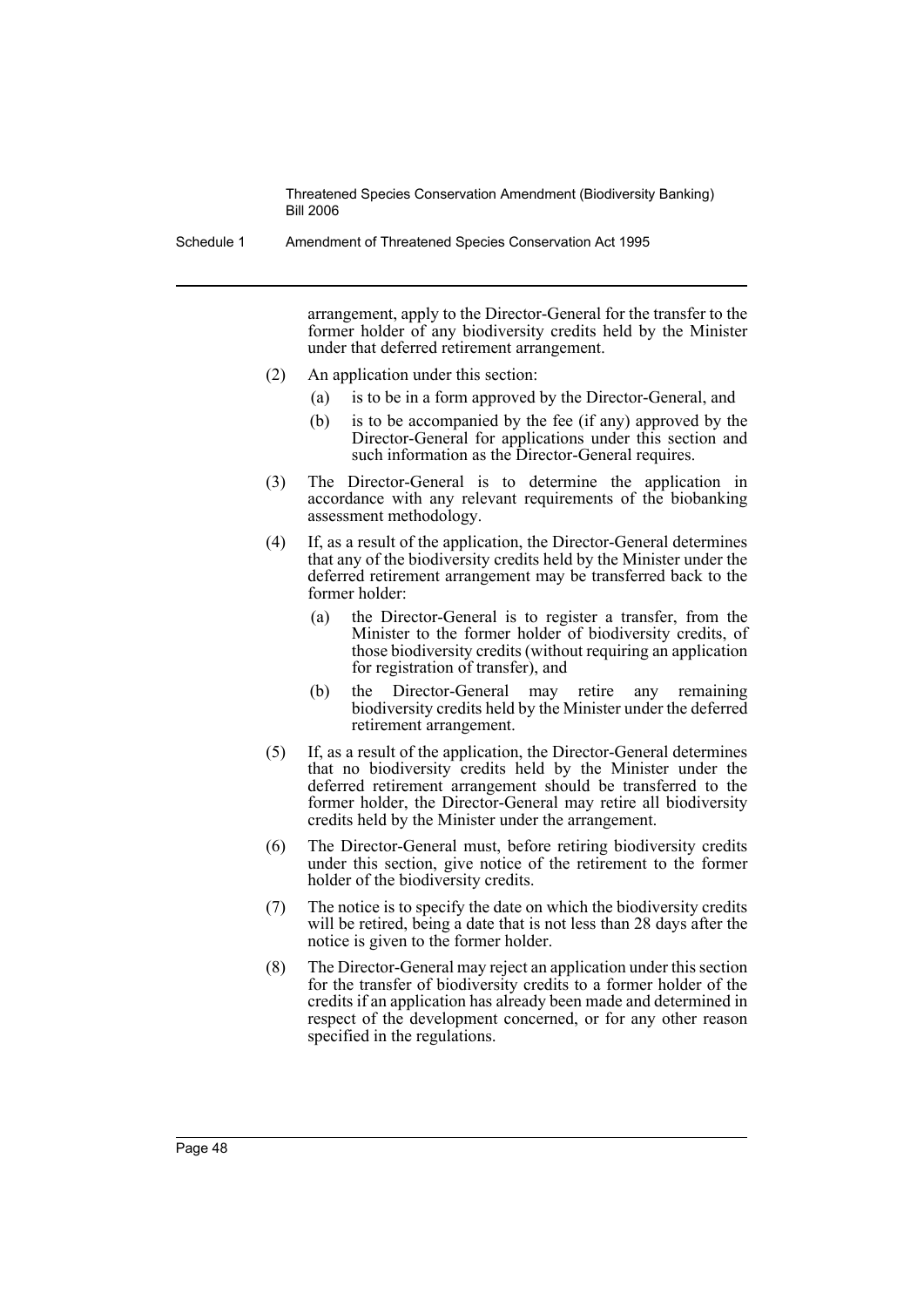Amendment of Threatened Species Conservation Act 1995 Schedule 1

- (9) In this section, a *former holder* of a biodiversity credit means:
	- (a) the person who held the biodiversity credit immediately before the biodiversity credit was transferred to the Minister under a deferred retirement arrangement, or
	- (b) a person who acquires the rights of the person referred to in paragraph (a) to apply for a transfer under this section in respect of the biodiversity credit.

#### **127ZV Deadline for completion of restorative actions**

- (1) A deferred retirement arrangement may provide for a period at the end of which the deferred retirement arrangement ceases to have effect.
- (2) At the end of that period, the Director-General may retire any biodiversity credits transferred to the Minister under the deferred retirement arrangement that continue to be held by the Minister.
- (3) The Director-General must, before retiring biodiversity credits under this section, give notice of the retirement to the person who held those credits immediately before they were transferred to the Minister.
- (4) The notice is to specify the date on which the biodiversity credits will be retired, being a date that is not less than 28 days after the notice is given to the former holder.

## **Division 8 Financial matters**

#### **127ZW Biobanking Trust Fund**

(1) There is to be established by this Act a fund called the "Biobanking Trust Fund".

**Note.** The regulations may require a specified amount to be paid into the Fund when a biodiversity credit is first transferred to another person. It is intended that amounts so paid will be the principal source of revenue for the Fund.

- (2) The following amounts are to be paid into the Fund, subject to any requirements specified in the regulations:
	- (a) amounts required to be paid to the Fund under the regulations in respect of the transfer or retirement of a biodiversity credit,
	- (b) any amount paid out of the Fund to the owner of a biobank site that is repaid by or recovered from the owner,
	- (c) the proceeds of investment of money in the Fund,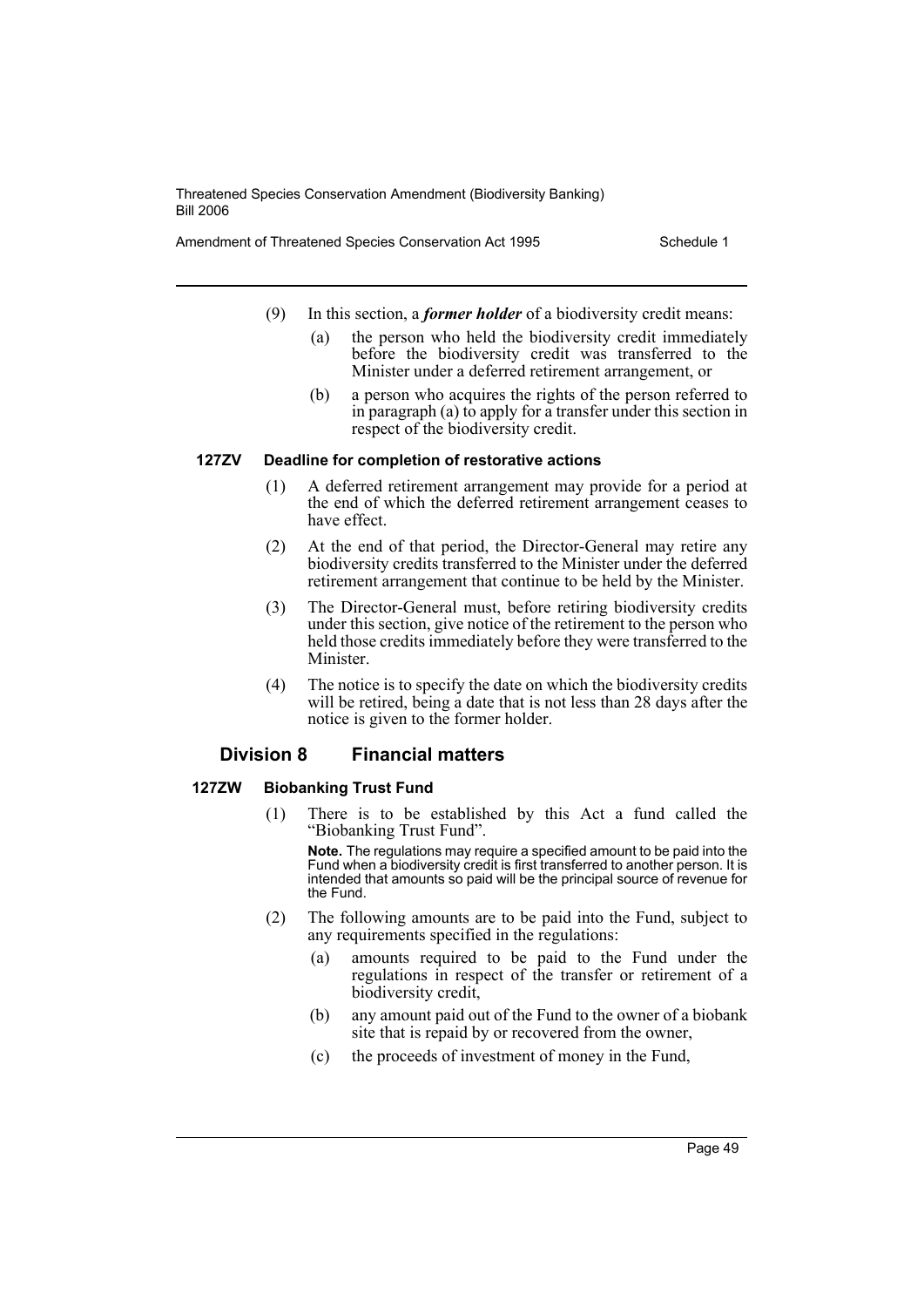Schedule 1 Amendment of Threatened Species Conservation Act 1995

- (d) any other money appropriated by Parliament for the purposes of the Fund or required by law to be paid into the Fund,
- (e) such other amounts as are payable to the Fund under this Act or the regulations.
- (3) The following may be paid out of the Fund, subject to any requirements specified in the regulations:
	- (a) such amounts as the Minister directs to be paid from the Fund to an owner of a biobank site in respect of management actions carried out, being carried out or to be carried out in accordance with a biobanking agreement,
	- (b) such amounts as the Minister directs to be paid from the Fund to the Fund Manager, in payment of the remuneration of the Fund Manager,
	- (c) any amounts payable by the Fund Manager in discharging the liabilities incurred by the Fund Manager in the exercise of its functions,
	- (d) such other amounts as are authorised to be paid out of the Fund by this Act or the regulations.

#### **127ZX Management and control of Fund**

- (1) The Fund Manager is to manage and control the Biobanking Trust Fund in accordance with this Act and the regulations.
- (2) The Fund Manager:
	- (a) is to act as trustee of money vested in the Biobanking Trust Fund, and
	- (b) is to invest the money vested in the Biobanking Trust Fund not immediately required for the purposes for which it is to be applied in the same way as trustees may invest trust funds under the *Trustee Act 1925*, subject to any requirements specified in the regulations, and
	- (c) is to make payments from the Biobanking Trust Fund as authorised by this Act and the regulations.
- (3) The Fund Manager has such other functions as may be conferred on the Fund Manager by the regulations.
- (4) The Fund Manager may do all things necessary or convenient to be done in connection with the exercise of the Fund Manager's functions.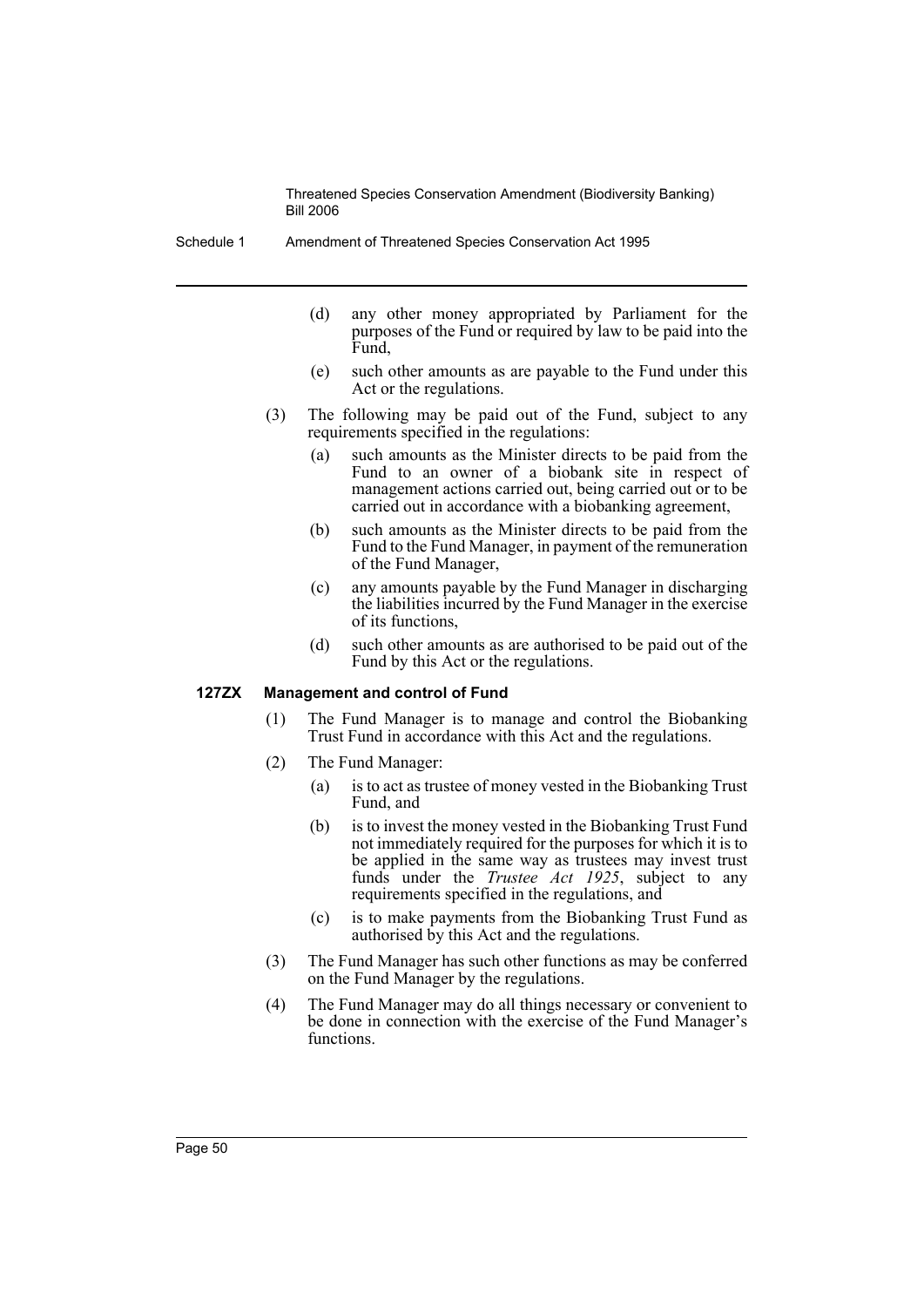Amendment of Threatened Species Conservation Act 1995 Schedule 1

- (5) The regulations may make further provision with respect to the Biobanking Trust Fund, including by providing for the following:
	- (a) the investment of the money vested in the Fund,
	- (b) the establishment of committees to advise the Fund Manager on the exercise of the Fund Manager's functions under this Division or to oversee the exercise of those functions,
	- (c) the obligation of the Fund Manager to report to the Minister on the exercise of the Fund Manager's functions under this Division,
	- (d) the winding up of the Fund,
	- (e) the review of any complaints made against the Fund Manager.

### **127ZY Fund Manager**

- (1) The Minister is to appoint a person as Fund Manager in respect of the Biobanking Trust Fund.
- (2) It is not necessary for the person appointed as Fund Manager to be a public authority.
- (3) However, if the person appointed as Fund Manager is not a public authority, the Fund Manager is not, and does not represent, the Crown. Accordingly, any such Fund Manager:
	- (a) is not an instrumentality or agency of the State, and
	- (b) is not entitled to any immunity or privilege of the State, and
	- (c) cannot render the State liable for any debts, liabilities or obligations of the Fund, and
	- (d) is not a public authority for any purpose and is taken not to have been constituted or established for a public purpose or for a purpose of the State.
- (4) The regulations may make further provision for the appointment of the Fund Manager, and make provision for the termination of the appointment of the Fund Manager and remuneration of the Fund Manager.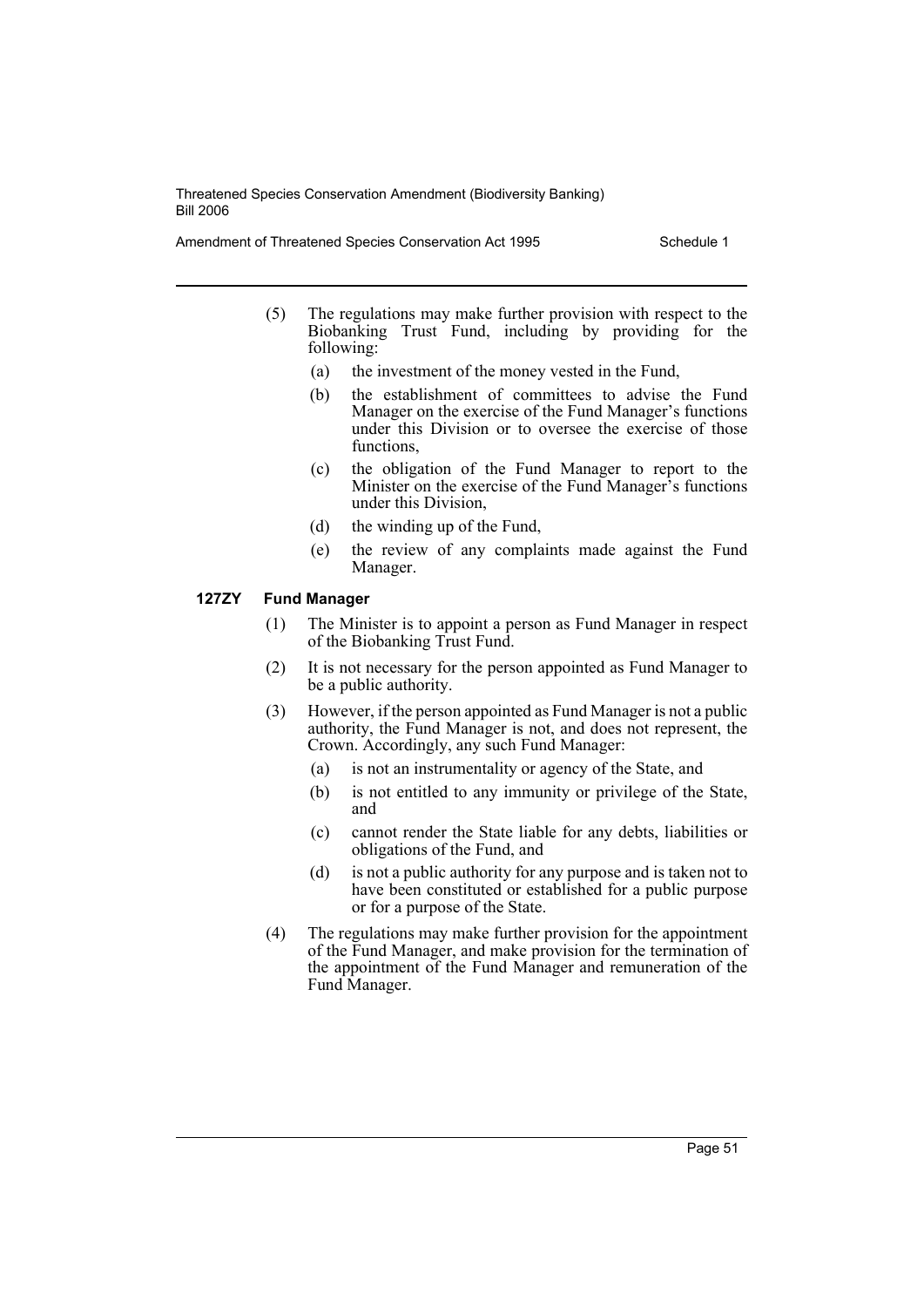Schedule 1 Amendment of Threatened Species Conservation Act 1995

#### **127ZZ Cost recovery**

- (1) The regulations may require any participant in the biobanking scheme to pay to the Minister a contribution towards the following:
	- (a) the costs of management and administration of the scheme (including payment for services provided by any person or body exercising functions under the scheme),
	- (b) the costs of ensuring compliance with the scheme,
	- (c) any other costs relating to the scheme.
- (2) The amount of the contribution (or the manner in which it is to be calculated) and other matters concerning its payment are to be set out in the regulations.
- (3) The contribution is recoverable by the Minister as a debt in a court of competent jurisdiction.
- (4) The regulations may authorise the payment of the contribution by instalments. If an instalment is not paid by the due date, the balance then becomes due and payable (together with any interest or penalty (or both) that the regulations require to be paid in respect of a late payment).
- (5) The regulations may:
	- (a) exempt any person or class of persons from payment of a contribution referred to in this section, and
	- (b) authorise the Minister to waive payment, or extend the time for payment, of a contribution, or part of a contribution, or any interest or penalty payable under this section.
- (6) In this section:
	- *participant* in the biobanking scheme means any of the following persons:
	- (a) the owner of a biobank site,
	- (b) the holder of a biodiversity credit,
	- (c) a person who applies for a biobanking statement, a person who owns the land on which development described in a biobanking statement may be carried out or a person entitled to act on a development consent or approval under the *Environmental Planning and Assessment Act 1979* given in relation to a development described in a biobanking statement,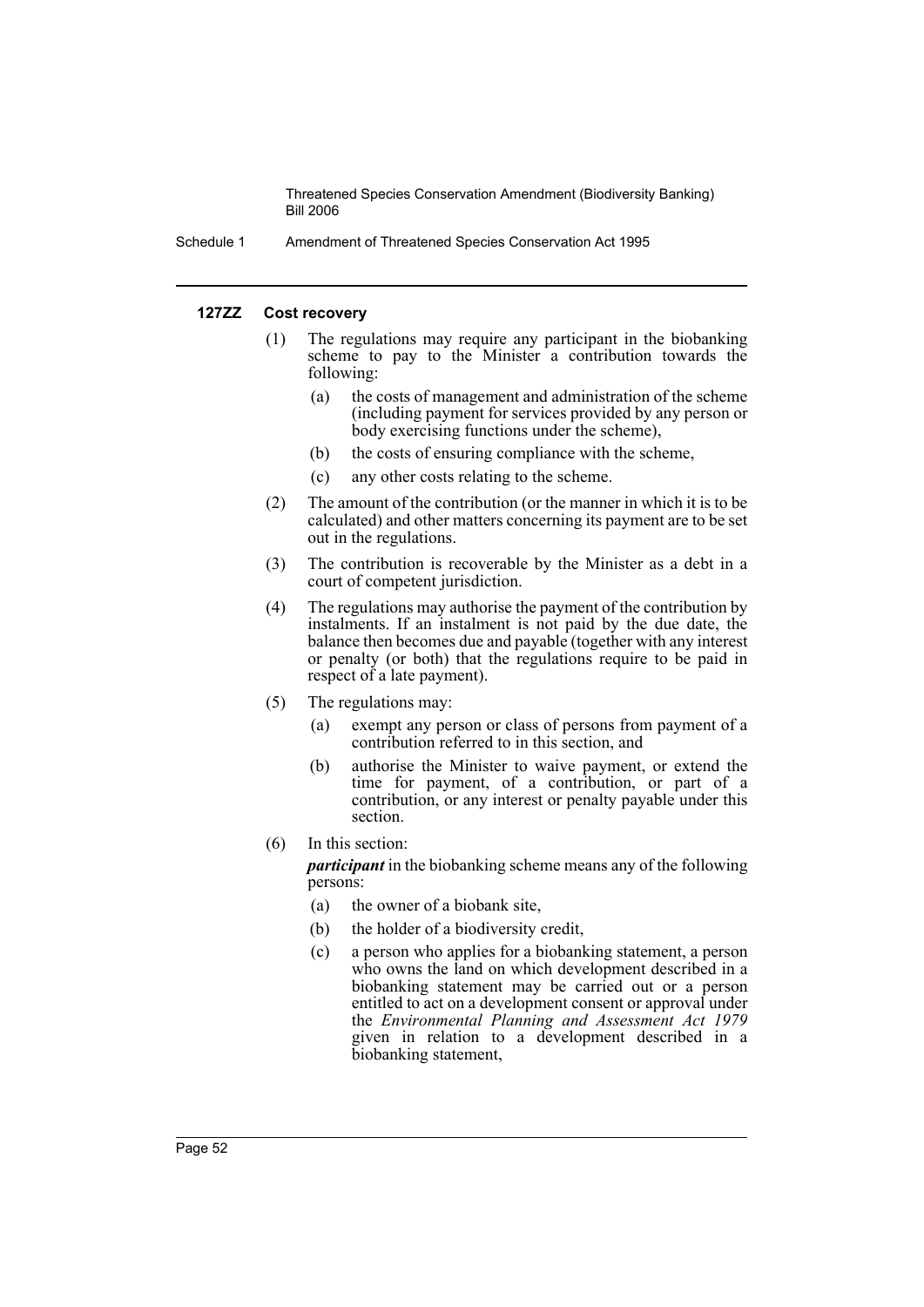Amendment of Threatened Species Conservation Act 1995 Schedule 1

- (d) a person accredited as a conservation broker under the regulations.
- (7) For the purposes of this section, the Minister or Director-General is not considered to be a participant in the biobanking scheme in respect of any thing done on behalf of the Crown.

#### **127ZZA Biodiversity Banking Account**

- (1) There is to be established in the Special Deposits Account an account called the "Biodiversity Banking Account".
- (2) Money in the account is under the control of the Minister and can be expended by the Minister only for the purposes authorised by this section.
- (3) There is to be paid into the account:
	- (a) all contributions paid by participants in the biobanking scheme under a regulation referred to in section 127ZZ, and
	- (b) all fees and charges paid in connection with this Part, other than any amount that is payable under this Part to the Biobanking Trust Fund, and
	- (c) all costs or damages recovered in connection with enforcement action taken against an owner of a biobank site in respect of a failure to comply with a biobanking agreement, this Part or the regulations under this Part, other than amounts payable to the Biobanking Trust Fund, and
	- (d) all money received in respect of penalties recovered pursuant to this Part or the regulations under this Part, and
	- (e) the proceeds of investment of money in the account, and
	- (f) any money acquired by the Minister under section 148 of the *National Parks and Wildlife Act 1974* for the purposes of this Part, and
	- (g) any money received by the Minister pursuant to section 149 of the *National Parks and Wildlife Act 1974* in respect of land or other property, or an interest in land or property, acquired by the Minister for the purposes of this Part, or by purchase with money from the Biodiversity Banking Account, and
	- (h) any other money provided by Parliament for the purposes of the account or required by law to be paid into the account.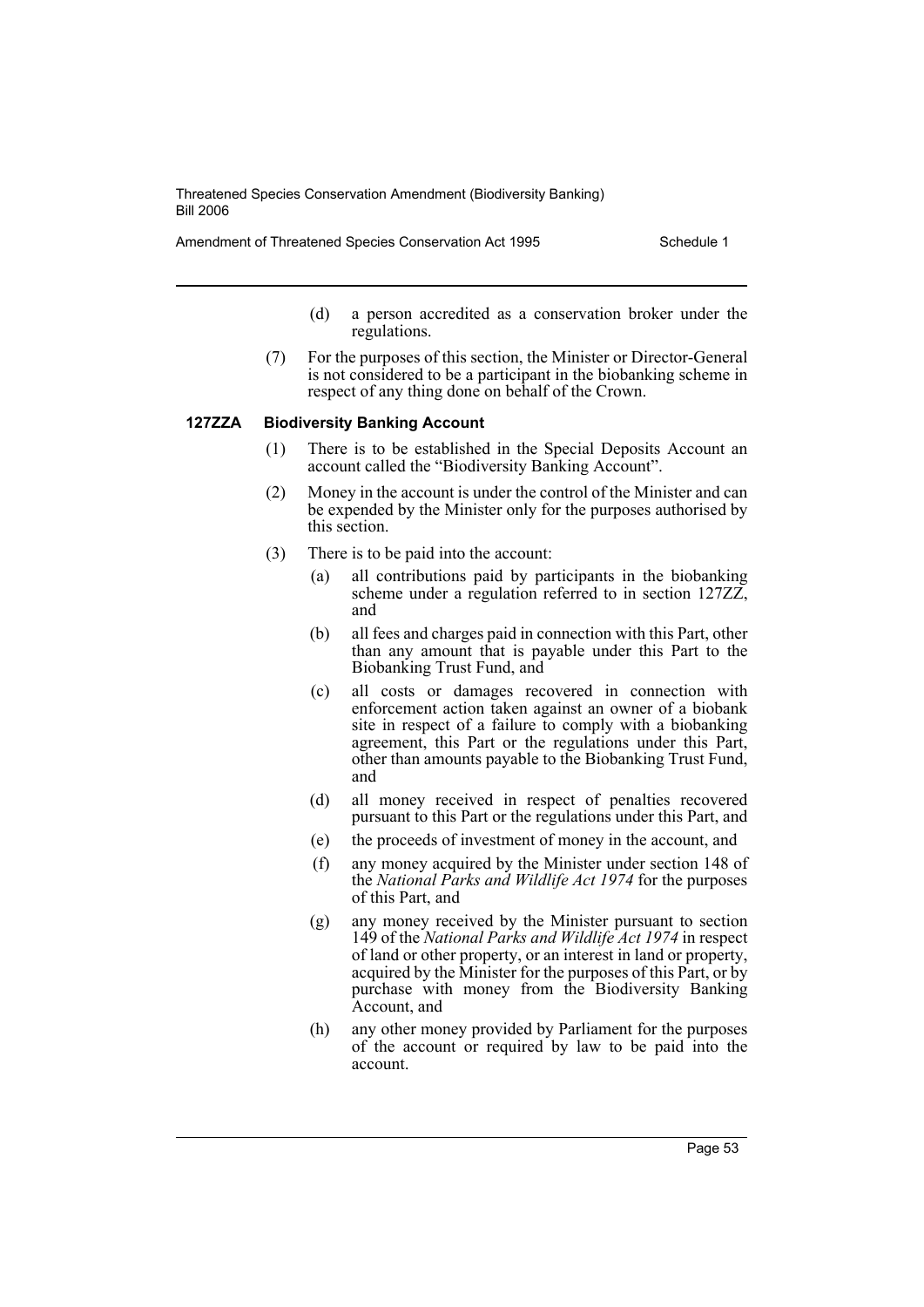Schedule 1 Amendment of Threatened Species Conservation Act 1995

- (4) There may be paid out of the account:
	- (a) the costs of management and administration of the biobanking scheme, and
	- (b) the costs of ensuring compliance with the biobanking scheme, and
	- (c) such costs as the Minister directs are to be paid from the account to an owner of a biobank site, and
	- (d) such costs as the Minister directs to be paid from the account in payment of the remuneration of the Fund Manager, and
	- (e) such other costs relating to the biobanking scheme as the Minister directs to be paid out of the account.
- (5) There may be paid out of the account to the Consolidated Fund any amount in the account that, in the opinion of the Minister, is in excess of the amounts required to meet the costs referred to in subsection (4).

## **Division 9 Registers**

#### **127ZZB Register of biobank sites**

- (1) The Director-General is to keep a register of biobank sites.
- (2) The register of biobank sites is to contain the following information:
	- (a) the location of each biobank site,
	- (b) a copy of the biobanking agreement relating to each biobank site.
- (3) The register of biobank sites may also contain other information of a kind prescribed by the regulations (including in relation to a biobank site the registration of which has been suspended or cancelled).
- (4) Information on the register is to be made available for public inspection at the head office of the Department and on the website of the Department.
- (5) The regulations may prescribe a fee for the provision of copies of information on the register.
- (6) The regulations may specify information on the register that is not to be made available to the public under this section.
- (7) The register may be kept wholly or partly by electronic means.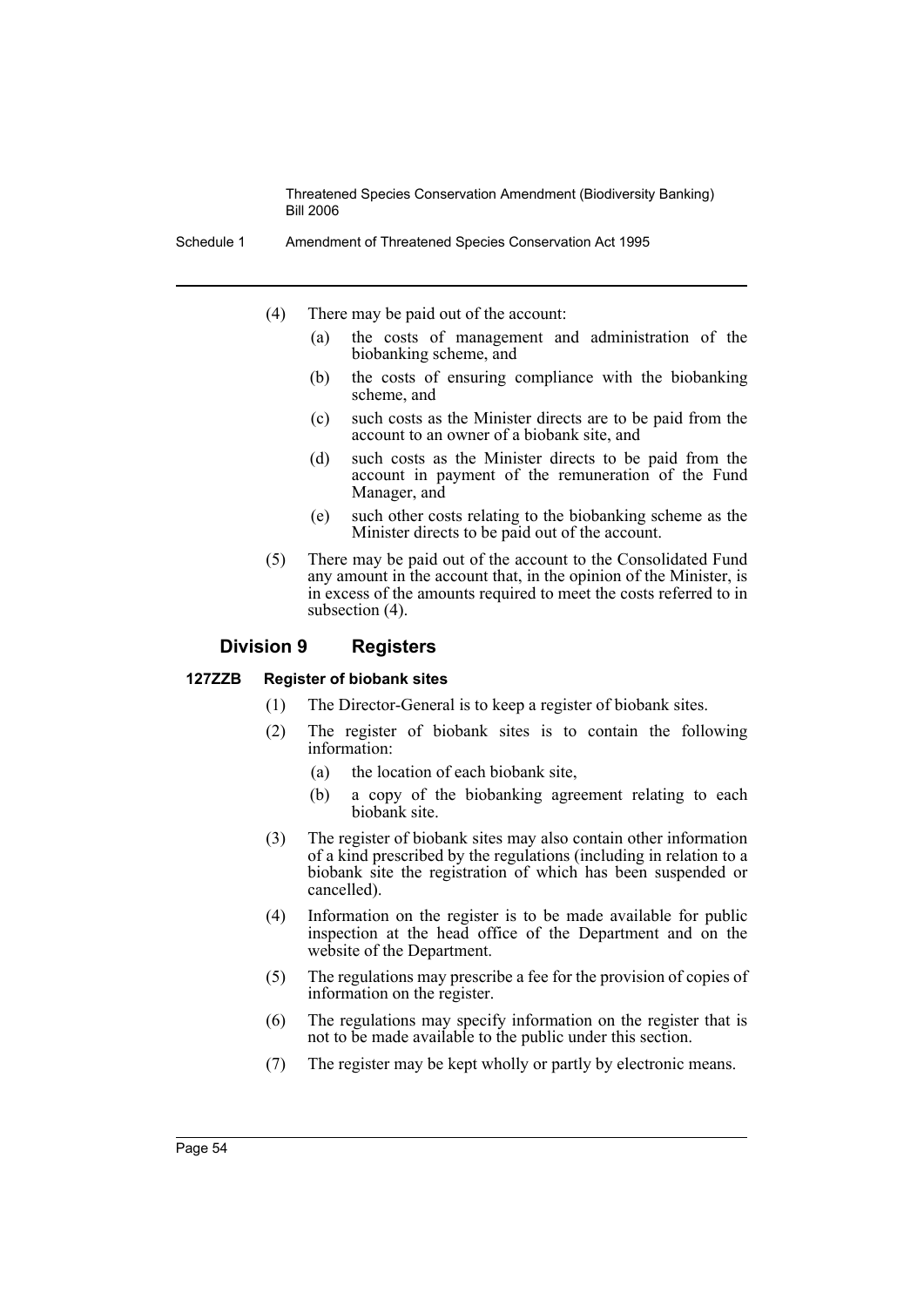Amendment of Threatened Species Conservation Act 1995 Schedule 1

#### **127ZZC Register of biodiversity credits**

- (1) The Director-General is to keep a register of biodiversity credits.
- (2) The register of biodiversity credits is to contain the following information in relation to each biodiversity credit created under this Part:
	- (a) particulars of the biobank site and management actions in respect of which the biodiversity credit was created,
	- (b) the class of the biodiversity credit (if applicable),
	- (c) the name of the current holder, and any previous holders, of the biodiversity credit,
	- (d) any suspension, cancellation or retirement of the biodiversity credit.
- (3) The register of biodiversity credits may also contain other information of a kind prescribed by the regulations.
- (4) Subject to the regulations, information on the register is to be made available for public inspection at the head office of the Department and on the website of the Department.
- (5) The regulations may prescribe a fee for the provision of copies of information on the register.
- (6) The regulations may specify information on the register that is not to be made available to the public under this section.
- (7) The register may be kept wholly or partly by electronic means.

#### **127ZZD Register of biobanking statements**

- (1) The Director-General is to keep a register of biobanking statements.
- (2) The register of biobanking statements is to contain the following information in relation to each biobanking statement issued under this Part:
	- (a) a copy of the biobanking statement,
	- (b) the name of the person who applied for the biobanking statement.
- (3) The register of biobanking statements may also contain other information of a kind prescribed by the regulations.
- (4) Information on the register is to be made available for public inspection at the head office of the Department and on the website of the Department.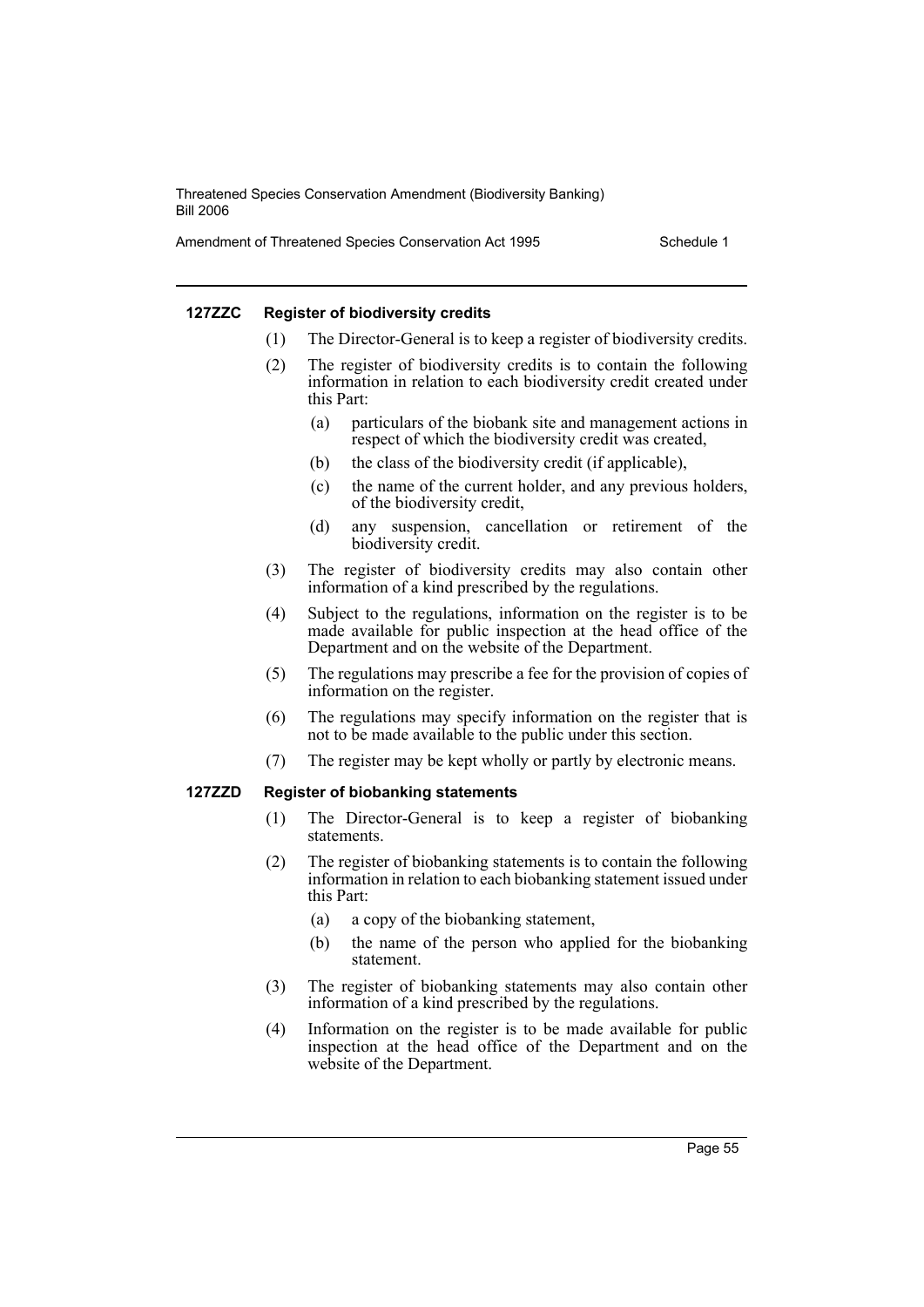Schedule 1 Amendment of Threatened Species Conservation Act 1995

- (5) The regulations may prescribe a fee for the provision of copies of information on the register.
- (6) The regulations may specify information on the register that is not to be made available to the public under this section.
- (7) The register may be kept wholly or partly by electronic means.

## **127ZZE Evidentiary provisions**

- (1) A register kept under this Division is evidence of any particulars registered in it.
- (2) If a register is wholly or partly kept by electronic means, a document issued by the Director-General producing in writing particulars included in the register, or the part kept by electronic means, is admissible in legal proceedings as evidence of those particulars.

### **127ZZF Correction of register**

The Director-General may correct any error in or omission from a register kept under this Part, or update a register in accordance with the requirements (if any) specified in the regulations.

## **Division 10 Miscellaneous**

## **127ZZG Appeals**

- (1) A person who owns land that is a biobank site and who is dissatisfied with the decision of the Director-General to suspend or cancel the registration of the biobank site may appeal to the Land and Environment Court against the decision.
- (2) The holder of a biodiversity credit who is dissatisfied with a decision of the Director-General to cancel a biodiversity credit may appeal to the Land and Environment Court against the decision.
- (3) A person who applies for the registration of a transfer of a biodiversity credit and who is dissatisfied with a decision of the Director-General to refuse to register the transfer may appeal to the Land and Environment Court against the decision, but only in the circumstances (if any) authorised by the regulations.
- (4) A person who applies for the transfer to the person of a biodiversity credit held by the Minister pursuant to a deferred retirement arrangement and who is dissatisfied with a decision of the Director-General in respect of the application may appeal to the Land and Environment Court against the decision.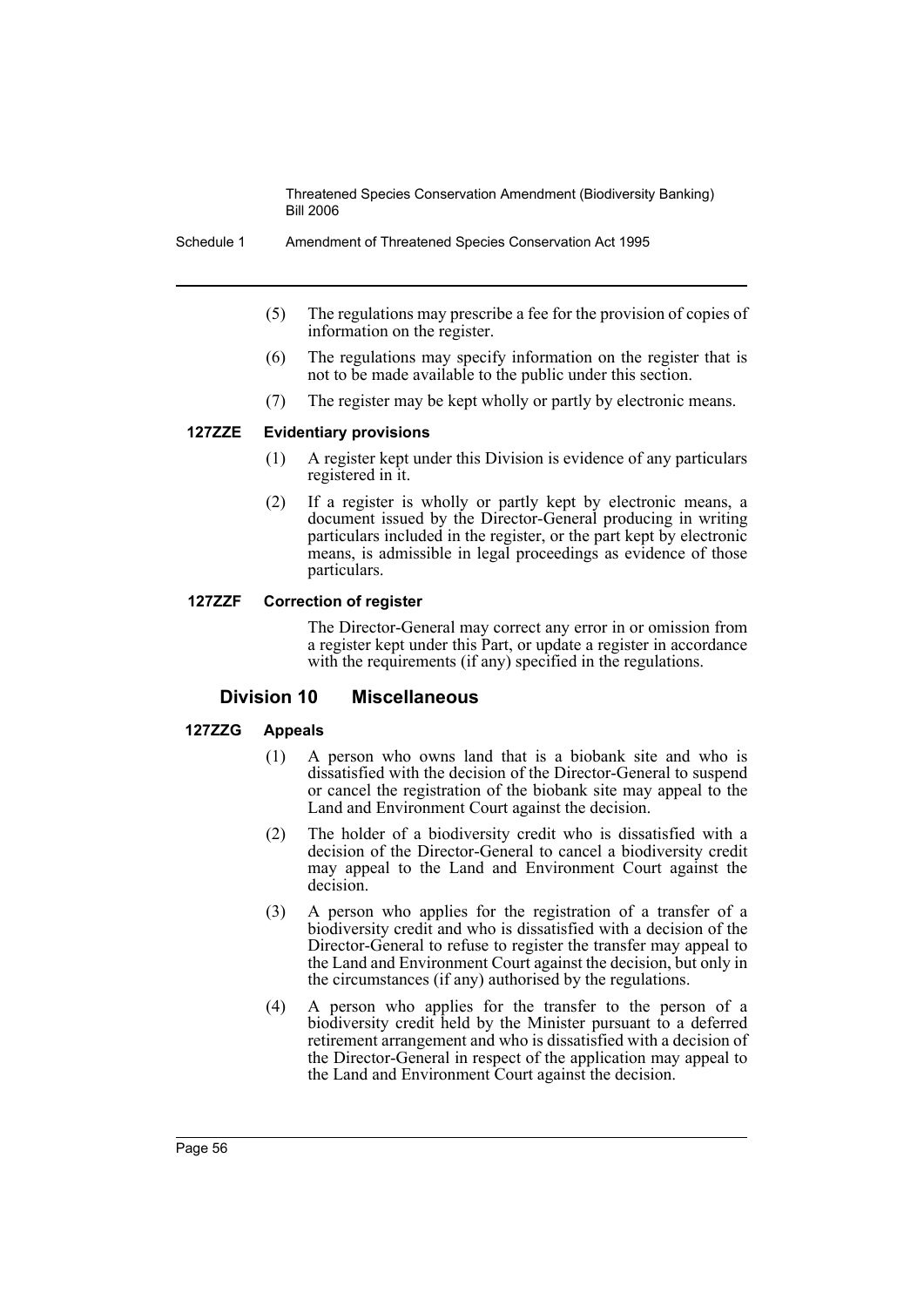Amendment of Threatened Species Conservation Act 1995 Schedule 1

- (5) A person cannot appeal under subsection (4) against the provisions of the biobanking assessment methodology or the reasonableness of any determination of the Director-General made in accordance with that methodology.
- (6) A person who held biodiversity credits immediately before they were transferred to the Minister pursuant to a deferred retirement arrangement and who is dissatisfied with a decision of the Director-General to retire those credits (other than a decision made as a result of an application referred to in subsection (4)) may appeal to the Land and Environment Court against the decision.
- (7) An appeal may be made by a person under this section no later than 3 months after being notified by the Director-General of the decision.

#### **127ZZH Special arrangements for creation of national parks and other reservations**

- (1) The fact that land is a biobank site does not prevent the land from being reserved under Part 4 or Part 4A of the *National Parks and Wildlife Act 1974*.
- (2) On the reservation of a biobank site as a national park, historic site, state conservation area, regional park, karst conservation reserve, nature reserve or Aboriginal area under the *National Parks and Wildlife Act 1974*, the land concerned ceases to be a biobank site and the biobanking agreement applicable to the land is terminated.

## **127ZZI Conservation brokers**

- (1) The regulations may make provision for or with respect to conservation brokers.
- (2) For the purposes of this section, a *conservation broker* is a person who provides, or offers to provide, any of the following services (whether or not for fee or reward):
	- (a) the identification of potential biobank sites or management actions,
	- (b) the negotiation of a biobanking agreement on behalf of a land owner,
	- (c) assistance with an application for registration of a biodiversity credit or an application for a biobanking statement,
	- (d) assistance with buying or selling biodiversity credits,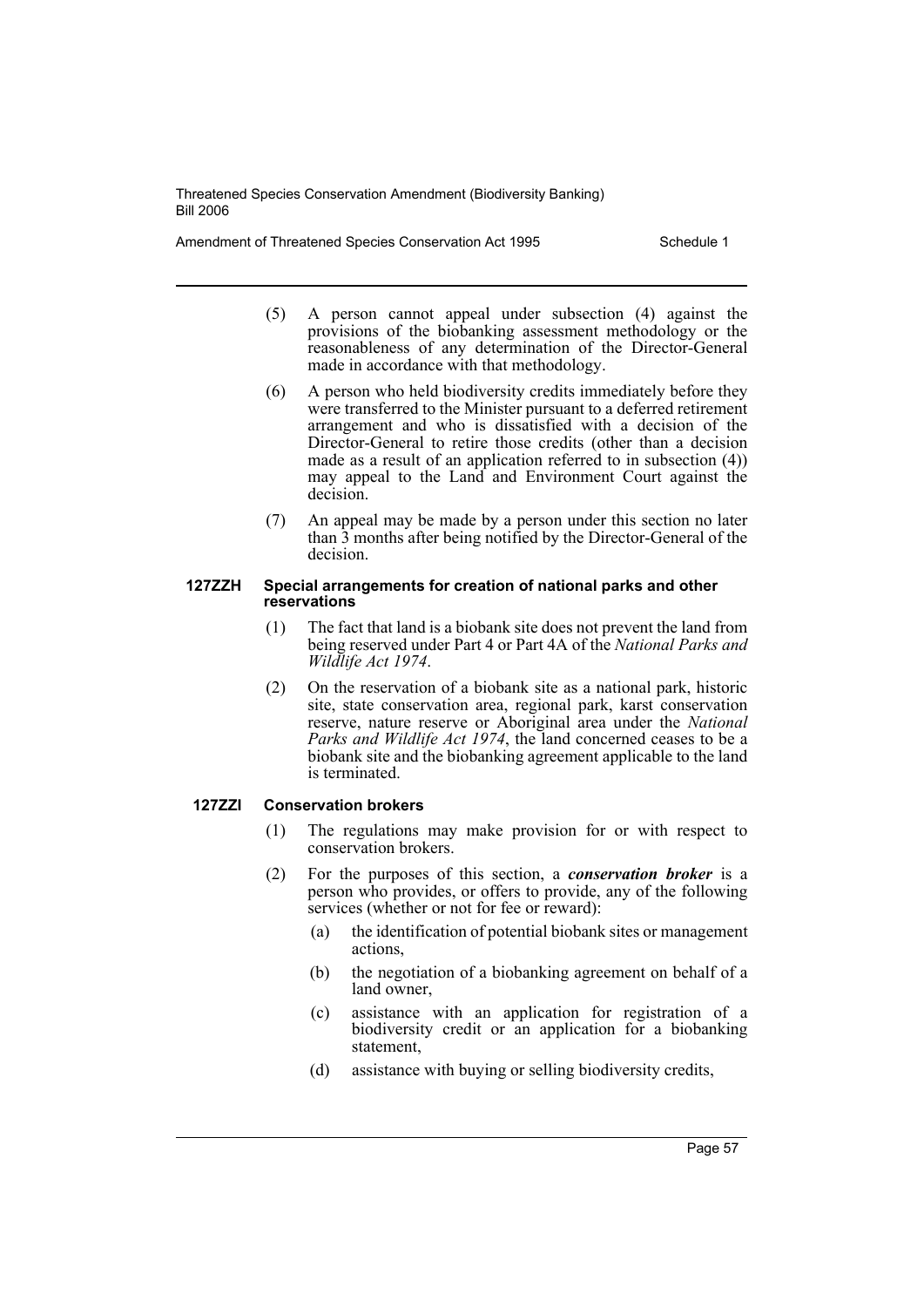Schedule 1 Amendment of Threatened Species Conservation Act 1995

- (e) any other service in connection with the biobanking scheme that is prescribed by the regulations for the purposes of this definition.
- (3) Without limiting subsection (1), the regulations may:
	- (a) provide for the accreditation of persons as conservation brokers, including by specifying matters that may be taken into consideration in determining whether a person (whether or not an individual) is a fit and proper person to be accredited as a conservation broker, and
	- (b) exempt any person or class of persons from those requirements, and
	- (c) prohibit any person from holding himself or herself out to be a conservation broker, or advertising a service of a kind referred to in subsection (2), unless accredited.

## **127ZZJ Participation of Minister**

The Minister may participate in the biobanking scheme, including by purchasing, holding and transferring biodiversity credits.

#### **127ZZK Exemption from liability**

- (1) The Minister, the Director-General and any other persons employed in the administration of this Part are not liable in any civil proceedings for anything done or omitted to be done in good faith in the exercise or purported exercise of any function under this Part.
- (2) This section does not extend to the Fund Manager.

## **127ZZL Regulations**

- (1) The regulations may make further provision for or with respect to the biobanking scheme.
- (2) In particular, the regulations may:
	- (a) require the Director-General to periodically review the operation of the scheme and report on its operation to the Minister, and
	- (b) make provision for the arrangements that may be entered into between participants in the biobanking scheme (within the meaning of section 127ZZ), or between those participants and other persons, in connection with the scheme, and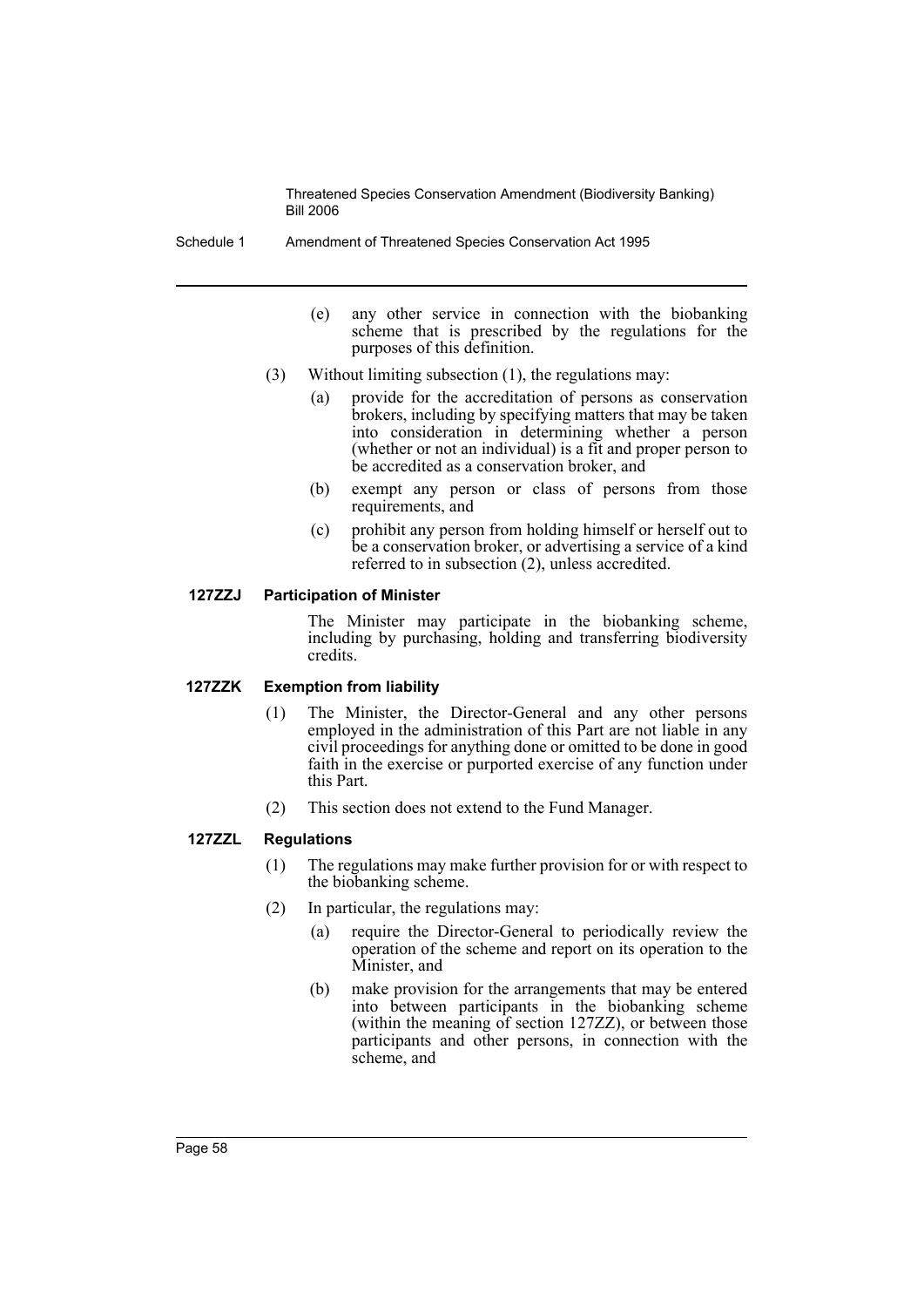Amendment of Threatened Species Conservation Act 1995 Schedule 1

(c) make provision for the resolution of disputes arising in connection with the operation of the scheme.

#### **127ZZM Regulations not subject to staged repeal**

A regulation that contains only the following provisions is not repealed by the operation of Part 3 of the *Subordinate Legislation Act 1989*:

- (a) provisions that relate to the biobanking scheme established by this Part (including any provisions required or authorised by this Part, and any ancillary, consequential, savings or transitional provisions),
- (b) provisions that deal with the citation and commencement of the regulation, or other provisions of a machinery nature.

## **127ZZN Review of operation of biobanking scheme**

- (1) The Minister is to cause a review of the operation of the biobanking scheme to be carried out as soon as possible after the period of 2 years after the biobanking assessment methodology is first published in the Gazette.
- (2) The Minister may:
	- (a) determine the terms of reference of the review, and
	- (b) appoint a person or persons to carry out the review.
- (3) The Minister is to ensure that the public are given an opportunity to make submissions on the review.
- (4) A report on the outcome of the review is to be tabled in each House of Parliament within 12 months after the end of the period of 2 years.

## **[7] Part 8 Scientific Committee**

Renumber sections 127 and 128 as sections 128 and 128A respectively.

#### **[8] Section 142B**

Insert after section 142A:

#### **142B Director-General may accredit persons to prepare assessments and surveys**

(1) The Director-General may institute arrangements for the accreditation of suitably qualified and experienced persons to undertake and prepare surveys and assessments for use in connection with: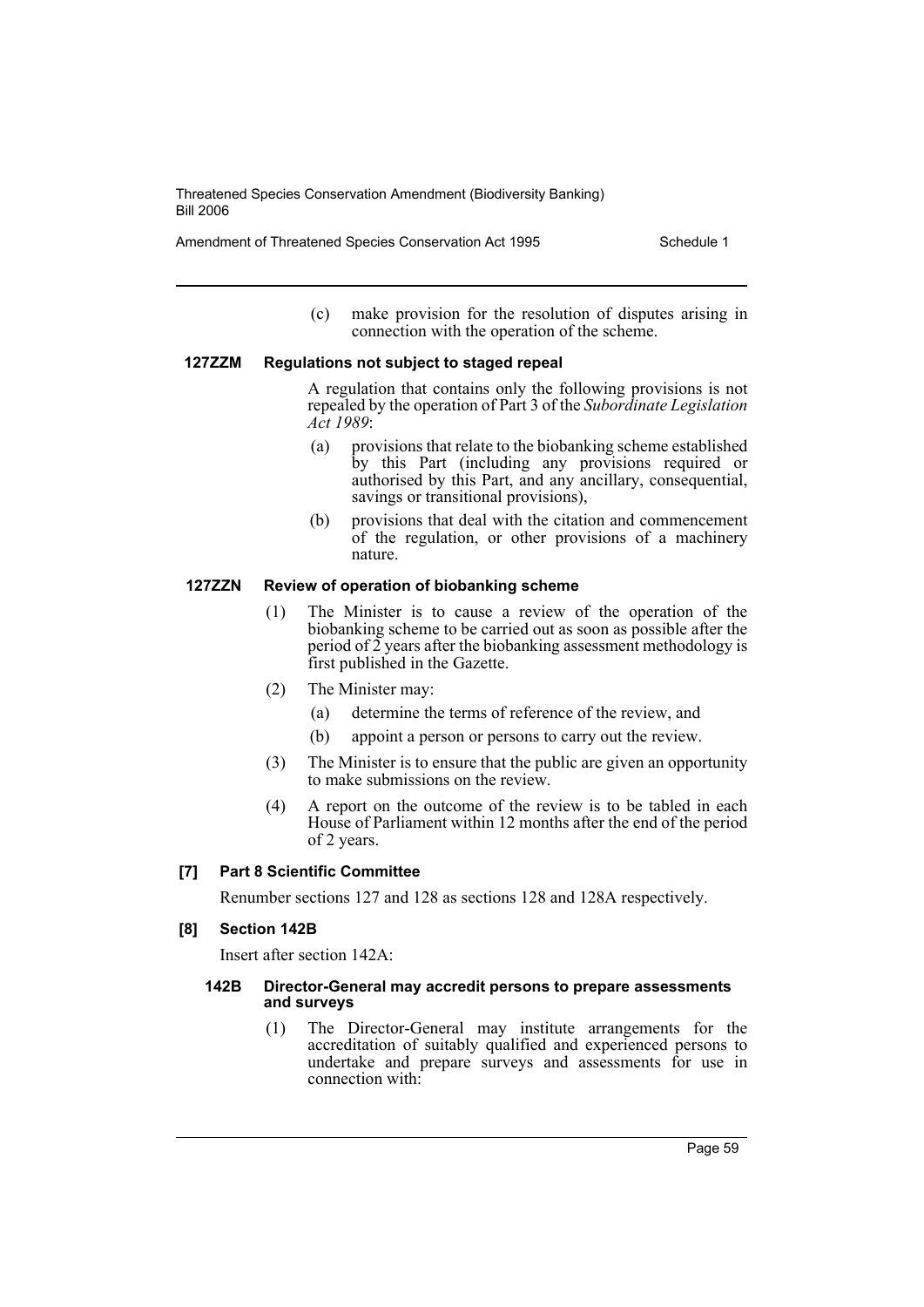- (a) biodiversity certification of EPIs under Division 5 of Part 7, or
- (b) any assessment of the matters referred to in section 5A (Significant effect on threatened species, populations or ecological communities, or their habitats) of the *Environmental Planning and Assessment Act 1979*, or
- (c) the biobanking scheme established under Part 7A.
- (2) An applicant for accreditation must furnish the Director-General with such information as the Director-General requires to effectively determine the application and the application must be accompanied by the fee fixed by the Director-General for the consideration of the application.
- (3) An accreditation is to be for the period (not exceeding 3 years) specified by the Director-General in the instrument of accreditation, and the accreditation (or any renewal of it) may be given subject to the conditions and restrictions (if any) specified in the instrument of accreditation.
- (4) Without limiting subsection (3), an accreditation is to include conditions that require surveys and assessments to be undertaken and prepared in accordance with standards approved from time to time by the Director-General by order published in the Gazette.
- (5) The Director-General may vary conditions or restrictions (if any) attaching to an accreditation and may suspend or cancel an accreditation.

## **[9] Section 151**

Omit the section. Insert instead:

#### **151 Proceedings for offences**

- (1) Proceedings for an offence under this Act or the regulations may be dealt with:
	- (a) summarily before a Local Court, or
	- (b) summarily before the Land and Environment Court.
- (2) The maximum pecuniary penalty that a Local Court may impose in respect of an offence against this Act or the regulations is 200 penalty units or the maximum penalty provided by this Act or the regulations in respect of the offence, whichever is the lesser.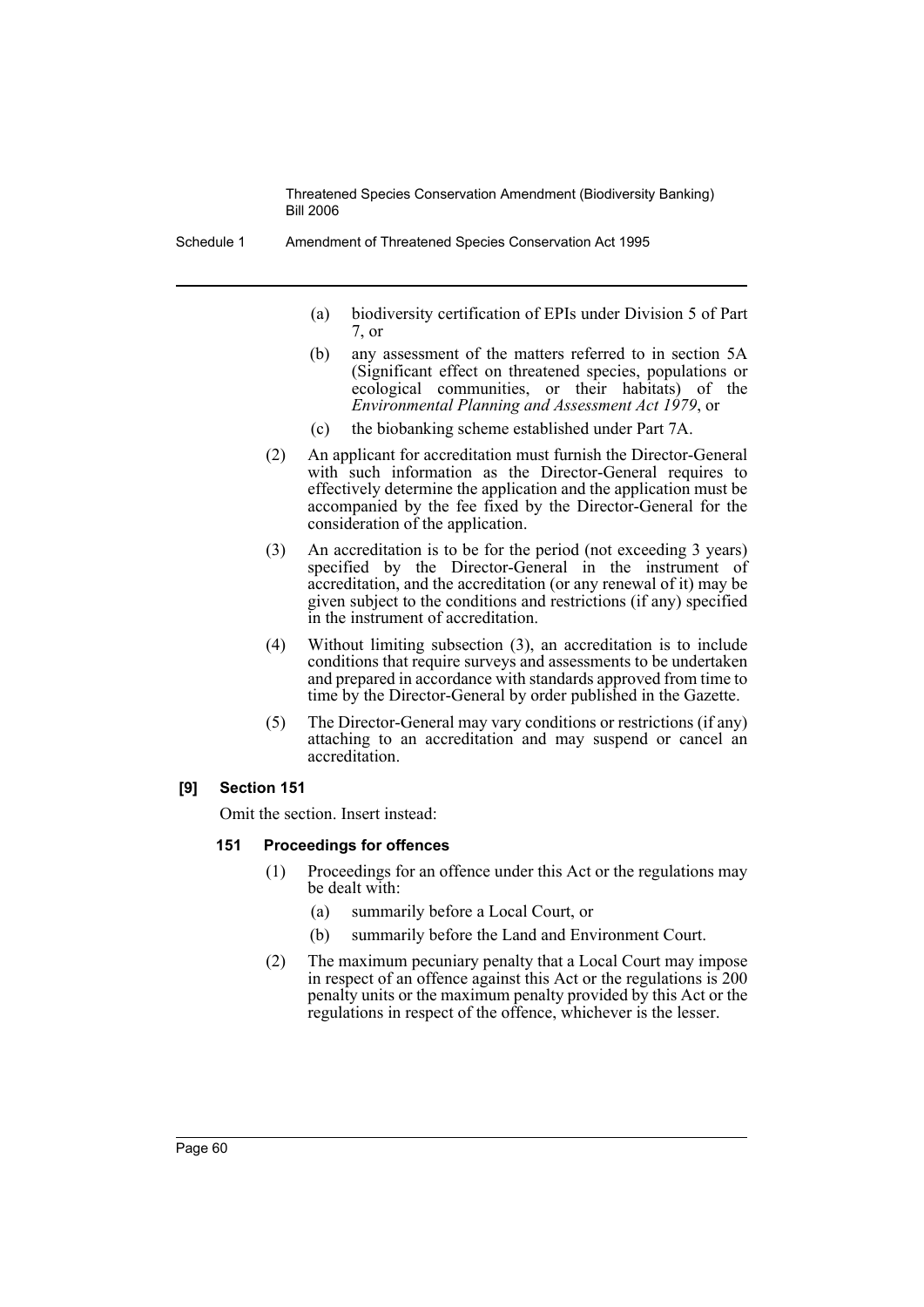Amendment of Threatened Species Conservation Act 1995 Schedule 1

## **[10] Schedule 7 Savings, transitional and other provisions**

Insert at the end of clause 1 (1):

*Threatened Species Conservation Amendment (Biodiversity Banking) Act 2006*

#### **[11] Schedule 7, Part 6**

Insert after Part 5:

## **Part 6 Provisions consequent on enactment of Threatened Species Conservation Amendment (Biodiversity Banking) Act 2006**

#### **15 Renumbering of provisions**

Anything done or omitted to be done under a provision of this Act renumbered by the *Threatened Species Conservation Amendment (Biodiversity Banking) Act 2006* is taken to have been done or omitted to be done under the corresponding provision of this Act as so renumbered.

#### **16 Accreditation**

- (1) Any person accredited under section 126O to undertake and prepare surveys and assessments as referred to in section 126O  $(1)$  (a) or (b), as in force immediately before its repeal by the *Threatened Species Conservation Amendment (Biodiversity Banking) Act 2006*, is taken to have been accredited to undertake and prepare surveys and assessments as referred to in section  $142\overrightarrow{B}$  (1) (a) or (b) (as the case requires).
- (2) Any standards approved by the Director-General under section 126O by order published in the Gazette and in force immediately before the repeal of that section are taken to have been approved under section 142B.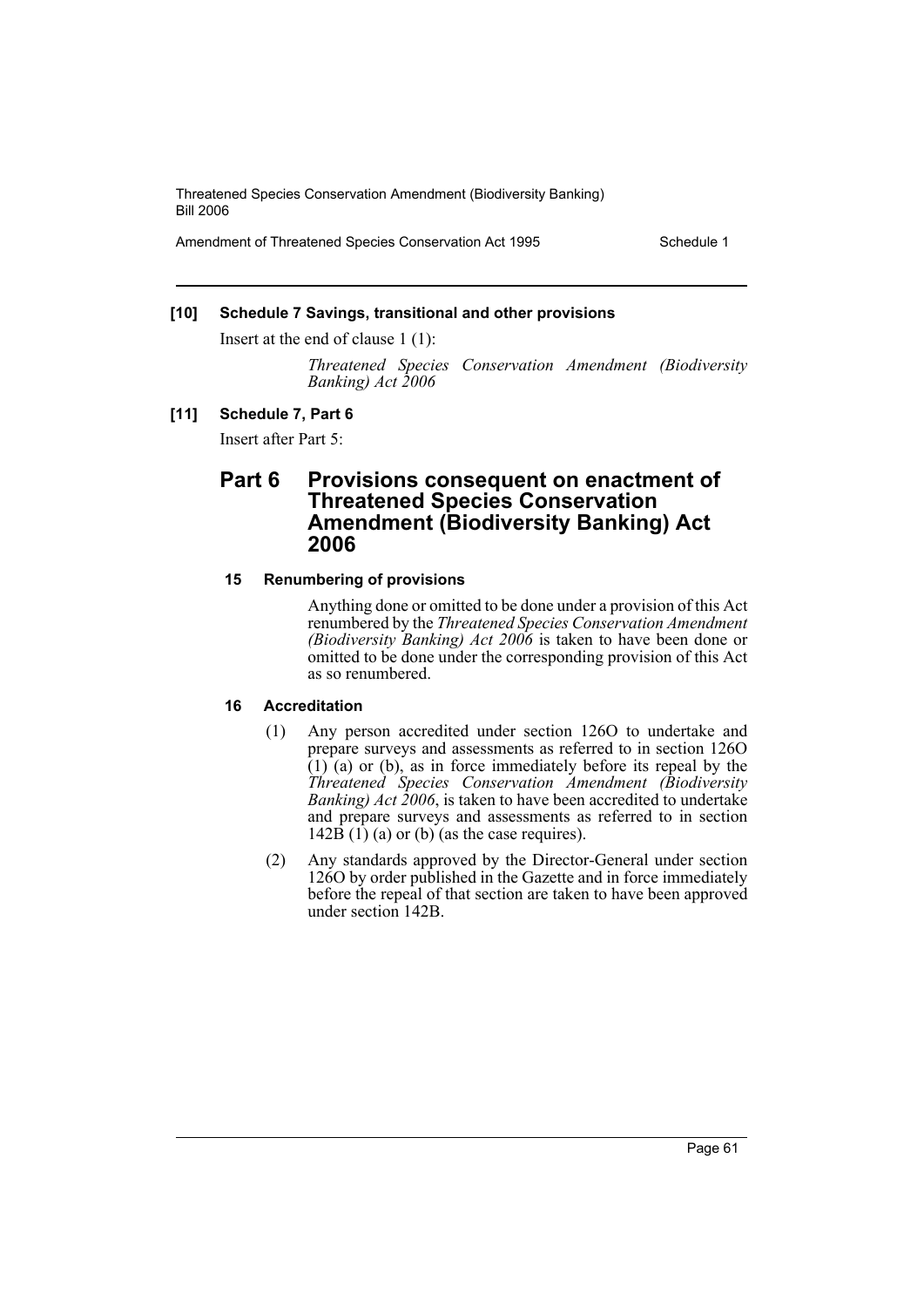Schedule 2 Amendment of other Acts and legislation

## <span id="page-62-0"></span>**Schedule 2 Amendment of other Acts and legislation**

(Section 4)

## **2.1 Environmental Planning and Assessment Act 1979 No 203**

### **[1] Section 75JA**

Insert after section 75J:

### **75JA Biobanking—special provisions**

- (1) Without limiting section 75J, the Minister may approve a project subject to a condition that requires the proponent to acquire and retire (in accordance with Part 7A of the *Threatened Species Conservation Act 1995*) biodiversity credits of a number and class (if any) specified by the Minister in the approval. This subsection applies whether or not a biobanking statement under Part 7A of that Act was obtained in respect of the project.
- (2) The Minister may approve an arrangement under which:
	- (a) the retirement of some or all of the biodiversity credits is deferred pending the completion of any rehabilitation or restoration action proposed to be taken on the site of the project, after the project has been substantially completed, that will restore or improve the biodiversity values affected by the project, and
	- (b) the biodiversity credits the retirement of which is deferred pending the completion of those actions are required to be transferred to the Minister administering the *Threatened Species Conservation Act 1995*.
- (3) Division 7 of Part 7A of the *Threatened Species Conservation Act 1995* applies in respect of any such arrangement as if it were a deferred retirement arrangement approved by the Director-General of the Department of Environment and Conservation under that Division.
- (4) If a biobanking statement was obtained in respect of the project, the Minister may approve the project subject to a condition that requires the proponent to comply with any conditions of the biobanking statement.

**Note.** The conditions of a biobanking statement may require the proponent to retire biodiversity credits in respect of the project in order to ensure that it maintains or improves biodiversity values, or to carry out other onsite measures to minimise any negative impact of the project on biodiversity values.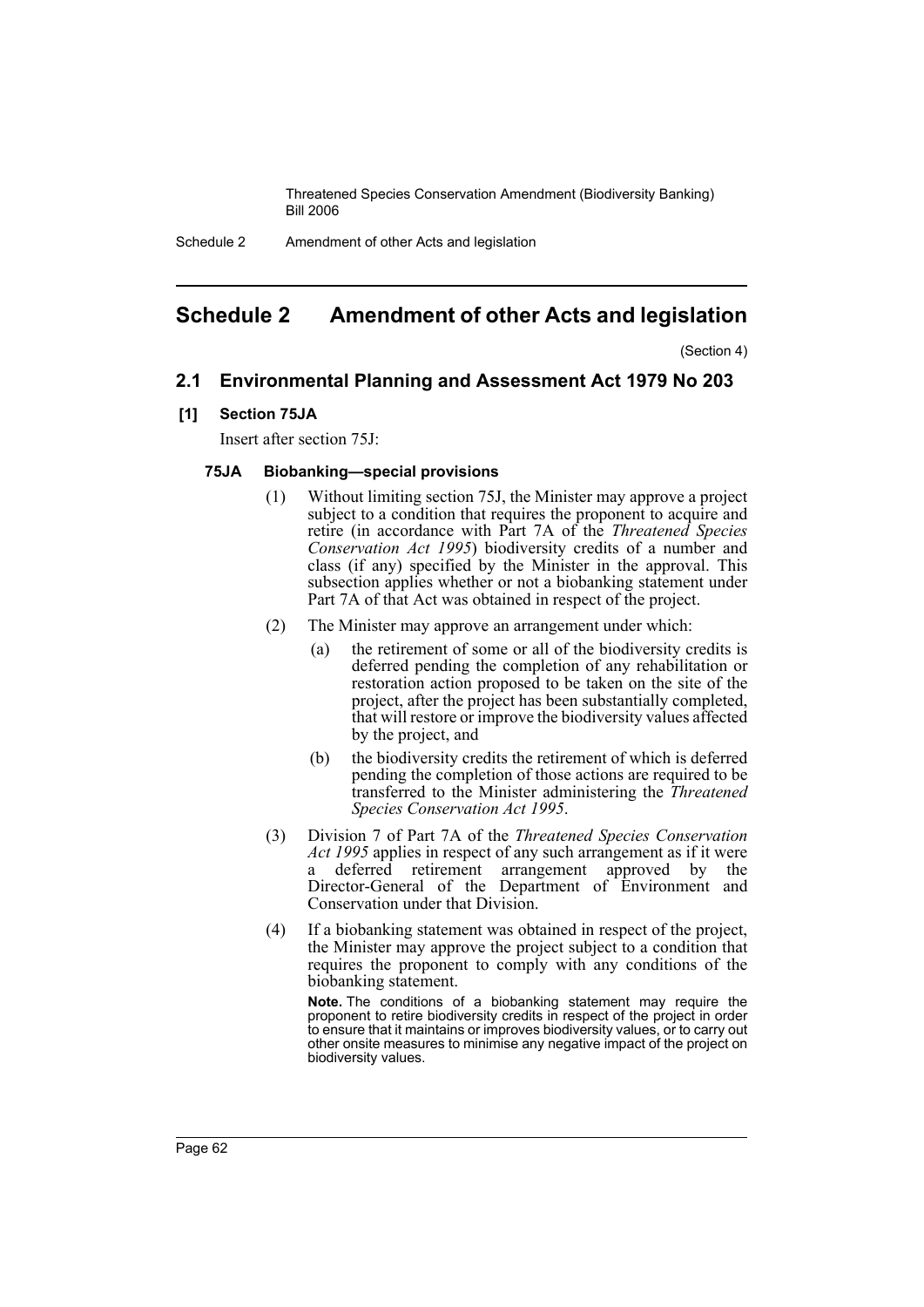Amendment of other Acts and legislation Schedule 2 and Schedule 2 and Schedule 2 and Schedule 2

(5) A person cannot appeal to the Court in respect of a condition imposed by the Minister under subsection (4).

#### **[2] Section 78A Application**

Insert after section 78A (8):

**Note.** Part 7A of the *Threatened Species Conservation Act 1995* provides for certain circumstances in which development is taken not to significantly affect threatened species, populations or ecological communities, or their habitats.

### **[3] Section 79B Consultation and concurrence**

Insert after section 79B (3):

**Note.** If a biobanking statement has been issued in respect of the development under Part 7A of the *Threatened Species Conservation Act 1995*, the development is taken not to significantly affect threatened species, populations or ecological communities, or their habitats.

## **[4] Section 79C Evaluation**

Insert at the end of the note to section 79C (1):

**Note.** If a biobanking statement has been issued in respect of a development under Part 7A of the *Threatened Species Conservation Act 1995*, the consent authority is not required to take into consideration the likely impact of the development on biodiversity values.

#### **[5] Section 96 Modification of consents—generally**

Omit section 96 (5). Insert instead:

#### (5) **Threatened species**

Development consent of the kind referred to in section 79B (3), or in respect of which a biobanking statement has been issued under Part 7A of the *Threatened Species Conservation Act 1995*, is not to be modified unless:

- (a) in the case of development referred to in section 79B (3) the requirements of section 79B  $(3)$ – $(7)$  have been complied with in relation to the proposed modification as if the application for the proposed modification were an application for development consent, or
- (b) in the case of development in respect of which a biobanking statement has been issued under Part 7A of the *Threatened Species Conservation Act 1995*—the applicant has made an application for modification of the biobanking statement in relation to the proposal and a new biobanking statement has been issued or the consent authority is satisfied that the modification will have no impact on biodiversity values (within the meaning of that Act).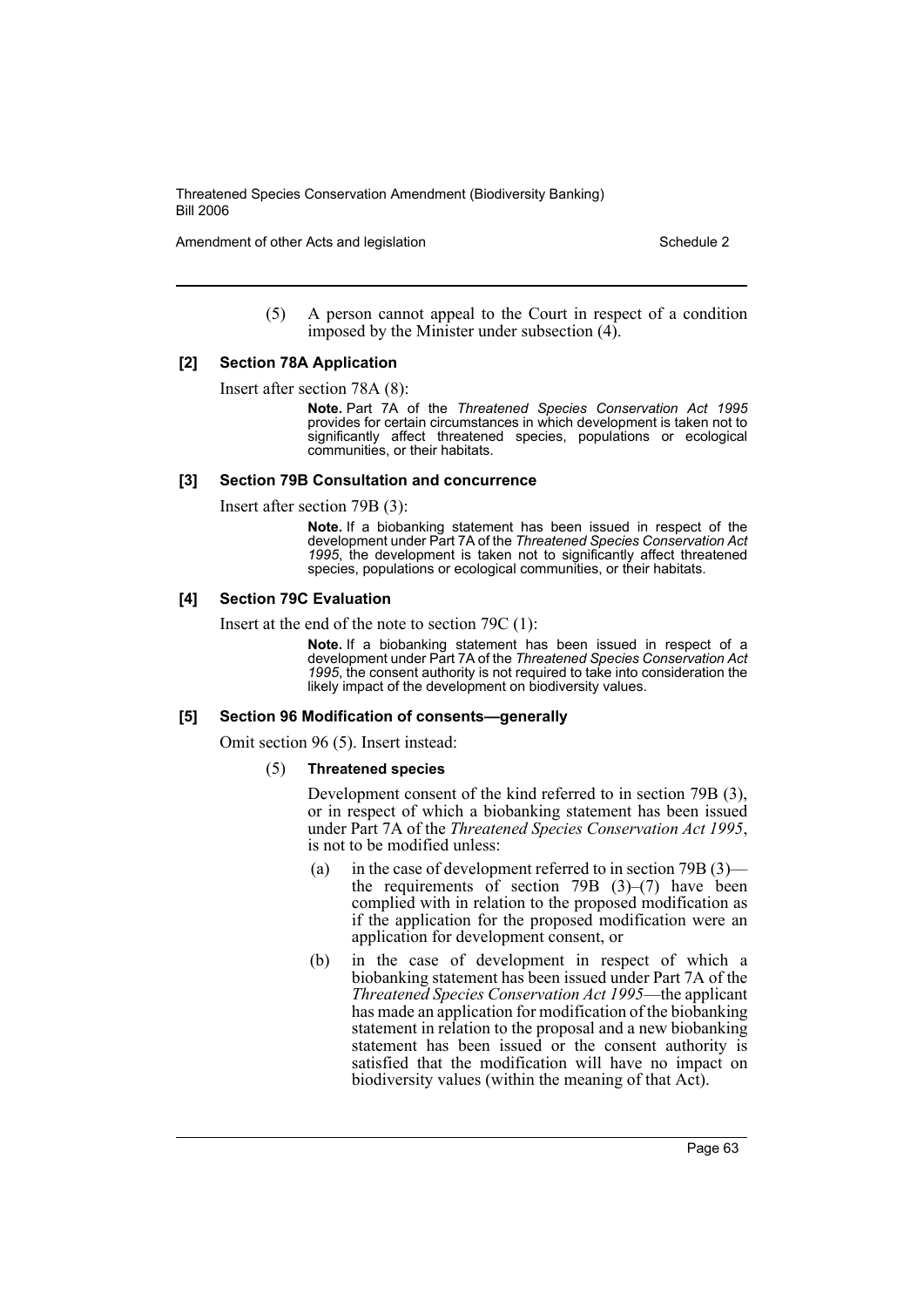Schedule 2 Amendment of other Acts and legislation

#### **[6] Section 96AA Modification by consent authorities of consents granted by the Court**

Omit section 96AA (1B). Insert instead:

- (1B) Development consent of the kind referred to in section 79B (3), or in respect of which a biobanking statement has been issued under Part 7A of the *Threatened Species Conservation Act 1995*, is not to be modified unless:
	- (a) in the case of development referred to in section 79B (3) the requirements of section 79B  $(3)$ – $(7)$  have been complied with in relation to the proposed modification as if the application for the proposed modification were an application for development consent, or
	- (b) in the case of development in respect of which a biobanking statement has been issued under Part 7A of the *Threatened Species Conservation Act 1995*—the applicant has made an application for modification of the biobanking statement in relation to the proposal and a new biobanking statement has been issued or the consent authority is satisfied that the modification will have no impact on biodiversity values (within the meaning of that Act).

#### **[7] Section 111 Duty to consider environmental impact**

Insert at the end of section 111 $(2)$  $(c)$ :

, and

(d) any biobanking agreement entered into under Part 7A of the *Threatened Species Conservation Act 1995* that applies to the whole or part of the land to which the activity relates.

#### **[8] Section 111, note**

Insert after the section:

**Note.** If a biobanking statement has been issued in respect of a development under Part 7A of the *Threatened Species Conservation Act 1995*, the determining authority is not required to consider the impact of the activity on biodiversity values.

#### **[9] Section 112 Decision of determining authority in relation to certain activities**

Insert after section 112 (1C):

**Note.** If a biobanking statement has been issued in respect of the activity under Part 7A of the *Threatened Species Conservation Act 1995*, the activity is taken not to significantly affect threatened species, populations or ecological communities, or their habitats.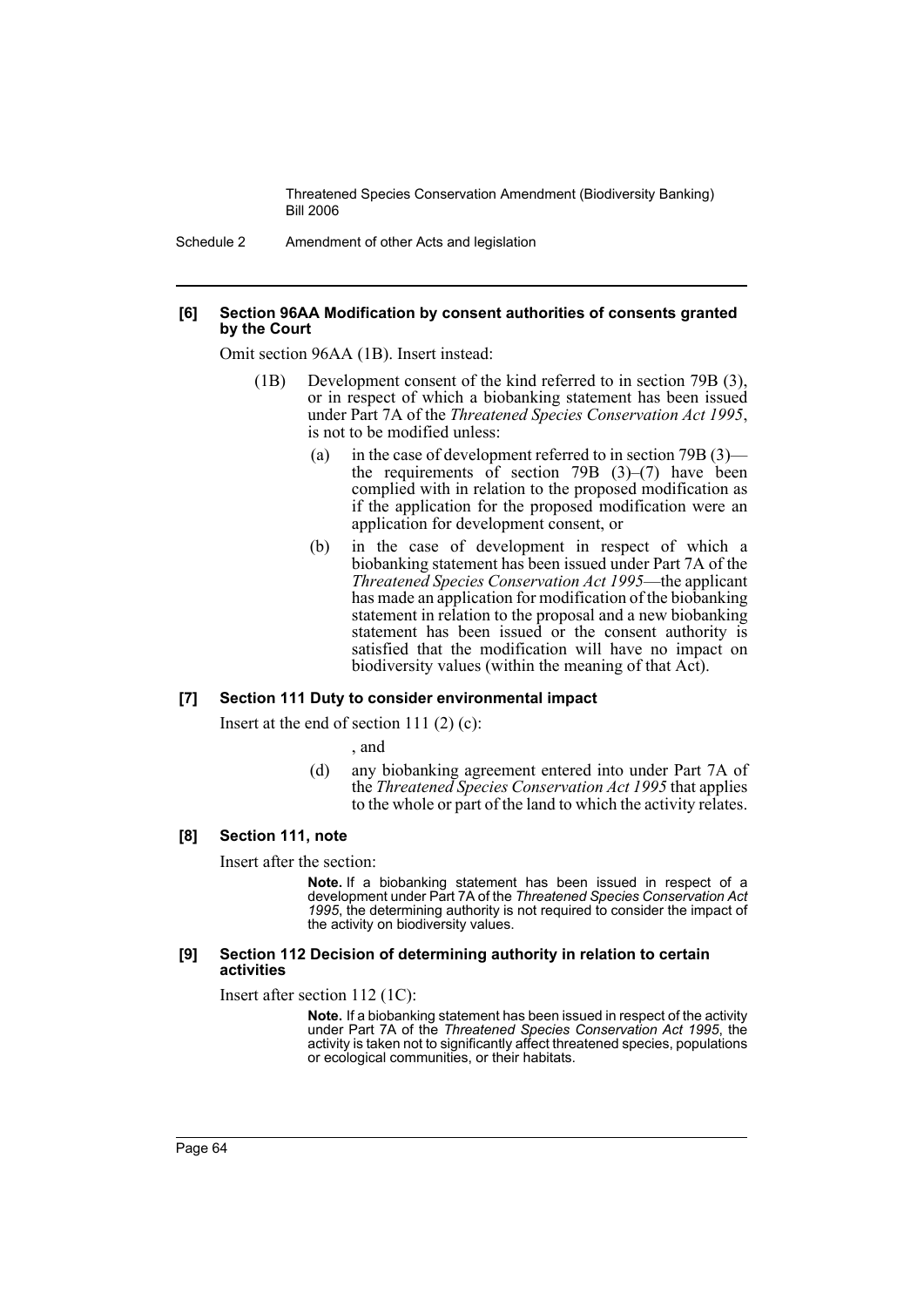Amendment of other Acts and legislation Schedule 2

## **2.2 Environmental Planning and Assessment Regulation 2000**

#### **[1] Schedule 1 Forms**

Insert "(unless the development is taken to be development that is not likely to have such an effect, because of the issue of a biobanking statement under Part 7A of the *Threatened Species Conservation Act 1995*, in which case it is sufficient to indicate that the statement has been issued)" after "or their habitats" in clause 1 (e).

#### **[2] Schedule 1, clause 2 (5A)**

Insert after clause 2 (5):

 $(5A)$  The species impact statement referred to in subclause  $(1)$  (f) is not required in relation to the effect of the development on any threatened species, populations or ecological communities, or their habitats, if, because of the issue of a biobanking statement under Part 7A of the *Threatened Species Conservation Act 1995*, the development is taken to be development that is not likely to significantly affect those threatened species, populations, ecological communities, or their habitats.

## **2.3 Land and Environment Court Act 1979 No 204**

#### **[1] Section 17 Class 1—environmental planning and protection appeals**

Insert after section 17 (ea):

(eb) appeals under section 127ZZG of the *Threatened Species Conservation Act 1995*, and

#### **[2] Section 20 Class 4—environmental planning and protection and development contract civil enforcement**

Insert after section 20 (1) (cg):

(cga) proceedings under sections 127L and 127O of the *Threatened Species Conservation Act 1995*,

#### **[3] Section 21 Class 5—environmental planning and protection summary enforcement**

Insert after section 21 (ha):

(hb) proceedings under sections 127S, 127ZI and 127ZR of the *Threatened Species Conservation Act 1995*, and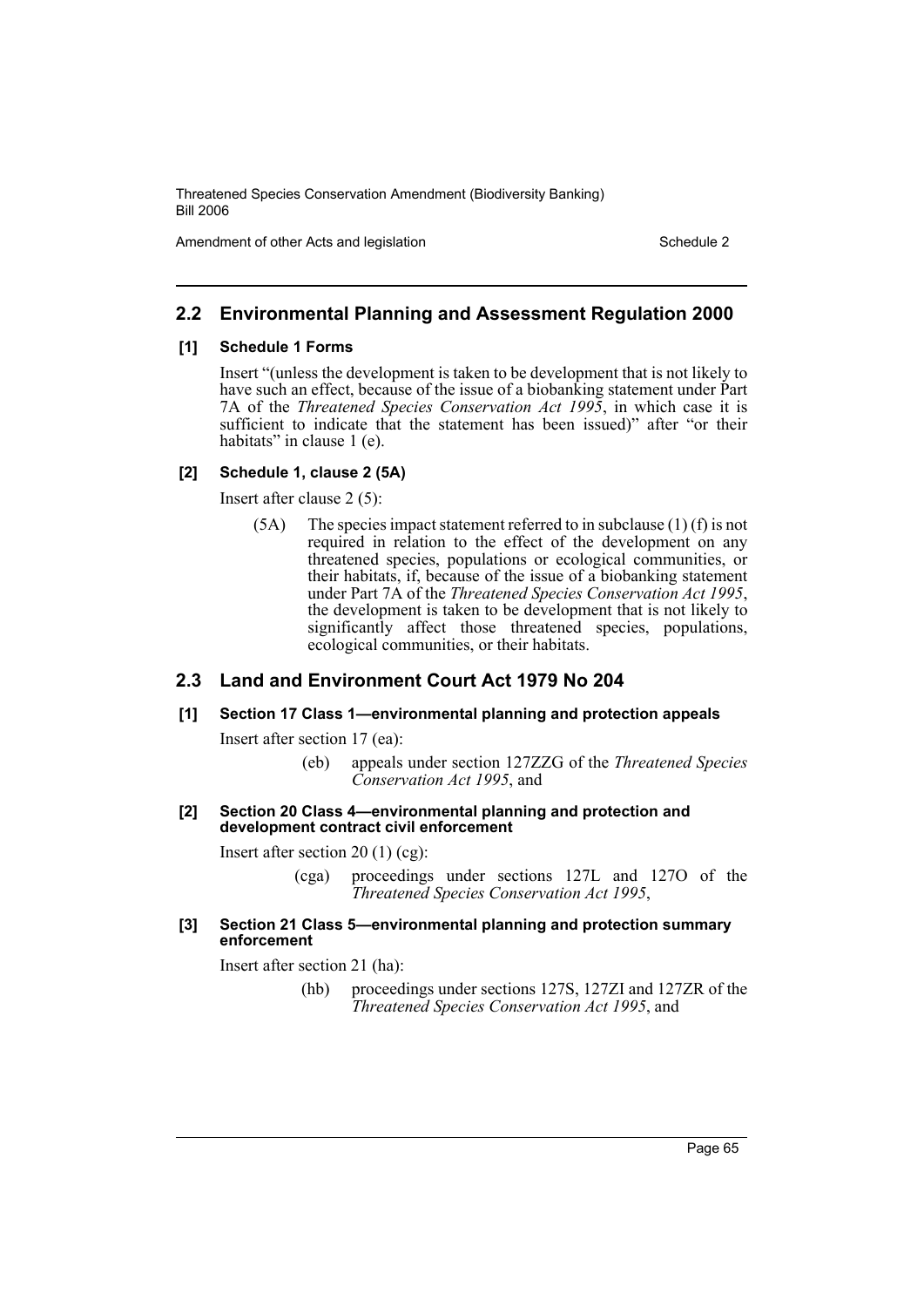Schedule 2 Amendment of other Acts and legislation

## **2.4 Land Tax Management Act 1956 No 26**

### **[1] Section 10 Land exempted from tax**

Insert after section 10 (1) (o):

(p) land that is the subject of a biobanking agreement under Part 7A of the *Threatened Species Conservation Act 1995*,

### **[2] Section 10 (2C)**

Insert "or part of any land is the subject of a biobanking agreement under Part 7A of the *Threatened Species Conservation Act 1995*," after "subsection (1)  $(p1))$ ,".

## **2.5 Mining Act 1992 No 29**

## **Section 381A**

Insert after section 381:

## **381A Biobank sites**

The Minister is to notify the Minister administering the *Threatened Species Conservation Act 1995* of the grant of any authority, mineral claim or opal prospecting licence in relation to land that is a biobank site (within the meaning of Part 7A of that Act).

## **2.6 National Parks and Wildlife Act 1974 No 80**

### **[1] Section 118E Court may order offender to restore habitat and take other actions**

Omit section 118E (1). Insert instead:

- (1) If a court convicts a person of an offence under this Part involving damage to any critical habitat or habitat of a threatened species, an endangered population or an endangered ecological community, the court may, in addition to or in substitution for any pecuniary penalty for the offence, make either or both of the following orders:
	- (a) an order directing the person to take any action to mitigate the damage or to restore that critical habitat or habitat,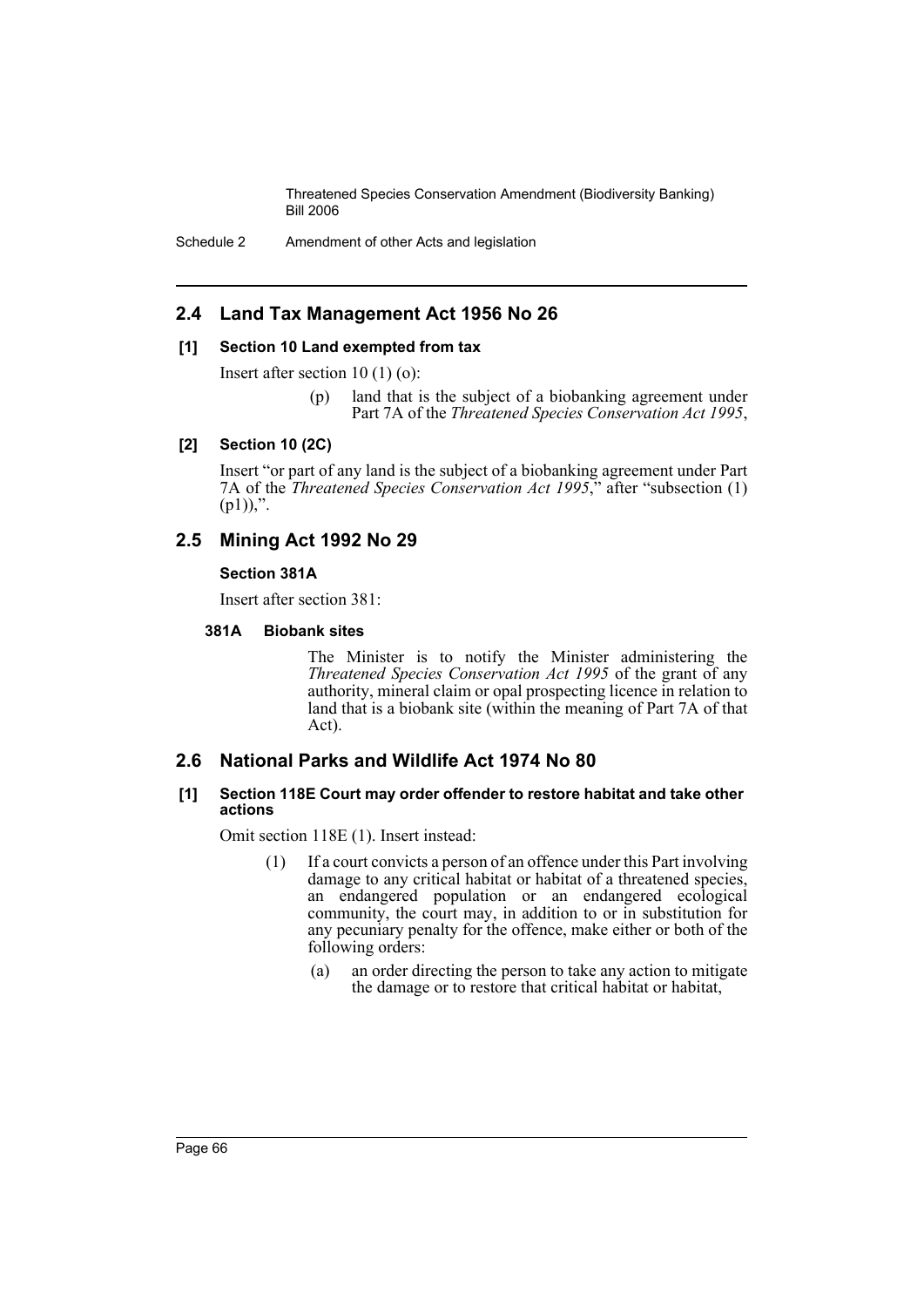Amendment of other Acts and legislation Schedule 2 and Schedule 2 and Schedule 2 and Schedule 2

(b) an order directing the person to retire, in accordance with Part 7A of the *Threatened Species Conservation Act 1995*, biodiversity credits of a specified number and class (if applicable) within a period specified in the order and, if the person does not hold sufficient biodiversity credits to comply with the direction, to acquire the necessary biodiversity credits for the purpose of retiring them.

### **[2] Section 118E (5)**

Insert after section 118E (4):

(5) In this section:

*biodiversity credit* has the same meaning as it has in Part 7A of the *Threatened Species Conservation Act 1995*.

### **[3] Section 138 Payments into Fund**

Insert "(except any money provided by Parliament for the purposes of the Biodiversity Banking Account or Biobanking Trust Fund under Part 7A of the *Threatened Species Conservation Act 1995*)" after "*Act 1995*" in section 138 (1) (a).

## **[4] Section 138 (1) (b) (iii)**

Insert ", except those that are required to be paid into the Biodiversity Banking Account or Biobanking Trust Fund under Part 7A of the *Threatened Species Conservation Act 1995*" after "those Acts".

## **[5] Section 138 (1) (b) (vii)**

Insert ", except penalties recovered pursuant to Part 7A of the *Threatened Species Conservation Act 1995* or the regulations under that Part" after "is trustee".

## **[6] Section 138 (1) (c)**

Insert ", except money required to be paid into the Biodiversity Banking Account under Part 7A of the *Threatened Species Conservation Act 1995*" after "section 148".

#### **[7] Section 138 (1) (d)**

Insert ", except money required to be paid into the Biodiversity Banking Account under Part 7A of the *Threatened Species Conservation Act 1995*" after "section 149".